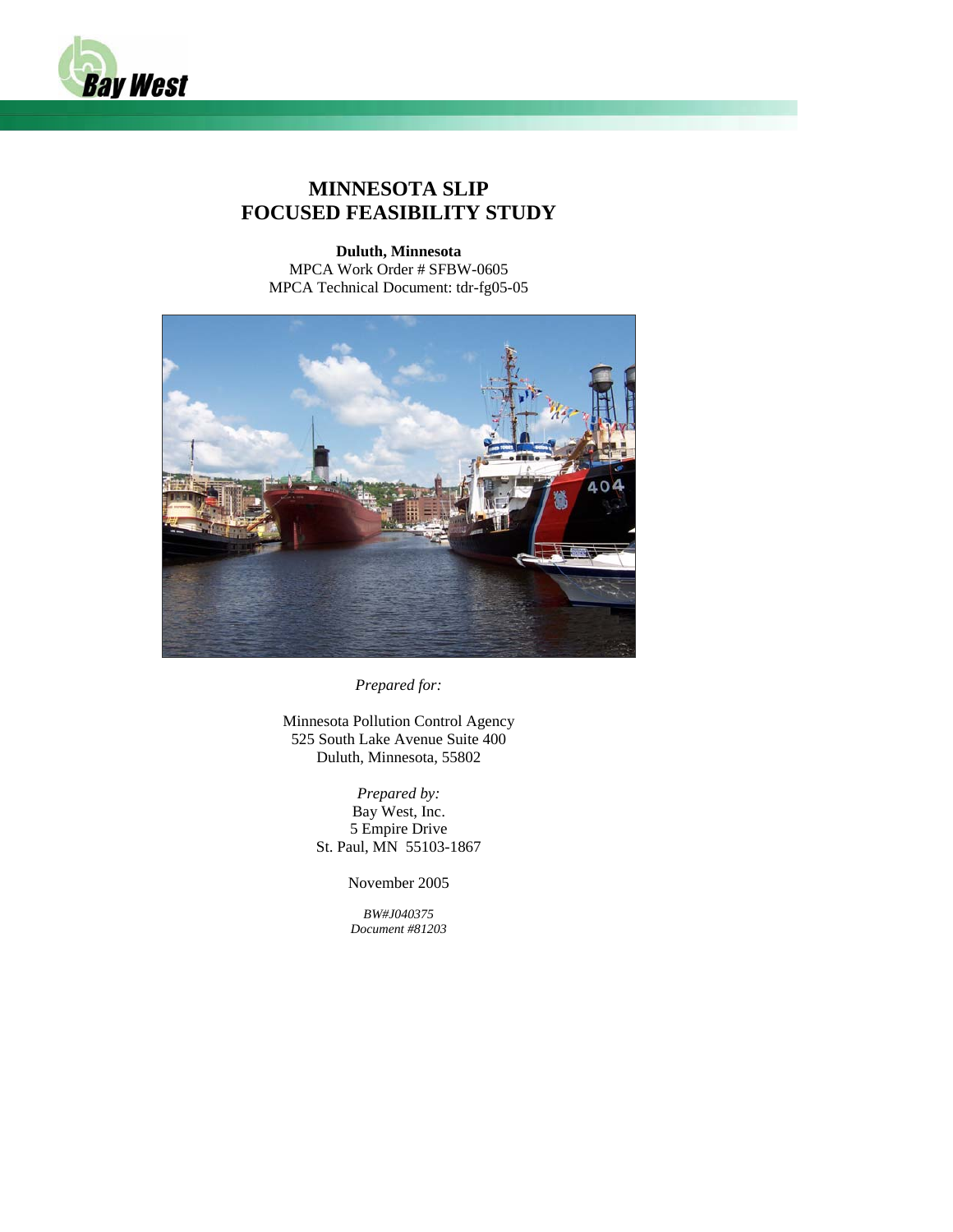

# **MINNESOTA SLIP FOCUSED FEASIBILITY STUDY**

## **SIGNATURE PAGE**

**Duluth, Minnesota** MPCA Work Order # SFBW-0605

*Prepared for:* 

Minnesota Pollution Control Agency 525 South Lake Avenue Suite 400 Duluth, Minnesota, 55802

*Prepared by:* 

Bay West, Inc. 5 Empire Drive St. Paul, MN 55103-1867 (651) 291-0456

November 2005

Brenda Winkler, PG, Bay West Inc. Date Project Manager/Geologist

\_\_\_\_\_\_\_\_\_\_\_\_\_\_\_\_\_\_\_\_\_\_\_\_\_\_\_\_\_\_\_\_\_\_\_\_ 11/17/05

\_\_\_\_\_\_\_\_\_\_\_\_\_\_\_\_\_\_\_\_\_\_\_\_\_\_\_\_\_\_\_\_\_\_\_\_\_\_\_ 11/17/05

Ed Bacig, PG, Bay West Inc. Date Vice President

BWJ040375 ii November 2005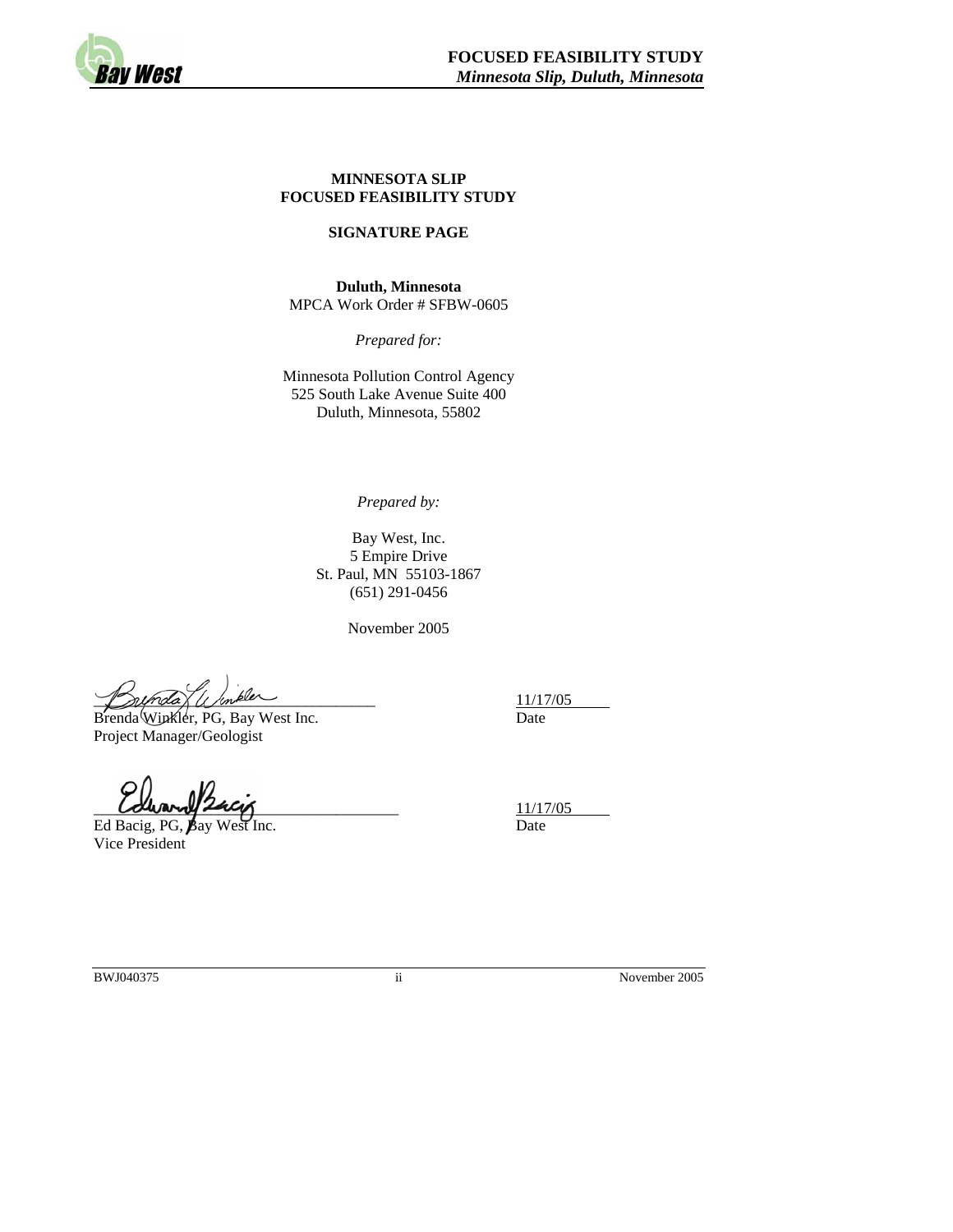

#### **EXECUTIVE SUMMARY**

This Focused Feasibility Study (FFS) for the Minnesota Slip presents a summary of current site conditions, a discussion of preliminary remediation goals, the identification, screening, evaluation and comparison of potential alternatives, and provides a recommended alternative.

The Minnesota Slip, an active manmade slip surrounded by land on three sides, is located at the mouth of the St. Louis River in the Duluth Harbor. The total area of the Slip is slightly larger than three acres. Due to the considerable contamination in the St. Louis River estuary, the International Joint Commission (IJC) designated the lower St. Louis River as one of 43 Areas of Concern (AOCs) in the Great Lakes basin in the late 1980's. Many sites within the St. Louis River AOC have elevated concentrations of metals, Polynuclear Aromatic Hydrocarbons (PAHs), Polychlorinated Biphenyls (PCBs), dioxins, and furans (Schubauer-Berigan and Crane 1997; Crane et al. 1997; Breneman et al. 2000). In addition, the St. Louis River, including the Duluth/Superior Harbor, is listed as impaired water on the Clean Water Act 303(d) list for bioaccumlative toxins. Toxins include mercury, PCBs and pesticides (DDT, dioxin, etc.). It is widely recommended by many programs that biotoxins be reduced with in the St. Louis River estuary and harbor.

Minnesota Slip has been studied in the past as a part of the St. Louis River AOC, (see Section 1.4.4 Nature and Extent of Contamination). In 2003, the Minnesota Pollution Control Agency (MPCA) applied for and received a grant in 2003 from the US Environmental Protection Agencies (EPA), Great Lakes National Program Office (GLNPO) to perform additional studies to determine the nature and extent of contaminated sediments and the preparation of this FFS. These investigations showed that the sediments in the Slip are contaminated with PAHs, PCBs, mercury, cadmium, chromium, copper, lead, nickel, and zinc. Contaminated sediment is generally present through out the entire Slip. Contamination was detected to a depth of up to 12 feet below the surface of the sediment in one location with an average depth of 6.5 feet below the sediment surface. Contaminated sediment volumes have been estimated at approximately 33,000 cubic yards.

The MPCA studies also included a limited screening assessment which indicated that the direct risk to human health from contaminated sediments in the Slip is low. However, fish consumption advisories are in effect for selected fish species in the St. Louis River AOC because of elevated concentrations of PCBs and mercury found in the fish tissue (MDH, 2000). It is probable that contaminants from Minnesota Slip are contributing to bioaccumulation in the aquatic food chain up to fish consumed by humans and contributing to the overall impaired use in the St. Louis River AOC. The limited screening assessment indicated that there is an unacceptable risk of significant effects from exposure to surficial sediments throughout the Slip to aquatic receptors.

As identified in the St. Louis River Remedial Action Plan (RAP-1992) and later proven with testing, Minnesota Slip is contributing to two impairments to the St. Louis River AOC: 1) fish consumption advisory; and 2) degradation of the benthos environment. As recommended by the RAP, areas that are contributing to river sediment impairments should be addressed through remedial activities. In addition, removing the contaminated sediments from MN Slip would also help in the reduction of the impaired water resulting from bioaccumlative toxins in the St. Louis River.

In September 2005, a draft FFS was submitted for MPCA and EPA GLNPO review. Comments received on the draft FFS recommended removal of the Alternative 2, Scenario 2A and 2B (6 Foot Cap), since they were similar to Alternative 3, Total Dredge with Two Foot Cover. Therefore, this Final FFS was further focused and does not include the 6 foot dredge options. The following alternatives are presented and evaluated in this Final FFS:

BWJ040375 iii November 2005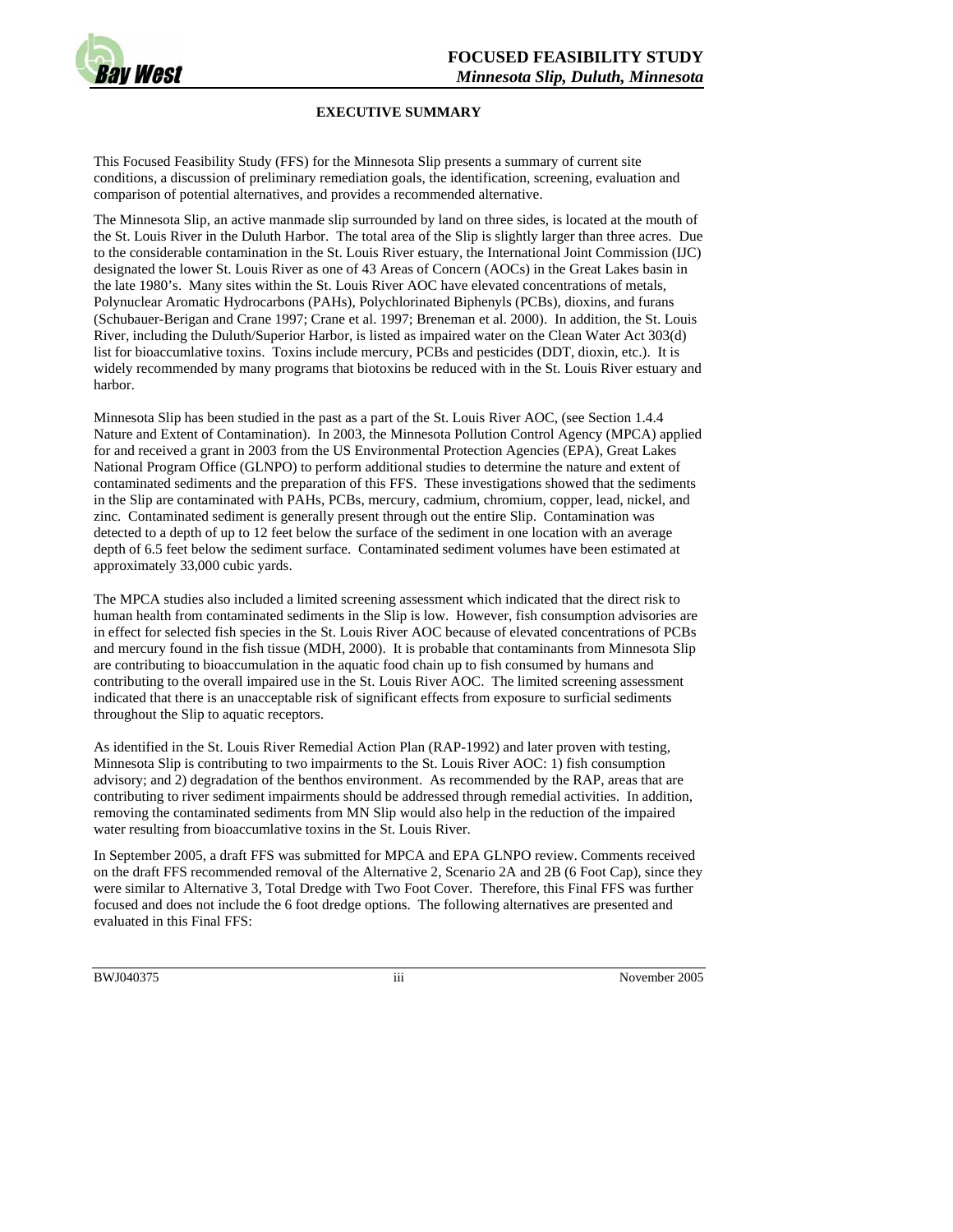

Alternative 1. No Action. The No Action Alternative does not include any treatment or engineering controls. The No Action Alternative does include long-term monitoring and institutional controls. The estimated total present value cost for Alternative 1 is approximately \$524,525.

#### Alternative 2. Partial Dredging with In-Situ Capping.

Alternative 2A, Partial Dredging with 3-Foot Cap, Erie Pier Disposal. This alternative includes dredging approximately 16,000 cubic yards of contaminated sediment transporting, and placing the sediments in the containment cell constructed at Erie Pier. This alternative also includes removal of sediment at Erie Pier and construction of a containment cell at Erie Pier. The remainder of the contaminated sediment would be capped in place under a 3-foot cap. Approximately 14,600 cubic yards of capping material would be needed under Alternative 2A. The estimated total present value cost for this Alternative is approximately \$5,182,200

Alternative 2B, Partial Dredging with 3-Foot Cap, Off-Site Disposal. This alternative includes dredging approximately 16,000 cubic yards of contaminated sediment, transporting, staging sediments at Erie Pier, and disposing the sediments at an off-site landfill. The remainder of the contaminated sediment would be capped in place under a 3-foot cap. Approximately 14,600 cubic yards of capping material would be needed under Alternative 2B. The estimated total present value cost for this Alternative is approximately \$4,902,500.

#### Alternative 3. Total Dredging with Two Foot Cover.

Alternative 3A. Total Dredging with Two Foot Cover, Erie Pier Disposal. This alternative includes dredging all of the contaminated sediments exceeding the criteria or depth specified by the MPCA (estimated at approximately 33,000 cubic yards) transporting, and placing the sediments in a containment cell constructed at Erie Pier. This alternative also includes removal of sediment at Erie Pier and construction of a containment cell at Erie Pier. Two feet of restoration material/environmental medium would be placed in the excavated areas to provide a protective aquatic substrate and isolate dredge residual. Approximately 9,782 cubic yards of cover material would be needed under Alternative 3A. The estimated total present worth cost for Alternative 3A with Erie Pier Disposal is approximately \$7,016,500.

Alternative 3B. Total Dredging with Two Foot Cover, Off-Site Disposal. This alternative includes dredging all of the contaminated sediments exceeding the criteria or depth specified by the MPCA (estimated at approximately 33,000 cubic yards) transporting, staging sediments at Erie Pier, and disposing the sediments at an off-site landfill. Two feet of restoration material/environmental medium would be placed in the excavated areas to provide a protective aquatic substrate and isolate dredge residual. Approximately 9,782 cubic yards of cover material would be needed under Alternative 3B. The estimated total present worth cost for Alternative 3B with Off-Site Disposal is approximately \$7,132,500.

The comparative analysis of Alternatives presented in Section 5, identified Alternative 2B as receiving the highest overall scoring (See Table 7). Based on this scoring, the recommended alternative is Alternative 2B, Partial Dredging with In-Situ Capping (3-foot cap with off-site disposal).

If short-term effectiveness, costs, and implementability were less of a concern, total removal with disposal in a containment cell constructed at Erie Pier (Alternative 3A) would be more desirable since all of the contaminated sediments would be removed from the aquatic environment. However, there were significant concerns under each of these criteria that made total removal a less desirable option.

The modifying criteria, State/support agency acceptance and community acceptance are assessed formally after the public comment period. Stakeholder and community input may also provide valuable insight in the implementation of the selected response action.

BWJ040375 iv November 2005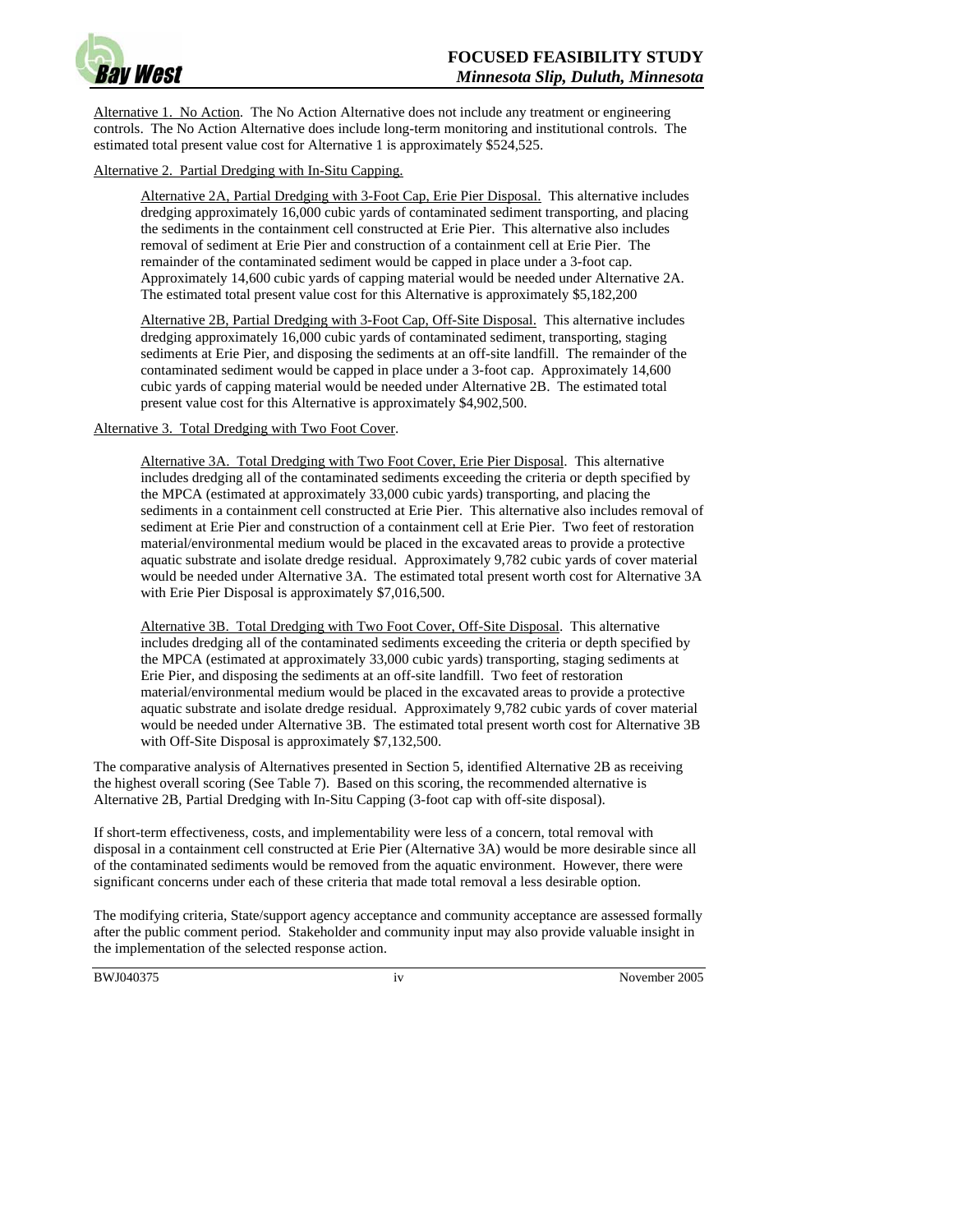

# **TABLE OF CONTENTS**

Formatted: Level 1  $\leftarrow - -$ 

| 1.0  |                                                         |  |
|------|---------------------------------------------------------|--|
| 1.1  |                                                         |  |
| 1.2. |                                                         |  |
| 1.3  |                                                         |  |
| 1.4  |                                                         |  |
|      | 1.4.1                                                   |  |
|      | 1.4.2                                                   |  |
|      | 1.4.3                                                   |  |
|      | 1.4.4                                                   |  |
|      | 1.4.4.1                                                 |  |
|      | 1.4.4.2                                                 |  |
|      | 1.4.4.3                                                 |  |
|      | 1.4.5                                                   |  |
|      | 1.4.5.1                                                 |  |
|      | 1.4.5.2                                                 |  |
|      | 1.4.5.3                                                 |  |
| 2.0  | APPLICABLE OR RELEVANT AND APPROPRIATE REQUIREMENTS AND |  |
|      |                                                         |  |
| 2.1  |                                                         |  |
| 2.2  |                                                         |  |
|      | 2.2.1                                                   |  |
|      | 2.2.2                                                   |  |
| 3.0  |                                                         |  |
| 3.1  |                                                         |  |
| 3.2  |                                                         |  |
| 3.3  |                                                         |  |
| 4.0  |                                                         |  |
| 4.1  |                                                         |  |
| 4.2  |                                                         |  |
| 4.3  |                                                         |  |
| 5.0  |                                                         |  |
| 5.1  |                                                         |  |
| 5.2  |                                                         |  |
|      | 5.2.1                                                   |  |
|      | 5.2.2                                                   |  |
|      | 5.2.3                                                   |  |
|      | 5.2.4                                                   |  |
|      | 5.2.5                                                   |  |
| 5.3  |                                                         |  |
| 6.0  |                                                         |  |
| 7.0  |                                                         |  |

# **LIST OF FIGURES:**

| Figure 1 | Site Location Map, Duluth Harbor                                      |
|----------|-----------------------------------------------------------------------|
| Figure 2 | Looking North Into Minnesota Slip from the Drawbridge, July 2004      |
| Figure 3 | Detail Storm Sewer System at Minnesota Slip (from the City of Duluth) |
| Figure 4 | Bathymetric Contours of Minnestoa Slip                                |

 $\overline{\mathbf{v}}$ 

BWJ040375

November 2005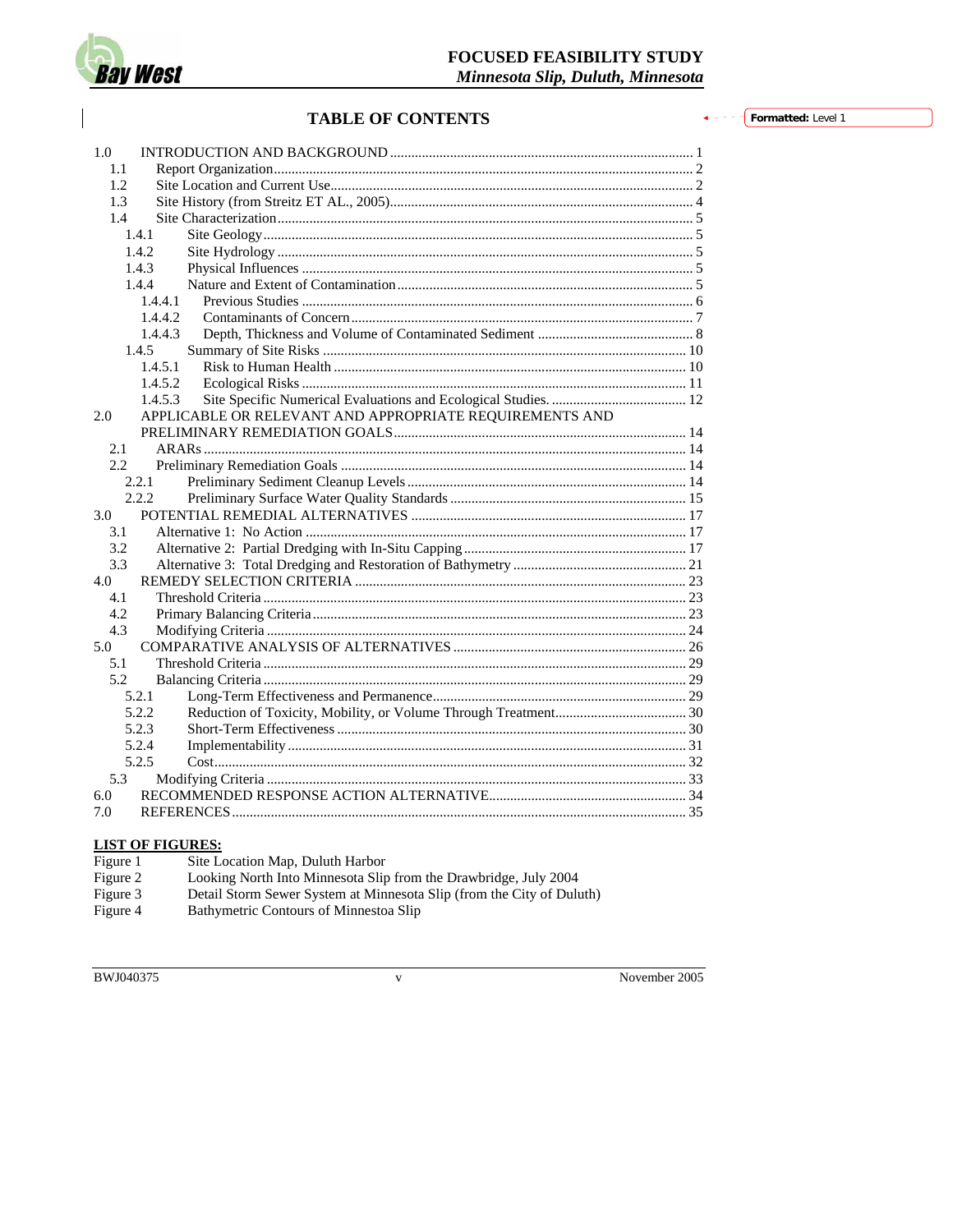

## **LIST OF CROSS SECTIONS:**

Cross Section Location Map Cross Section A-A' Cross Section B-B' Cross Section C-C' Cross Section D-D' Cross Section E-E' Cross Section F-F' Cross Section G-G'

#### **LIST OF TABLES:**

- Table 1 Contaminants of Concern
- Table 2 Statistics for Selected Parameters of 1998 & 1999 Samples
- Table 3 Statistics for Selected Parameters of 2004 Samples
- Table 4 COCs and Sediment Quality Targets
- Table 5 Preliminary Sediment Cleanup Levels
- Table 6 Comparative Analysis of Alternatives
- Table 7 Numerical Evaluation of Criterion
- Table 8 Volume Estimates for Treated Sediment
- Table 9 Estimated Time for Construction Completion on Site
- Table 10 Summary of Cost Estimates for Alternatives

#### **LIST OF APPENDICES:**

- Appendix A. Historical Documentation
	- A1: Various analytical result Tables and Figures
		- A2: CD of Detailed Investigation of the Minnesota Slip, MPCA Duluth, MN. Streitz, A., Johnson, S., 2005.
- Appendix B. Ecological Toxic Effects Associated with Contaminants of Concern
- Appendix C. July 25, 2005, Task 1 Volume Calculations and Task 2 List of Alternatives for the Minnesota Slip, Duluth, Minnesota
- Appendix D. Preliminary Applicable and Relevant and Appropriate Requirements
- Appendix E. Technical Memorandums
	- E1: Mechanical Dredging Options and Dredging Productivity and Equipment
	- E2: Sediment Management at Erie Pier and Sediment Disposal Options
	- E3: Capping, Bathymetry and Habitat Restoration Productivity and Equipment Requirements
	- E4: Turbidity Barriers for Protection of Surface Water Quality During Remedy Implementation

#### Appendix F. Cost Estimates

- Table F1: Cost Estimate: Alternative 1
- Table F2: Cost Estimate: Alternative 2, Erie Pier Disposal Option
- Table F3: Cost Estimate: Alternative 2, Off-Site Disposal Option
- Table F4: Cost Estimate: Alternative 3, Erie Pier Disposal Option
- Table F5: Cost Estimate: Alternative 3, Off-Site Disposal Option
- Table F6: Unit Rate Calculations
- Table F7: Long Term Operation and Maintenance Cost Estimate
- Appendix G. Correspondence
	- G1: August 17, 2005 Telephone Record from Bay West to Marine Iron & Shipbuilding Co.
	- G2: August 08, 2005, E-mail from the City of Duluth to the MPCA

BWJ040375 vi November 2005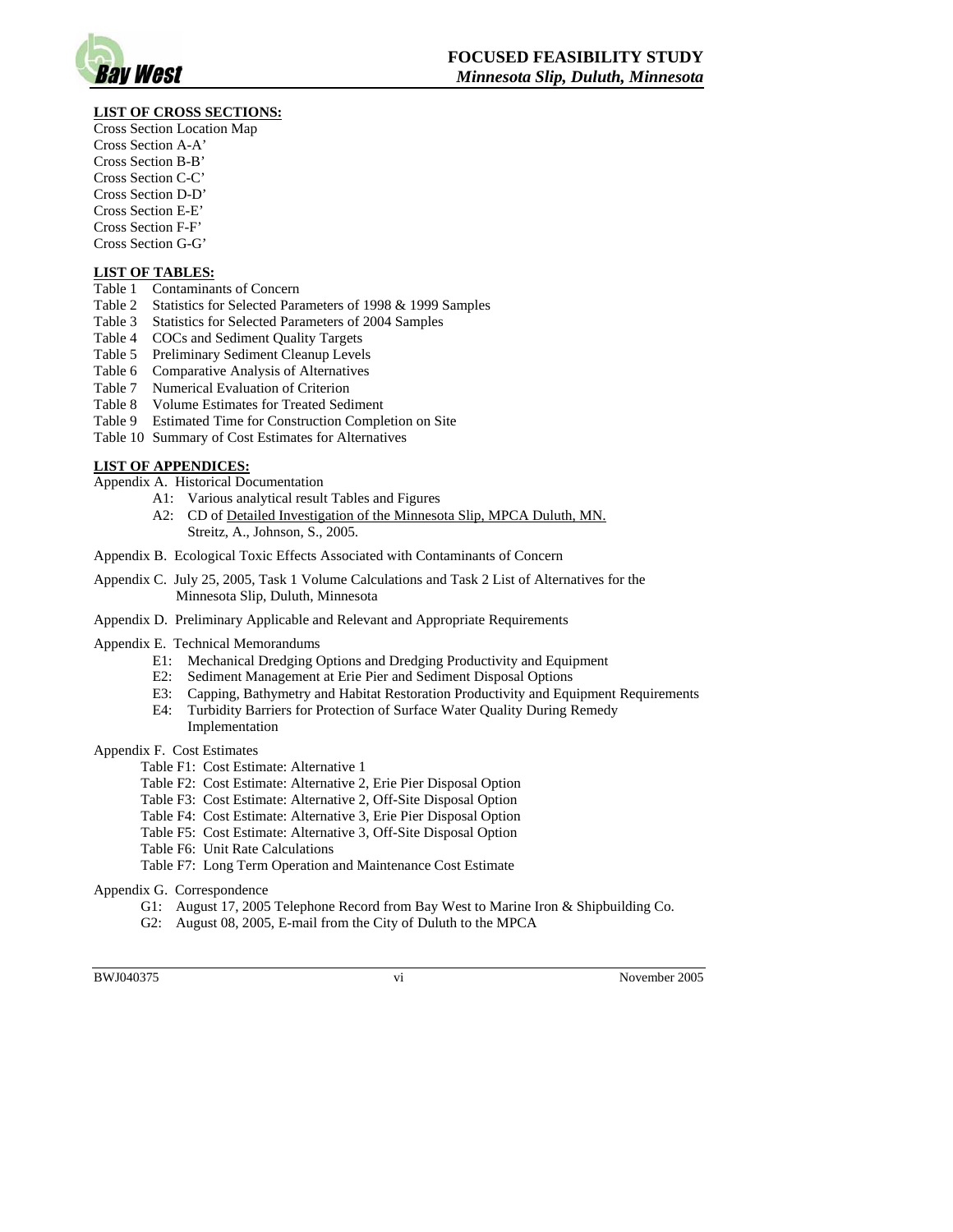

# **ACRONYMS**

|                             | ARARs  Applicable or Relevant and Appropriate Requirements       |
|-----------------------------|------------------------------------------------------------------|
|                             | Bay West Bay West, Incorporated                                  |
| BAZ Bioactive Zone          |                                                                  |
|                             | BMP  Best Management Practice                                    |
|                             | BT/PTBest Technology in Process and Treatment                    |
|                             |                                                                  |
|                             | DRO  Diesel Range Organics                                       |
|                             |                                                                  |
|                             |                                                                  |
|                             | FFS  Focused Feasibility Study                                   |
|                             | GLNPO  Great Lakes National Program Office IZ Isolation Zone     |
|                             |                                                                  |
|                             | MERLA Minnesota Environmental Response and Liability Act         |
|                             |                                                                  |
|                             |                                                                  |
|                             | MPCA  Minnesota Pollution Control Agency                         |
| MSL  Mean Sea Level         |                                                                  |
|                             | NCP National Contingency Plan                                    |
| NPL  National Priority List |                                                                  |
|                             | OSWER Office of Solid Waste and Emergency Response               |
|                             |                                                                  |
|                             | PCB  Polychlorinated Biphenyl                                    |
|                             | PEC-Q  Probable Effect Concentration Quotient                    |
|                             |                                                                  |
|                             |                                                                  |
|                             | PRG Preliminary Remediation Goal                                 |
|                             | RAOs Response Action Objectives                                  |
|                             | RBSE Risk Based Site Evaluation                                  |
|                             | R-EMAP  Regional Environmental Monitoring and Assessment Program |
|                             |                                                                  |
|                             |                                                                  |
|                             | SLRIDT St. Louis River/Interlake/Duluth Tar                      |
|                             |                                                                  |
|                             | SQT  Sediment Quality Target                                     |
| TBDTo Be Determined         |                                                                  |
|                             |                                                                  |
|                             | TCLP Toxicity Characteristic Leaching Potential                  |
|                             | µg/kg  micrograms per kilogram                                   |
|                             | USACE  United States Army Corps of Engineers                     |
|                             |                                                                  |

BWJ040375 vii November 2005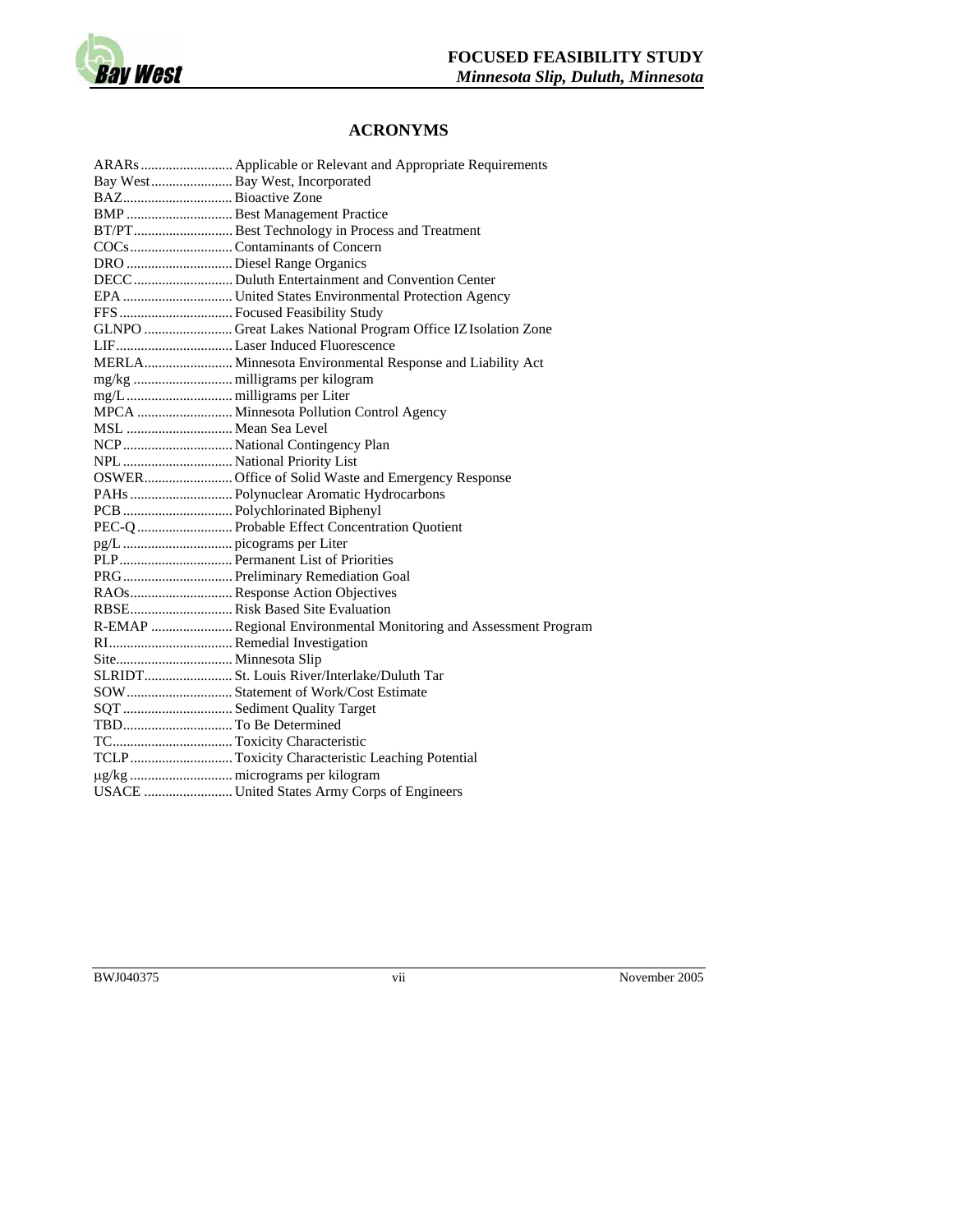<span id="page-7-0"></span>

# **1.0 INTRODUCTION AND BACKGROUND**

This Focused Feasibility Study (FFS) has been prepared for evaluation of remedial alternatives for the contaminated sediment in the Minnesota Slip (also referred to as Slip and/or Site) located in Duluth, Minnesota (Figure 1). This FFS has been developed pursuant to the Minnesota Pollution Control Agency (MPCA) July 13, 2005 Contract Work Order No.: SFBW-0605 and accompanying Scope of Work/Cost Estimate (SOW) for the Site.

# Minnesota Slip, Duluth Location of Site in Relation to Duluth Ship Canal Lake Superior **Duluth Harbor** N 0.5<br>Miles 0.125  $0.25$ n **Figure 1: Site Location Map, Duluth Harbor**  (From Streitz et al., 2005)

BWJ040375 1 November 2005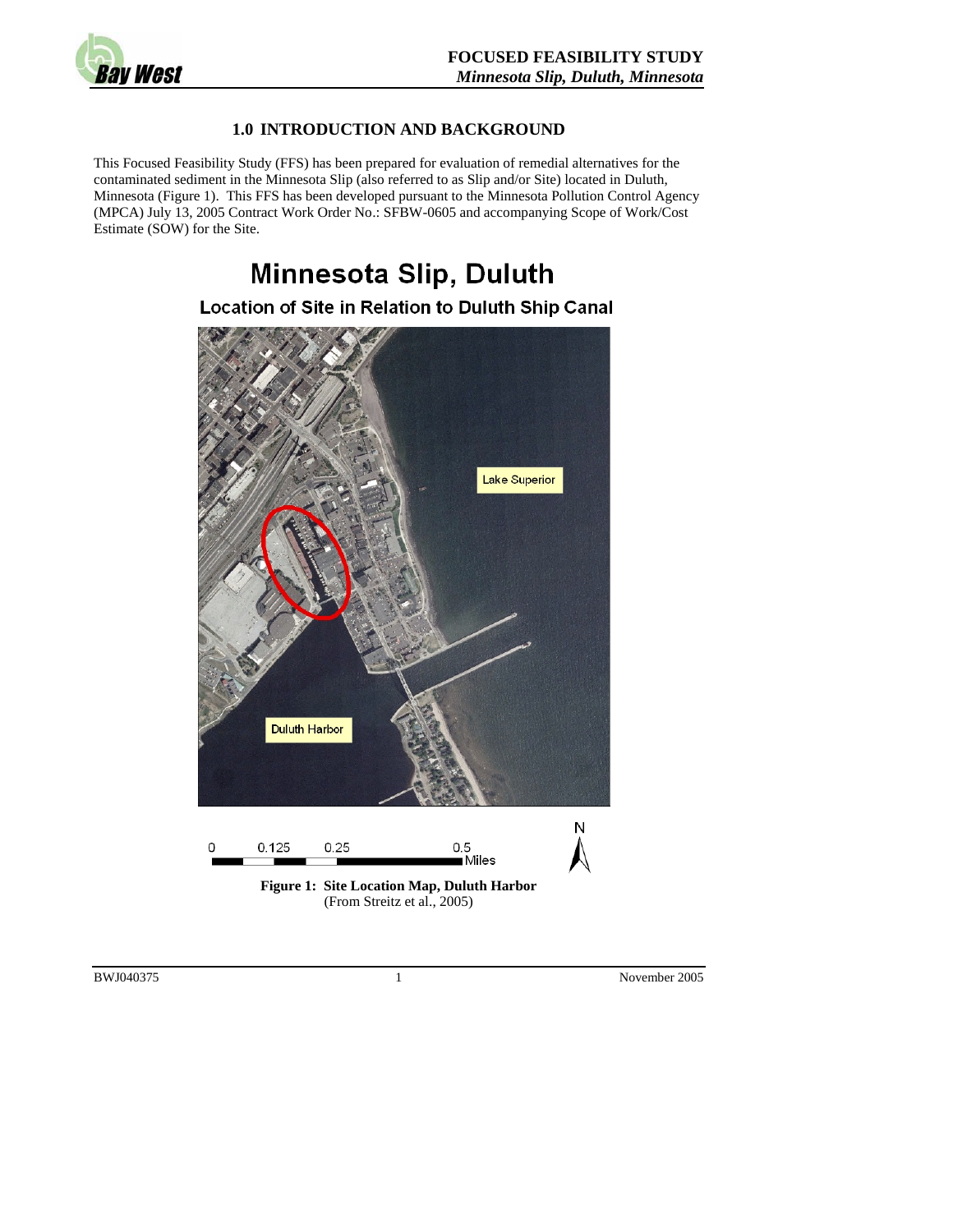<span id="page-8-0"></span>

This FFS has also been developed in accordance with MPCA Site Response Section Guidance Document Draft Guidelines on Remedy Selection (MPCA 1998), the Minnesota Environmental Response and Liability Act (MERLA), the National Contingency Plan (NCP), 40 C.F.R. Part 300, along with other Minnesota and federal rules, statues, and guidance. Although this Site is not listed in the Minnesota National Priorities List (NPL) or the United States Environmental Protection Agency (EPA) Permanent List of Priorities (PLP), the MPCA may be transferring this Site to EPA for implementation of the remedy. Therefore, the MPCA has requested the FFS be developed in general accordance with the NCP remedy selection criteria.

## **1.1 REPORT ORGANIZATION**

Section 1 presents general background information including the Site history and a summary of current Site conditions based largely on information presented in The Detailed Investigation of the Minnesota Slip (RI) (MPCA, 2005). Section 2 discusses Applicable or Relevant and Appropriate Requirements (ARARs) and summarizes Preliminary Remediation Goals (PRGs) to provide the framework for alternative evaluations for the Site. Alternatives descriptions are presented in Section 3. Section 4 presents the NCP remedy selection criteria used in this FFS. Section 5 presents an evaluation of alternatives against standards and criteria. Section 6 presents the recommended alternative for the Minnesota Slip. References are presented in Section 7.

## **1.2 SITE LOCATION AND CURRENT USE**

Minnesota Slip, an active manmade slip surrounded by land on three sides, is located at the mouth of the St. Louis River in the Duluth Harbor (Figure 1). The river, which discharges into Lake Superior, has a long history of serving the manufacturing and shipping needs of the very active Duluth-Superior shipping port, and has been home to significant historical heavy industry including paper mills, coal gasification plants and steel processing. The port remains active in the transport of iron ore, coal, limestone and grain, and is the largest on the Great Lakes in terms of shipping volume.

Minnesota Slip is located in the northern section of the Duluth Harbor basin between Canal Park and the Duluth Entertainment and Convention Center (DECC) (Figure 1). Though the Slip is oriented approximately 30 degrees west of north in its long dimension, for the purposes of this FFS when referring to compass directions the Slip will be assumed to be oriented due north. The east side of the Slip is bounded by a parking lot, hotel, restaurant and shops, while the west side is bounded by harbor Avenue and a parking lot, the DECC, and a movie theater. The north end of the Slip is bounded by a sidewalk and the south is open to the harbor. The Slip mouth is spanned by a drawbridge allowing access between the DECC and Canal Park. Both the sidewalk and the foot bridge have considerable pedestrian traffic. The land that borders the Slip to the west is owned by the DECC. The property and the buildings on the eastern half are privately owned. The City of Duluth owns and maintains both the sidewalk on the north side and the draw bridge. Figure 2 identifies the current property owners.

BWJ040375 2 November 2005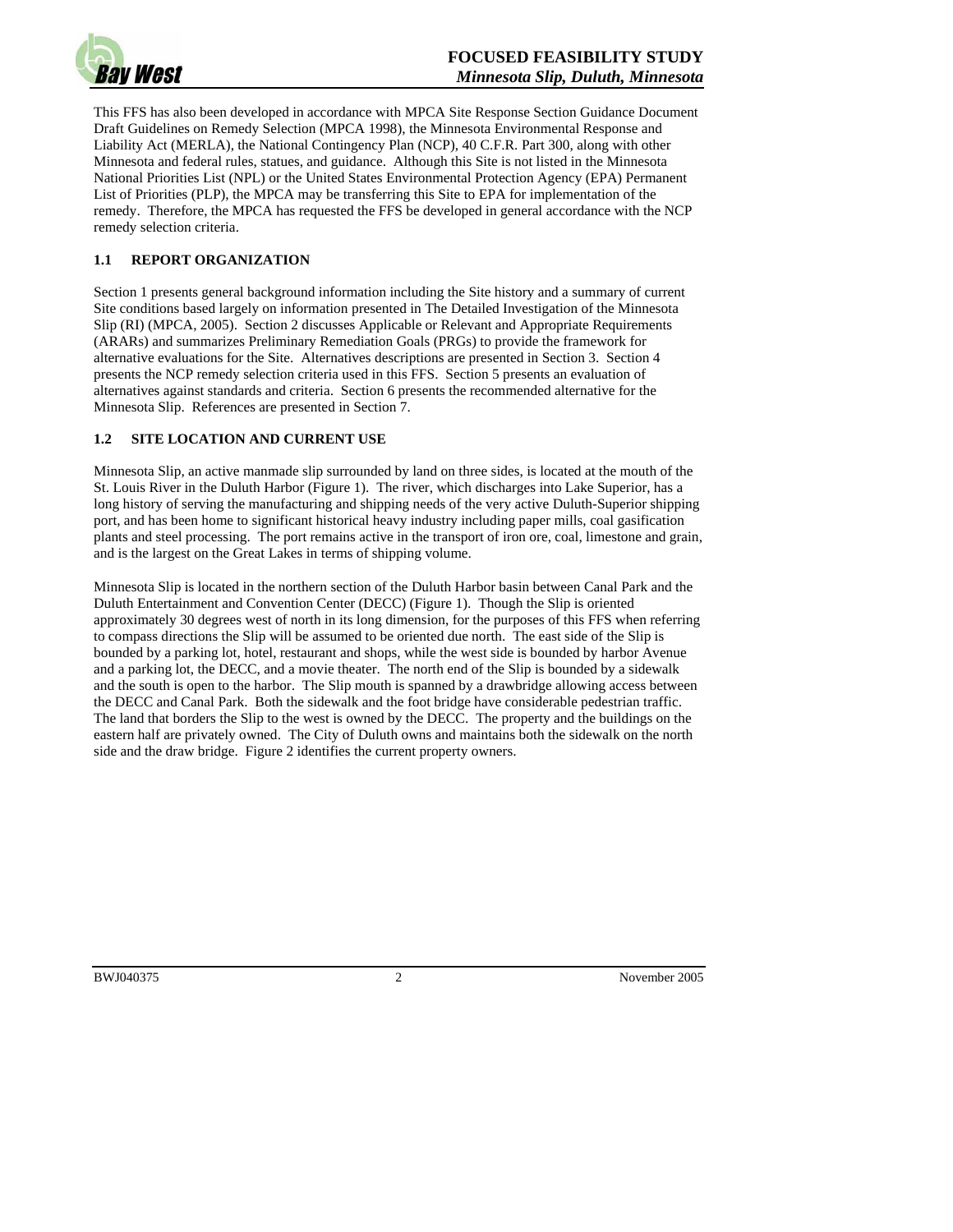



Buildings N and D are owned by Palucci, Marine Iron and Waterfront Plaza are owned by Meirhoff

#### **Figure 2: Minnesota Slip Property Owners**

The total area of the Slip is slightly larger than three acres. There are currently three vessels permanently docked in the Slip. They are the former United States Steel flag ship the SS. William A. Irvin, the decommissioned US Coast Guard Cutter, Sundew, and the US Army Corps of Engineers (USACE) Tug Boat, Lake Superior. The Slip has been home to at least one of these floating museums since 1986, providing daily tours in the summer months. Remaining space in the Slip is occupied in the summer by charter fishing boats and docks and a harbor tour boat. The Irvin and the tour boat are docked on the west side of the Slip while the charter fishing boats and the Sundew are docked on the east side (see Figure shown on the cover sheet of this FFS ). The drawbridge controls entry into and out of the Slip while also acting as a wave retention wall that decreases washout of the Slip.

Figure 3 shows the network of storm sewers in the neighborhood of the Slip, which is outlined in red. The largest of the storm sewers which empty into the Slip are circled in green. There are three storm sewers that empty into the Slip and two that empty just outside the mouth of the Slip (Figure 3). Two of the three storm sewers that empty into the Slip are located at both of the east and west corners of the north end of the Slip. The third storm sewer is located approximately 125 feet south of the northern end of the Slip, on the west wall. This outfall was identified as a major contributor of sediment to the Slip in this investigation. Most of the Slip drainage area borders the downtown business area of Duluth and adjacent residential neighborhoods; extending from 2nd Avenue West to 1st Avenue East and up to 14th Street. Storm sewers that drain Canal Park and Commerce Street also discharge into the Slip (Crane et al., 2002).

BWJ040375 3 November 2005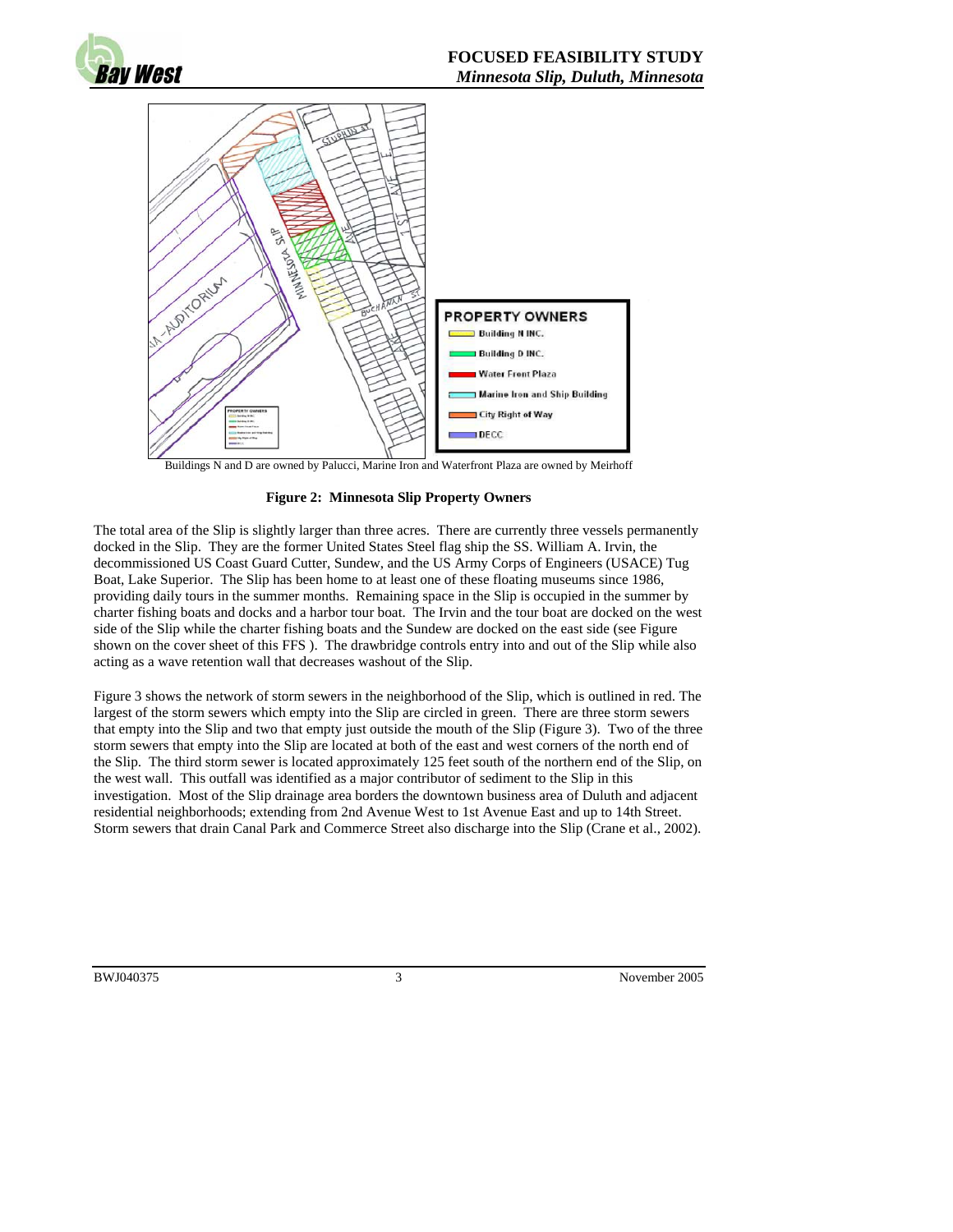<span id="page-10-0"></span>





The MPCA and the City of Duluth worked together to submit complimentary grants to Great Lakes National Program Office (GLNPO) to ensure that if Minnesota Slip was remediated that it wouldn't suffer degradation from contaminated storm water and sediments emptying into the Slip at several outfall points. The City received funding to implement the installation of sediment traps to reduce sediment loading, which is scheduled to be completed in fall 2005. Identification and implementation of an effective Best Management Practice (BMP) for dealing with storm water runoff will reduce the quantity of pollutants discharging to the Slip, and therefore to the St. Louis River. An effective project will serve as a model for other similar urbanized areas of Duluth and Superior along the St. Louis River as well as an example to other cold climate lake communities.

#### **1.3 SITE HISTORY (FROM STREITZ ET AL., 2005)**

Historically, Minnesota Slip has undergone several physical modifications since European settlement of the area. The area encompassing the northern section of the Duluth Harbor was initially swampland. Modern development of the harbor began after 1861. Construction of the Duluth Ship Canal was started in 1870, thereby providing a Duluth entry into the harbor from Lake Superior. As of 1887 a portion of the current Minnesota Slip had already been formed through dredging operations. The Slip formerly was called the Marshall Wells Slip, and a Marshall Wells building was adjacent to it; part of this building is now called the Meierhoff building.

Several historical photos of the Slip are retained at the USACE Maritime Museum in Duluth. A photo taken in 1904 shows a coal yard west of Minnesota Slip that was eventually replaced by a scrap yard. A double train freight shed used to be located just west of the Slip. A May 1, 1929, photo of the Slip shows a pile of material to the north of the Slip that appears to be coal. Another historical photo shows workers dumping wheelbarrows full of material into the Slip, approximately half-way down the east side of the Slip. As of 1931, there was another Slip just west of Minnesota Slip; this area is now filled in and is the current location of the DECC. Over time, parts of Minnesota Slip have been dredged out and filled in. However, none of these historical businesses have been determined to be directly responsible for sediment contamination of Minnesota Slip.

BWJ040375 4 November 2005 The contamination constituents and proportions found in the Slip sediments are similar to the coal tar wastes found off the US Steel and Interlake/Duluth Tar sites further up the river, particularly the Polynuclear Aromatic Hydrocarbons (PAH) compounds. At the US Steel Site the steel process waste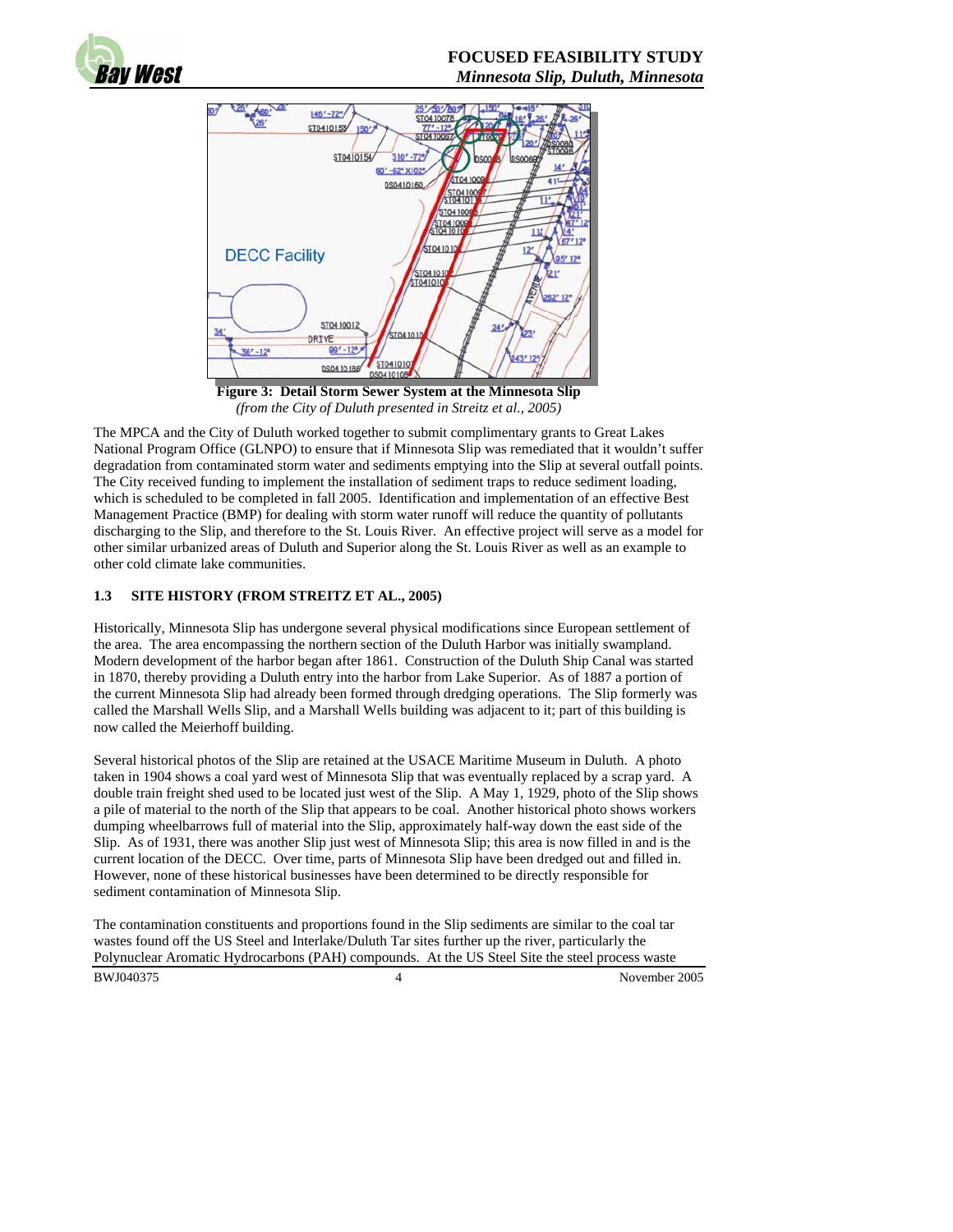<span id="page-11-0"></span>

stream was contaminated chiefly with metals and PAHs that originated with the large amounts of coal used in the coking process. It may be that coal gasification, which occurred in many places along the harbor including the Canal Park area, was the cause of the similar waste products identified in the Slip.

## **1.4 SITE CHARACTERIZATION**

## **1.4.1 Site Geology**

Regional geology in the Duluth area consists primarily of materials deposited during the last glaciation, and more recently as river sediment, overlying Precambrian igneous and sedimentary bedrock. These materials consist of silts, sands, and gravels which were deposited as the glaciers retreated northward. Fine grained sediment, primarily red silt and clay, was deposited in the ancestral glacial Lake Duluth. This red silt and clay occurs over much of the lower elevations in the Duluth area.

Bedrock units underlying the area consist of olivine gabbro and anorthositic gabbro members of the Duluth Complex, and the sedimentary units of the Fond du Lac Formation. The Duluth Complex is lower Precambrian, and the Fond du Lac Formation is upper Precambrian in age. The gabbroic members of the Duluth Complex form the hills to the west of the St. Louis River and Lake Superior shore (MPCA, 1995).

## **1.4.2 Site Hydrology**

The regional groundwater flow system in the area generally flows from the Minnesota and Wisconsin uplands and discharges to Lake Superior and the St. Louis River estuary. Groundwater studies conducted at other sediment sites within the St. Louis River estuary were evaluated for their similarities to the Minnesota Slip. According to the MPCA Record of Decision for the St. Louis River/Interlake/Duluth Tar (SLRDIT) site the deep regional aquifer at the SLRIDT site is under artesian conditions (MPCA, 2004). Similar artesian conditions have been observed at the U.S. Steel Site. The local groundwater flow system at the SLRIDT site is a water table aquifer that is supplied by local recharge and generally flows south from the adjacent uplands and radially from the on-site peninsulas to the on-site embayments and slips. Lateral groundwater flow was also observed in the local groundwater flow system at the U.S. Steel Site.

Although a Site-specific groundwater study has not been performed, local Site groundwater flow is generally assumed to be similar to other sites within the estuary. Subsurface studies and excavations on adjacent properties have shown extremely heterogeneous materials buried in the subsurface, including a landfill with unexploded ordinances. Site specific groundwater studies would likely provide erroneous information. Therefore, the MPCA is not recommending groundwater studies be performed at the Minnesota Slip.

#### **1.4.3 Physical Influences**

There are many physical influences operating throughout the Slip. Slip sediments have been moved, mixed and removed by a variety of forces at work on the waters in the bay. Bathymetry obtained from previous studies shows that the Slip is shallowest in the back, and deeper in the front. Erosional forces that may be responsible include wave action in the bay, river flow, seiche-induced flow, storm water flow, and propeller turbulence from boats moving in and out of the Slip. The Detailed Investigation Report (CD in Appendix A2) provides a discussion of each of these forces and their effect on the Slip in detail.

#### **1.4.4 Nature and Extent of Contamination**

The nature and extent of contamination has been delineated through the conduct of several studies in the Duluth/Superior Harbor that included the collection and analysis of sediments and biota samples in Minnesota Slip. These studies are identified below and selected historical summary tables are included in

BWJ040375 5 November 2005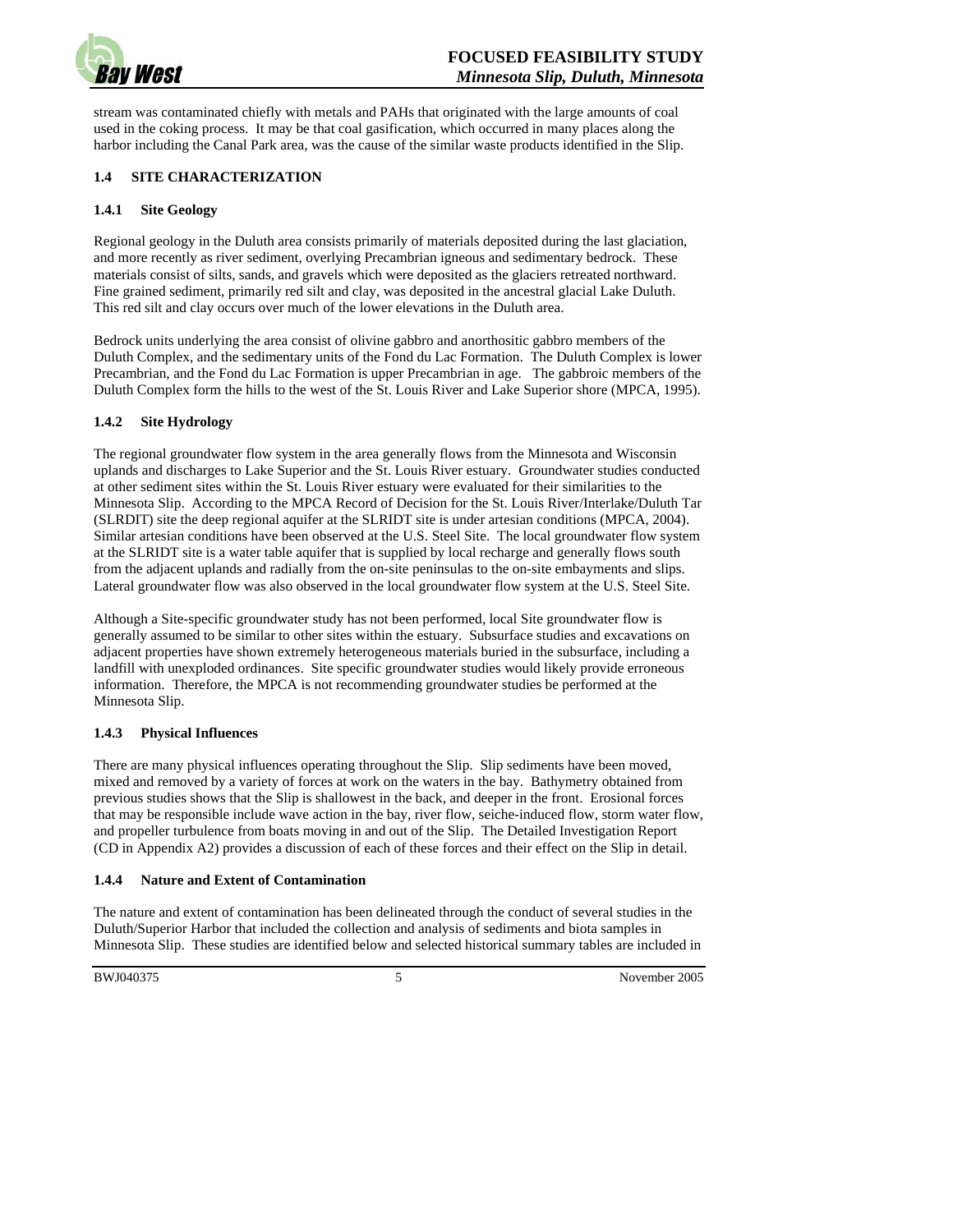<span id="page-12-0"></span>

Appendix A1. This section also presents a discussion on the Contaminants of Concern (COCs) and the thickness, depth and volume of contaminated sediments.

#### *1.4.4.1 Previous Studies*

The following is a list of previous studies conducted in the Duluth/Superior Harbor that included the collection and analysis of sediments and biota samples in Minnesota Slip:

- Survey of Sediment Quality in the Duluth/Superior Harbor: 1993 Sampling Results (Schubaur-Berigan et al., 1997). One sediment core.
- Sediment Assessment of Hotspot Areas in the Duluth/Superior Harbor (Crane et al., 1997). Five sediment cores.
- Regional Environmental Monitoring and Assessment Program (R-EMAP) surveying, sampling and testing: 1995 and 1996 sampling results (Breneman et al., 2000 and unpublished data). One surficial (0-5 cm) site sampled in 1995 and resampled in 1996.
- Minnesota Slip sampling to assess PAH analytical techniques (MPCA, 1998, unpublished data). Two core sites and three surficial sites.
- Summary of test results determining potential mercury, PAH and polychlorinated biphenyls (PCB) bioaccumulation by *Lumbriculus variegates* exposed to St. Louis Bay sediment samples (AScI Corporation 1999). Four surficial sites.
- Sediment Remediation Scoping Project in Minnesota Slip, Duluth Harbor (Crane et al., 2002). Eighteen sediment cores. Primarily shallow cores with one extending approximately 6.9 feet into the sediment.
- Evaluation of Electrochemical Geo-Oxidation as a means to treat sediments contaminated with PAHs (USACE, 2002). In the spring of 2002, a USACE project dredged approximately 750 cubic yards of sediment from the back half of the Slip to be used in an innovative treatment test performed at Erie Pier. This treatability study proved ineffective in treating contaminated sediment.
- Detailed Investigation of the Minnesota Slip (Streitz et al., 2005). Twenty-nine Laser Induced Fluorescence (LIF) probes and 18 core samples (See Appendix A Figure 7). This investigation focused on delineating the extent and magnitude of contamination, particularly at depth. The investigation also used LIF as a screening tool to provide qualitative detail as to the presence of PAHs in the sediments at depth in real time. This investigation also included a limited screening ecological risk assessment. The LIF was able to provide detailed coverage of the Slip through probe pushes that were collected quickly, and provide qualitative information on the presence of PAHs in real time. The LIF fluorescence response % correlated to 0.9 with total PAHs for samples in the back half of the Slip where the erosional affects of seiche, wave action, and propeller disturbance was at a minimum. This statistical treatment of the data produced a statistical measure of equivalence, allowing the more numerous and better spatially distributed LIF results to be used in the determination of the degree of sediment contamination by PAHs.

As described in the following subsections, results of these investigations indicated the presence of contaminated sediments throughout the slip. In addition, analytical studies indicated there is a high likelihood of significant effects from exposure to surficial sediments to benthic invertebrates throughout the Slip.

BWJ040375 6 November 2005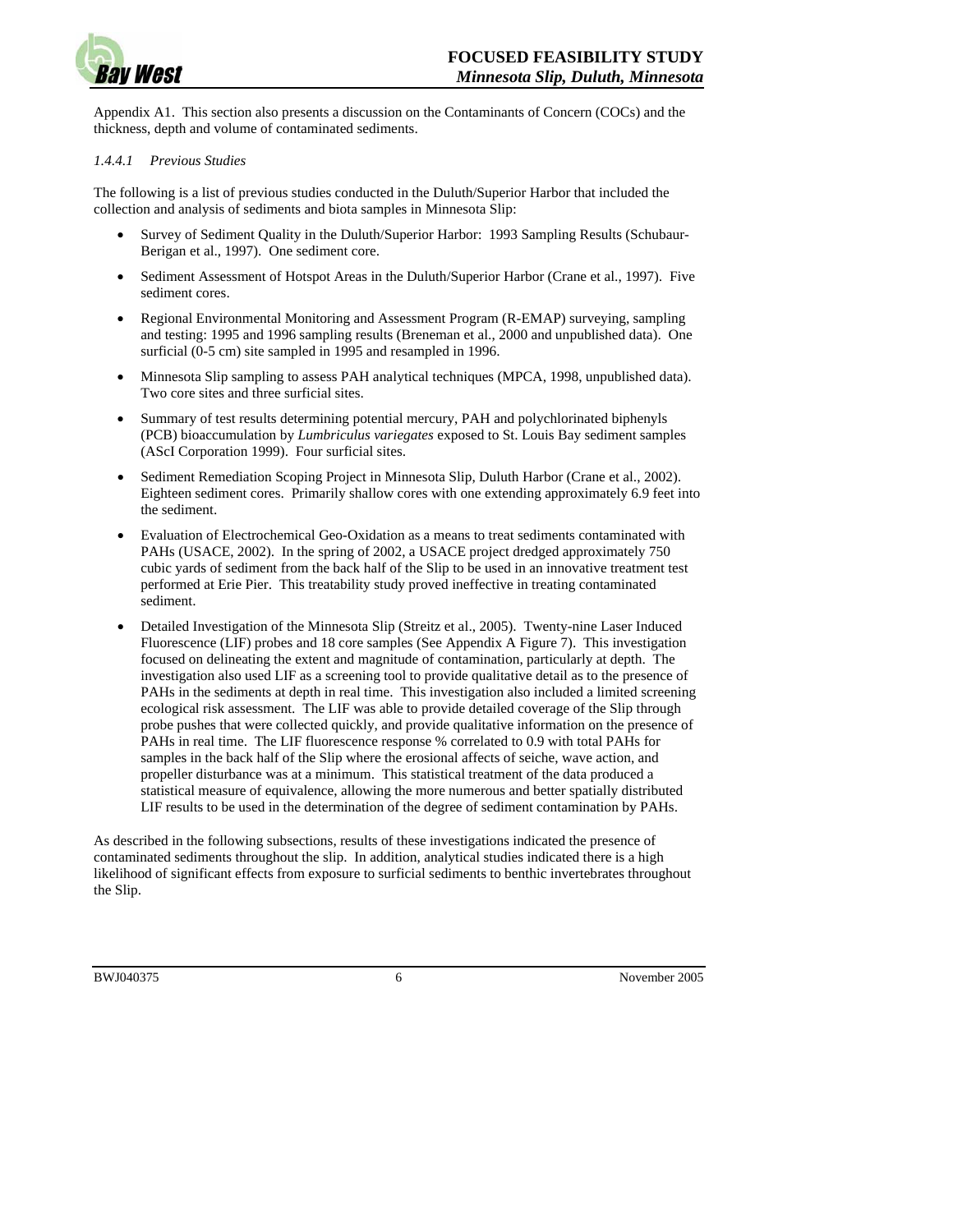<span id="page-13-0"></span>

#### *1.4.4.2 Contaminants of Concern*

The COCs associated with the Minnesota Slip include PAHs, PCBs, mercury, cadmium, chromium, copper, lead, nickel, and zinc. Table 1 presents a list of the COCs along with the maximum concentration detected. Tables 2 and 3 provide statistics of two separate data sets for comparison. Section 1.4.5 compares each COC to sediment quality criteria and Appendix B presents a discussion of risks associated with the COCs at the Site.

| <b>TABLE 1. Contaminants of Concern</b>                                         |       |                      |  |  |  |  |  |
|---------------------------------------------------------------------------------|-------|----------------------|--|--|--|--|--|
|                                                                                 |       | Maximum              |  |  |  |  |  |
|                                                                                 |       | <b>Concentration</b> |  |  |  |  |  |
| <b>Contaminant</b>                                                              | Units | <b>Detected</b>      |  |  |  |  |  |
| <b>Total PAHs</b>                                                               | mg/kg | 1188 (2)             |  |  |  |  |  |
| <b>PCBs</b>                                                                     | µg/kg | 612(1)               |  |  |  |  |  |
| Mercury                                                                         | mg/kg | 3.3(3)               |  |  |  |  |  |
| Cadmium                                                                         | mg/kg | 3.6 (3)              |  |  |  |  |  |
| Chromium                                                                        | mg/kg | 51(2)                |  |  |  |  |  |
| Copper                                                                          | mg/kg | 99 (2)               |  |  |  |  |  |
| Lead                                                                            | mg/kg | 544 (3)              |  |  |  |  |  |
| Zinc                                                                            | mg/kg | 559 (3)              |  |  |  |  |  |
| DRO                                                                             | mg/kg | 230 (3)              |  |  |  |  |  |
| Summary of previous sampling presented<br>(1)<br>in Table 2, Crane et al., 2002 |       |                      |  |  |  |  |  |
| (2) Crane et al., 2002                                                          |       |                      |  |  |  |  |  |
| (3)<br>Streitz et al., 2005                                                     |       |                      |  |  |  |  |  |
| $\mu$ g/kg = micrograms per kilogram                                            |       |                      |  |  |  |  |  |
| mg/kg = milligrams per kilogram                                                 |       |                      |  |  |  |  |  |

PAHs are the primary COC at the Site. However, elevated concentrations of metals are often found in the same sediments as high levels of PAHs. PCBs were mainly detected in the surficial sediments. In the most recent sampling event, that focused primarily on sediments at depth, PCBs, were not detected in any samples at a reporting limit of 0.04 ppm (Streitz et al., 2005) [note: Detection limits for PCBs were higher in this data set than regulatory criteria (See Section 1.4.5.2). Therefore, low levels of PCBs may be present at depth). However, PCBs were found in surface sediments (Crane, 2002) and will be considered as a COC.

The following comparison of the descriptive statistics of two datasets, one representing sediment samples taken in 1998 & 1999, and the other for sediments sampled in 2004, was also conducted. The earlier investigation focused on the top couple feet of the sediments in the Slip, while the 2004 samples were taken primarily from depths greater than four feet. A comparison of the statistics for these two datasets shows that the levels encountered in the surface sediment are much higher than those found in the deep sediments (see Table 2 and Table 3). The mean and median concentrations for Total PAHs, lead and zinc are 2 to 3 times higher in the surficial sediments. PCBs also follow this pattern, where they are detected in the surface sediments, but were non-detect above 0.04 parts per million (ppm) at depth. The median mercury concentration drops dramatically with depth, though the presence of two samples with high concentrations at depth raises the mean value to a level nearly as high as the surficial sediment. Diesel Range Organics (DRO) and arsenic were not sampled in 1998 and 1999.

BWJ040375 7 November 2005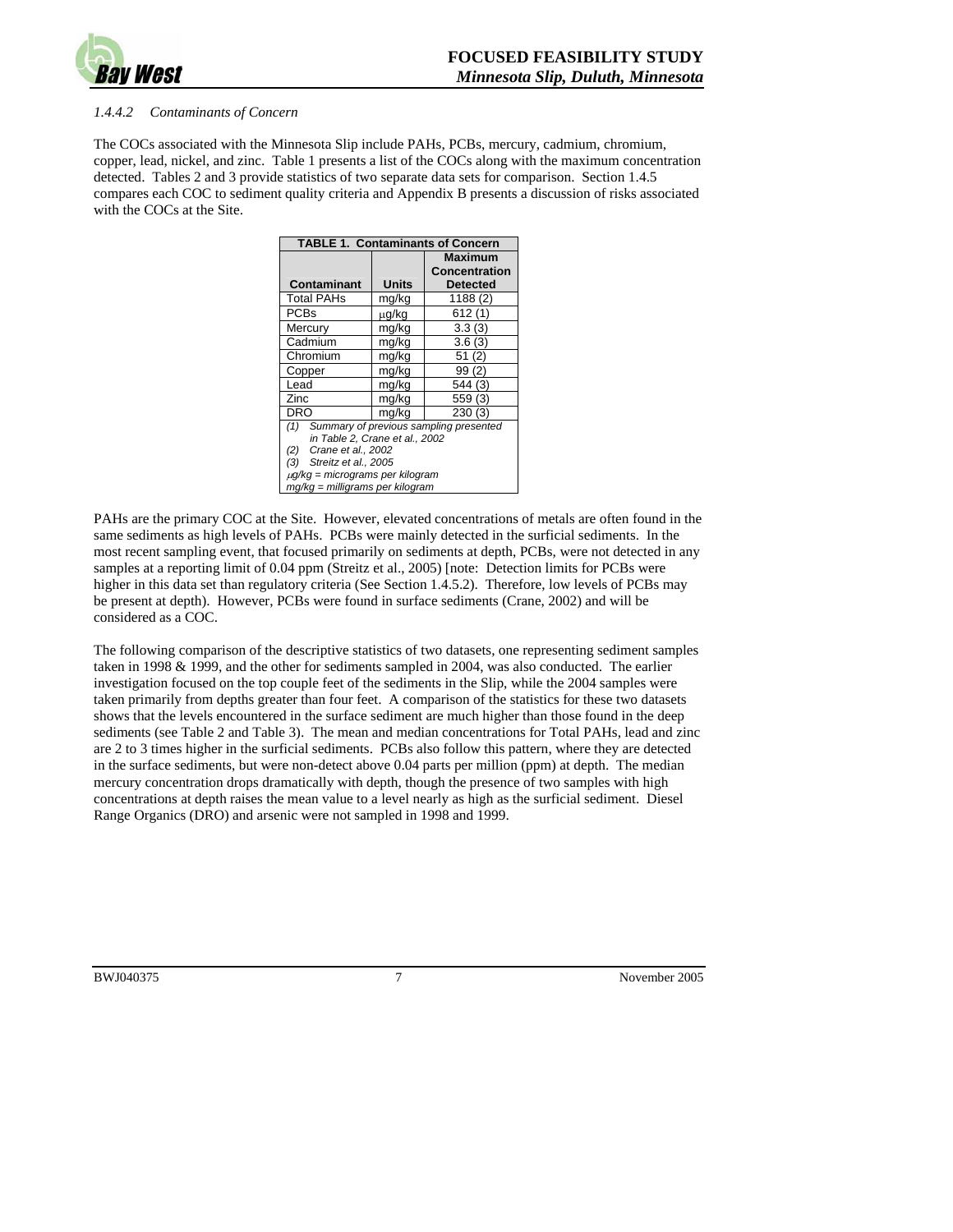<span id="page-14-0"></span>

| Table 2. Statistics for Selected Parameters of 1998 & 1999 Samples |                  |            |                |       |                                            |             |  |
|--------------------------------------------------------------------|------------------|------------|----------------|-------|--------------------------------------------|-------------|--|
|                                                                    |                  |            |                |       | All results ppm, dry weight concentrations |             |  |
|                                                                    | <b>Total PAH</b> | <b>PCB</b> | <b>Arsenic</b> | Lead  | <b>Mercury</b>                             | <b>Zinc</b> |  |
| Mean                                                               | 113.4            | 0.21       | <b>NA</b>      | 234.4 | 0.46                                       | 309.7       |  |
| Median                                                             | 47.6             | 0.18       | <b>NA</b>      | 220.0 | 0.31                                       | 300         |  |
| Standard Dev.                                                      | 202.0            | 0.13       | <b>NA</b>      | 149.7 | 0.42                                       | 167.1       |  |
| Range                                                              | 1,181.1          | 0.61       | <b>NA</b>      | 870.0 | 2.2                                        | 1.059.0     |  |
| Minimum                                                            | 7.1              | 0.0        | <b>NA</b>      | 10    | 0.0                                        | 41          |  |
| Maximum                                                            | 1.188.1          | 0.61       | <b>NA</b>      | 880   | 2.2                                        | 1.100       |  |
| Count: $>54$                                                       |                  |            |                |       |                                            |             |  |

From the report, "Sediment Remediation Scoping Project in MN Slip, Duluth Harbor, (February 2002") and Report Tables (website- [http://www.pca.state.mn.us/water/sediments/studies-stlouis.html\)](http://www.pca.state.mn.us/water/sediments/studies-stlouis.html)

| Table 3. Statistics for Selected Parameters of 2004 Samples |                  |            |                |       |                                            |             |                |
|-------------------------------------------------------------|------------------|------------|----------------|-------|--------------------------------------------|-------------|----------------|
|                                                             |                  |            |                |       | All results ppm, dry weight concentrations |             |                |
|                                                             | <b>Total PAH</b> | <b>DRO</b> | <b>Arsenic</b> | Lead  | <b>Mercury</b>                             | <b>Zinc</b> | <b>TOC (%)</b> |
| Mean                                                        | 32.1             | 58.8       | 1.8            | 117.5 | 0.4                                        | 118.6       | 1.4            |
| Median                                                      | 14.5             | 28.5       | 1.3            | 59.4  | 0.1                                        | 66.4        | 0.0            |
| Standard Dev.                                               | 62.7             | 73.0       | 1.4            | 162.9 | 0.8                                        | 167.9       | 1.6            |
| Range                                                       | 270.0            | 225.0      | 4.4            | 541.0 | 3.2                                        | 558.6       | 4.9            |
| Minimum                                                     | 0.0              | 5.0        | 0.6            | 3.0   | 0.1                                        | 0.4         | 0.1            |
| Maximum                                                     | 270.0            | 230.0      | 5.0            | 544.0 | 3.3                                        | 559.0       | 5.0            |
| Count: 18                                                   |                  |            |                |       |                                            |             |                |

Companion to Table 3 from the 2005 Report, "Detailed Investigation of the Minnesota Slip", page 28, Table 1: Descriptive Statistics for all Samples, Selected Laboratory Parameters.

#### *1.4.4.3 Depth, Thickness and Volume of Contaminated Sediment*

The total area of the Slip is slightly larger than three acres. Using a surface water elevation of 601 above Mean Sea Level (MSL), the depth to the surface of the sediments ranges from approximately 5 feet (at the north end of the slip) up to 21 feet, with an average depth of approximately 15 feet below MSL. Figure 4 presents a bathymetric map based on data collected for the Detailed Investigation (Streitz et al., 2005).

BWJ040375 8 November 2005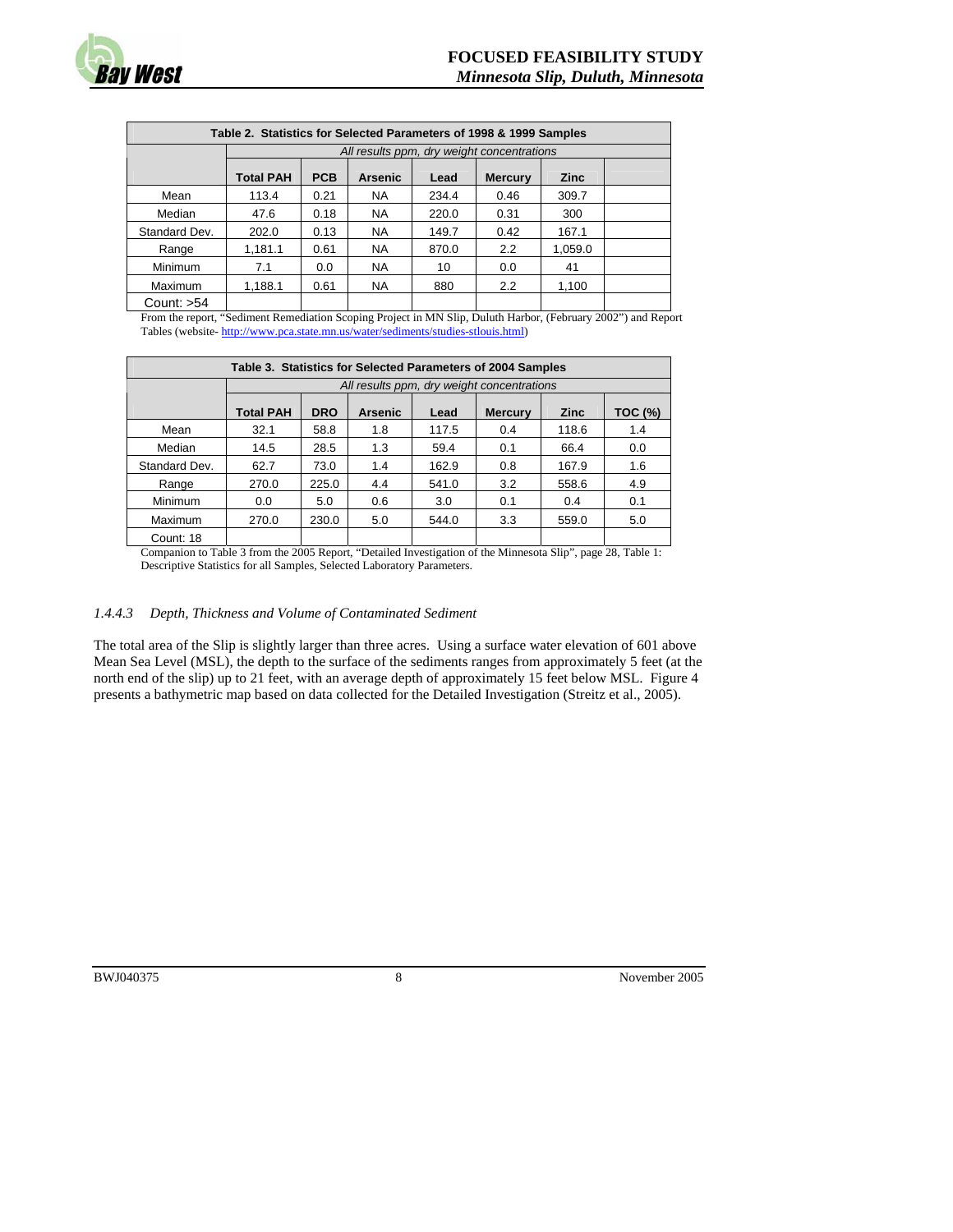





Appendix C provides a contaminated sediment volume calculation and contamination thicknesses based on data collected for the Detailed Investigation (Streitz et al., 2005). The rational for identifying sediment as contaminated is discussed in Appendix C and in Section 2.2.1 of this FFS. In summary, contaminated sediment is generally present through out the entire Slip. Contamination was detected to a depth of up to 12 feet below the surface of the sediment in one location with an average depth of 6.5 feet below the sediment surface. A series of cross sections (Cross Sections A-A' through G-G') were developed to show the depth of sediment and the contaminated sediment/clean sediment interface within Minnesota Slip. A Cross Section Location Map is included to show locations of each cross section.

The vertical limits of contamination were estimated based on 2% of the LIF response that correlates to a Total PAH level of 13.7 mg/Kg (see detail discussion in Section 2.2.1). Sediments located above this Total PAH level within the Slip, were assumed contaminated since previous studies indicated the presence of contaminants in the surficial sediments throughout the Slip. Volumes were calculated using two methods: Golden Software's Surfer, Version 8; and a prismoidal formula within a spreadsheet. The

BWJ040375 9 November 2005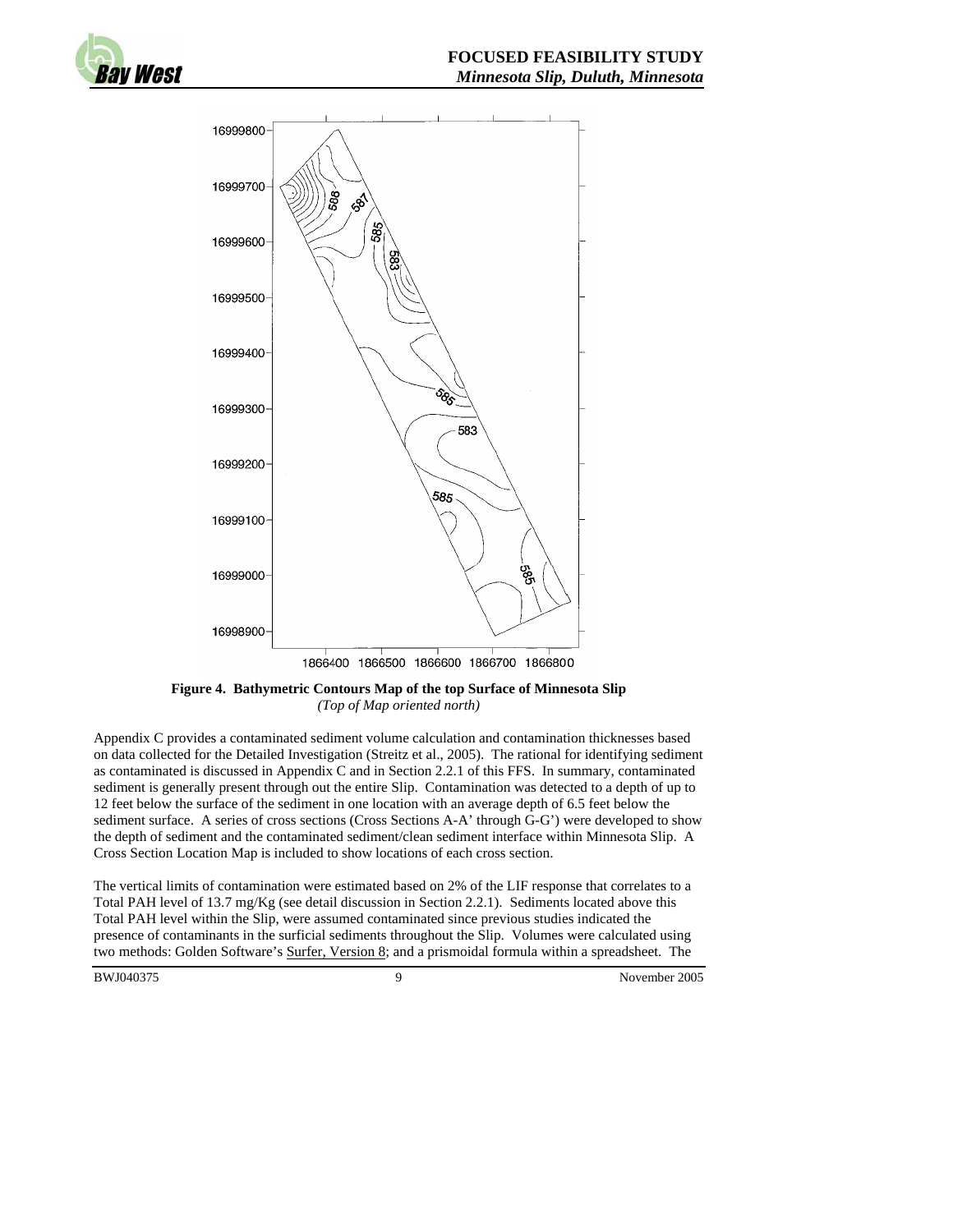<span id="page-16-0"></span>

sediment contamination depths were interpolated from the 29 LIF probe analysis figures presented in Appendix C of the Detailed Investigation report (a CD of this report is included as Appendix A2 of this FFS). The calculated volumes represent the volume of sediment between the top surface of the sediment and the 2% LIF response cut-off depths. Contaminated sediment volumes are estimated at approximately 33,000 cubic yards.

Historical information on navigational dredging conducted in the Minnesota Slip along with physical and chemical data collected for the Detailed Investigation was used to establish an estimated boundary between disturbed and undisturbed sediment providing a lower boundary of possible contamination. The depth of the main shipping channel has steadily increased since the construction of the Slip on or before 1887, giving a maximum probable depth to the Slip of 27 feet. It is likely that historical dredging produced a ragged sediment surface interface. Also, depending on how the Slip was used, the official channel depth may not have always been matched in the Slip. Figure A2 of Appendix A is a display of ten LIF readouts that run in a line down the center of the Slip, roughly north-south (see plan view inset). Based on the LIF data, the maximum depth of impacted sediments is at approximately 574 feet above MSL datum which corresponds to the 27-foot dredging depth (Streitz et al., 2005).

#### **1.4.5 Summary of Site Risks**

A limited screening assessment was completed in the Detailed Investigation (Streitz et al., 2005). In summary, the limited screening assessment indicated that the direct risk to human health from contaminated sediments in the Slip is low. Therefore, no risk based standards for human health exposure routes will be used to evaluate alternatives in this FFS. However, it is probable that contaminants from Minnesota Slip are contributing to bioaccumulation in the aquatic food chain up to fish consumed by humans and contributing to the overall impaired use in the St. Louis River AOC. The limited screening assessment indicated that there is an unacceptable risk of significant effects from exposure to surficial sediments throughout the Slip to aquatic receptors. The risk based standards for aquatic exposure routes that will be used to evaluate alternatives in this FFS include the Sediment Quality Targets (SQTs) and Probable Effect Concentration Quotient (PEC-Q).

As identified in the St. Louis River Remedial Action Plan (RAP-1992) and later proven with testing, Minnesota Slip is contributing to two impairments to the St. Louis River AOC: 1) fish consumption advisory; and 2) degradation of the benthos environment. As recommended by the RAP, areas that are contributing to river sediment impairments should be addressed through remedial activities. In addition, the St. Louis River, including the Duluth/Superior Harbor, is listed as impaired water on the Clean Water Act 303(d) list for bioaccumlative toxins. Toxins include mercury, PCBs and pesticides (DDT, dioxin, etc.). According to the MPCA, it is widely recommended by many programs that biotoxins be reduced with in the St. Louis River estuary and harbor. Removing the contaminated sediments from MN Slip would help in the reduction of the impaired water resulting from bioaccumlative toxins in the St. Louis River.

The following information provides greater detail on the human health and ecological limited screening assessment and standards from the Detailed Investigation and other studies.

#### *1.4.5.1 Risk to Human Health*

Minnesota Slip is within an active harbor surrounded by retail and commercial businesses. More than half the Slip is open to the public year round. The Slip is used for docking of tour boats, museum boats and charter fishing boats. Exposure from contaminated sediments to the public is very limited given the depth of the Slip. No public swimming or wading is permitted or practical. No public water supplies are taken from the Slip. All information to date indicates that the proposed future use of Minnesota Slip is similar to the current use. The major contaminants, PAHs, are generally non-volatile and not emitted

BWJ040375 10 November 2005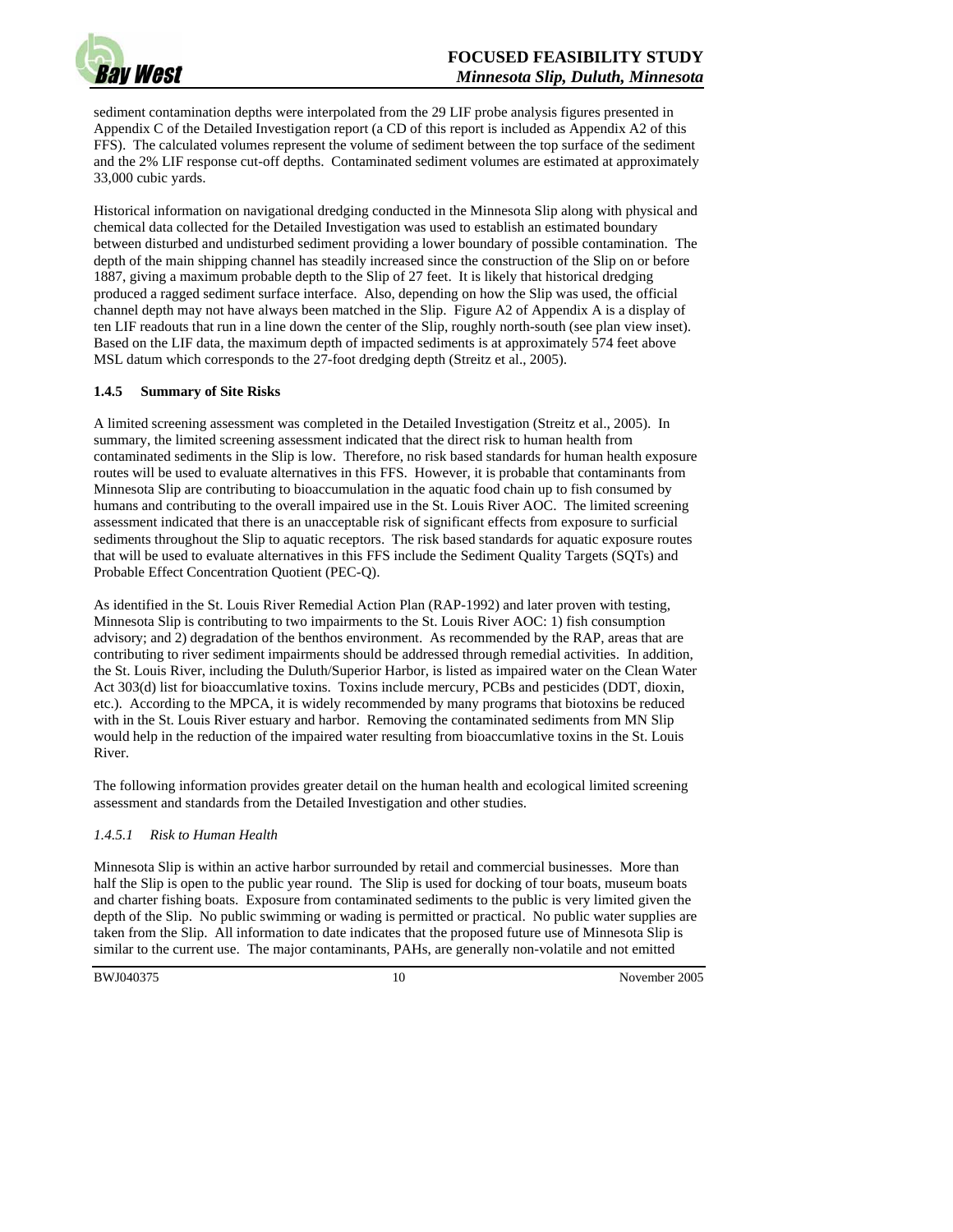<span id="page-17-0"></span>

from the waters of the Slip. Therefore, the remaining pathway for human exposure is fish consumption. This too is thought to be limited since the Slip is relatively small and too deep for spawning and foraging for feeder fish. However, fish consumption advisories are in effect for selected fish species in the St. Louis River AOC because of elevated concentrations of PCBs and mercury found in the fish tissue (MDH, 2000). It is probable that contaminated sediments in Minnesota Slip are contributing bioaccumaltive contaminants into the fish food chain and contributing to the overall impaired use in the St. Louis River AOC. In summary, risk to human health from contaminated sediments in the Slip is low.

## *1.4.5.2 Ecological Risks*

The depth to which benthic organisms can penetrate sediment varies, but at the nearby SLRIDT Superfund site, for water depths of less than 2.5 meters, the potential penetration depth was estimated to be 0.15 meters. Taking into account the root penetration of aquatic plants increases the depth of penetration of all flora and fauna to a depth of 1.0 meter. However, where water depths are greater than 2.5 meters, limiting the effect of sunlight, the depth of penetration for plants and benthic organisms into the sediment was estimated to be no greater than 0.5 meters. Since water depths in the Slip were found to be everywhere greater than 2.5 meters except for the immediate vicinity of a stormwater outfall in the northwest corner of the Slip (Figure 3), the sediment interval of greatest relevance for ecological exposure is the top 0.5 meter. It should be noted that no recent investigation of the Slip has found the presence of aquatic plants growing in the sediment.

There are limited pathways by which ecological receptors might be exposed to contaminants in the sediments at the Site. Direct environmental exposure pathways include direct contact with contaminated sediments or water by benthic invertebrates and fish; and ingestion of sediments by sediment dwelling organisms and fish which feed on invertebrates living in sediment. Indirect exposure pathways include ingestion by fish of invertebrates, or fish which have bioaccumulated sediment contaminants in their tissues.

The limited screening ecological risk assessment prepared for the Detailed Investigation was conducted by comparing the sediment chemistry results with the Level 1 and Level 2 SQTs (Crane, et al, 2000). SQTs are contaminant values that represent a level of protection of sediment-dwelling organisms. Level 1 SQTs identify chemical concentrations which will provide a high level of protection for designated water uses, specifically for aquatic life. By comparison, a lower level of protection for designated water uses will be provided by the Level 2 SQTs. Therefore, goals of the SQT developed for the protection of sediment dwelling organisms are:

Level 1 SQTs are intended to identify contaminant concentrations below which harmful effects on sediment dwelling organisms are unlikely to be observed.

Level 2 SQTs are intended to identify contaminant concentrations above which harmful effects on sediment-dwelling organisms are likely to be frequently or always observed.

Table 4 presents the COCs, the Level 1 and 2 SQTs and the maximum concentration detected for that contaminant. Historical data presented in Appendix A provide analytical data for each sample point and in some cases compare the results to the SQTs. Exceedances are shown in the form of bolding, shading and/or color coding (Crane et al., 2002 and Streitz et al., 2005). Selected statistical data sets are presented and discussed in Section 1.4.4.2. Based on a comparison of analytical data and SQT values the contaminants found in Minnesota Slip sediments exceeding the SQT values of the contaminated sediment are considered a risk to the benthic community and the larger ecological environment, where they are found in the top meter of sediment.

BWJ040375 11 November 2005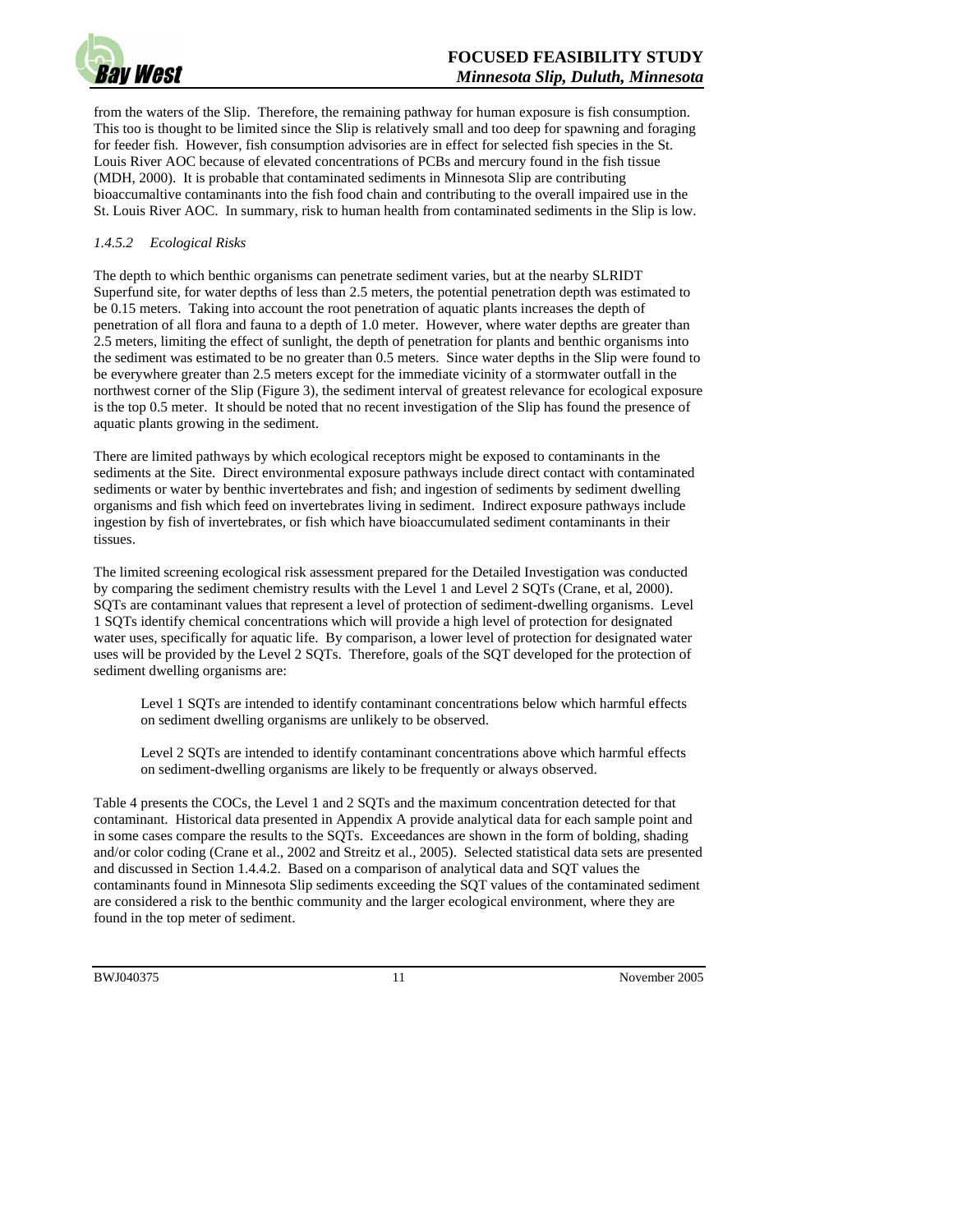<span id="page-18-0"></span>

| <b>TABLE 4. COCs and Sediment Quality Targets</b>                                                                                                                                                    |       |                       |                           |                                                                       |  |  |  |
|------------------------------------------------------------------------------------------------------------------------------------------------------------------------------------------------------|-------|-----------------------|---------------------------|-----------------------------------------------------------------------|--|--|--|
| Contaminant                                                                                                                                                                                          | Units | Level 1<br><b>SQT</b> | Level <sub>2</sub><br>SQT | <b>Maximum</b><br><b>Concentration</b><br><b>Detected</b>             |  |  |  |
| <b>Total PAHs</b>                                                                                                                                                                                    | mg/kg | 1.6                   | 23                        | 1188 (2)                                                              |  |  |  |
| <b>PCBs</b>                                                                                                                                                                                          | µg/kg | 60                    | 680                       | 612(1)                                                                |  |  |  |
| Mercury                                                                                                                                                                                              | mg/kg | 0.18                  | 1.1                       | 3.3(3)                                                                |  |  |  |
| Cadmium                                                                                                                                                                                              | mg/kg | 0.99                  | 5                         | 3.6(3)                                                                |  |  |  |
| Chromium                                                                                                                                                                                             | mg/kg | 43                    | 110                       | 51 (2)                                                                |  |  |  |
| Copper                                                                                                                                                                                               | mg/kg | 32                    | 150                       | 99(2)                                                                 |  |  |  |
| Lead                                                                                                                                                                                                 | mg/kg | 36                    | 130                       | 544 (3)                                                               |  |  |  |
| Zinc                                                                                                                                                                                                 | mg/kg | 120                   | 460                       | 559(3)                                                                |  |  |  |
| <b>DRO</b>                                                                                                                                                                                           | mg/kg | NA                    | NA                        | 230(3)                                                                |  |  |  |
| (1)<br>Crane et al., 2002<br>(2)<br>Streitz et al., 2005<br>(3)<br>$\mu$ g/kg = micrograms per kilogram<br>$mq/kg = milligrams per kilogram$<br>SQT = Sediment Quality Target<br>NA = Not Applicable |       |                       |                           | Summary of previous sampling presented in Table 2, Crane et al., 2002 |  |  |  |

Contamination within the Slip was found to be heterogeneous, with several sites exceeding the corresponding Level I or Level 2 SQTs. The greatest exceedence of the Level 2 Sediment Quality Targets occurred with PAHs (Streitz et al., 2005).

There is no SQT value available for DRO, however in the Detailed Investigation DRO correlates above 0.96 with the total PAH concentrations in the back of the Slip, so areas identified by total PAH concentrations above Level 2 SQT should also cover corresponding DRO concentrations. The Wisconsin Department of Natural Resources calculated DRO effect concentrations based on Hog Island/Newton Creek data. Based on this work three samples exceed the Level 1 screening value, and none exceed the Level 2 value (Streitz et al., 2005).

#### *1.4.5.3 Site Specific Numerical Evaluations and Ecological Studie.*

Several of the previous studies provided an analysis of chemistry and/or benthic data and their potential ecological effects. Summaries of these studies are provided below.

2004 Minnesota Slip Mean PEC-Q Values. To evaluate the combined effects of multiple contaminants, the mean Probable Effect Concentration Quotient (mean PEC-Q) is calculated by dividing the individual contaminants by their respective Level 2 SQTs and taking the mean of the summed quotients. For the MN Slip site, the PEC-Q contaminant inputs are metals and total PAHs. The mean PEC-Q calculation also includes PCBs, a contaminant not detected in the Slip in this round of sampling (Note: the detection limits for PCBs were above Level 1 and 2 SQTs). Mercury has a known toxic effect but because a reliable consensus-based PEC is not available, it is not included in the quotient. For more information regarding the calculation of the mean PEC-Q, see Appendix D of Streitz et al., 2005 (CD in Appendix A to this FFS).

Only two of the 2004 sediment samples included sediment from the top 0.5 meter. The surficial samples both exceed 0.1 (Level 1 SQT) but are less than 0.6 (Level 2 SQT), indicating the potential for moderate toxic effects to the benthic community. A total of five sediment samples from the remaining samples, all deeper than 0.5 meters, were above the 0.6 Mean PEC-Q.

The 2004 investigation did not result in an adequate number of surface samples to fully evaluate the top 0.5 meters. There is more information on sediment toxicity in the form of PEC-Q values in the data collected for the Slip in 1998 and 1999. Mean PEC-Qs for surficial samples taken in the top 0 to 5 or 0 to 15 centimeters (cm) interval were calculated from these data. Most of the sample values exceed the Level 2 SQT of 0.6, indicating a high likelihood of significant effects from exposure to surficial sediments

BWJ040375 12 November 2005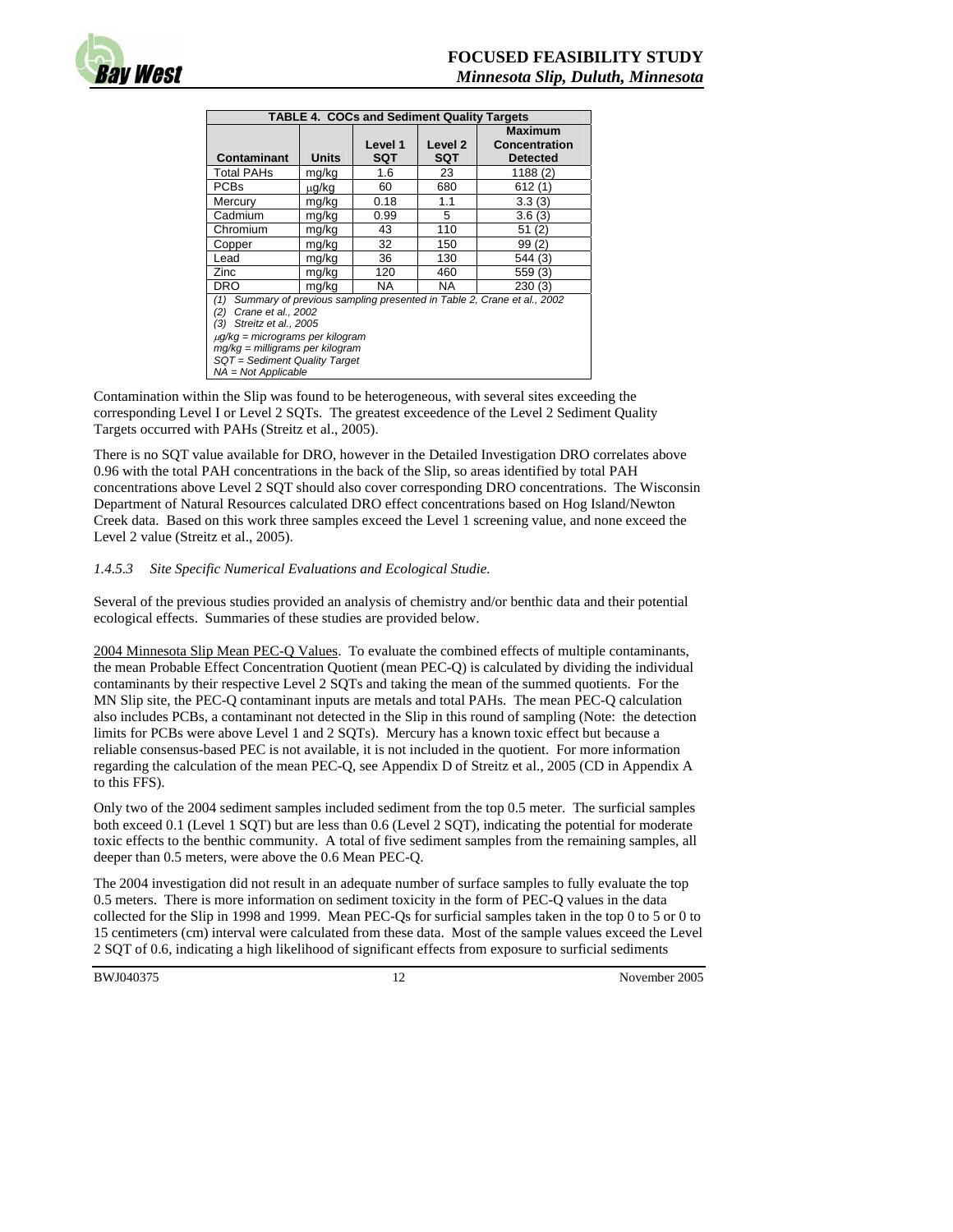

throughout the Slip. The complete list of calculated 1998-1999 mean PEC-Q values is presented in Appendix A, Table A5 of Streitz et al., 2005 (see CD in Appendix A2).

Top Two Feet of Sediment; 1998, 1999 & 2004. The R-EMAP data, unpublished data collected in 1995 and 1996, revealed that for the testing performed on the one sample taken from the Slip (in the vicinity of LIF point #20, see Figure A1 of Appendix A) there was not significant toxicity. But because the bioaccumulation testing showed significant accumulation of PAHs in the oligochaete worm, *Lumbriculus*, it is another indicator of potential impacts to the benthic community.

Crane, 2002. Subleathal effects to growth and/or reproduction were not found in the sediment toxicity tests conducted. However, in terms of survival, the 28- to 42-day sediment toxicity tests with *H. azteca* provided a more sensitive test than the 10-day *C. Tentans* toxicity test. Significant toxicity was observed at two sites for the amphipod test (Table A2 of Appendix A). Mercury exceeded the Level 1 SQT in a large portion of the surfical sediments of Minnesota Slip. The ecological and toxicological effects of mercury are strongly dependent on the chemical species present. No bioaccumulation of mercury was found in 28-day bioaccumulation test with *Lumbriculus* variegates that used surfical sediments from Minnesota Slip (AScI Corporation 1999). However, fish consumption advisories are in effect for selected fish species in the St. Louis River AOC because of elevated concentrations of mercury found in the fish tissue (MDH, 2000).

In conclusion, toxicity and chemical tests support the conclusion that there is an unacceptable risk from exposure to surficial sediments throughout the Slip to aquatic receptors.

BWJ040375 13 November 2005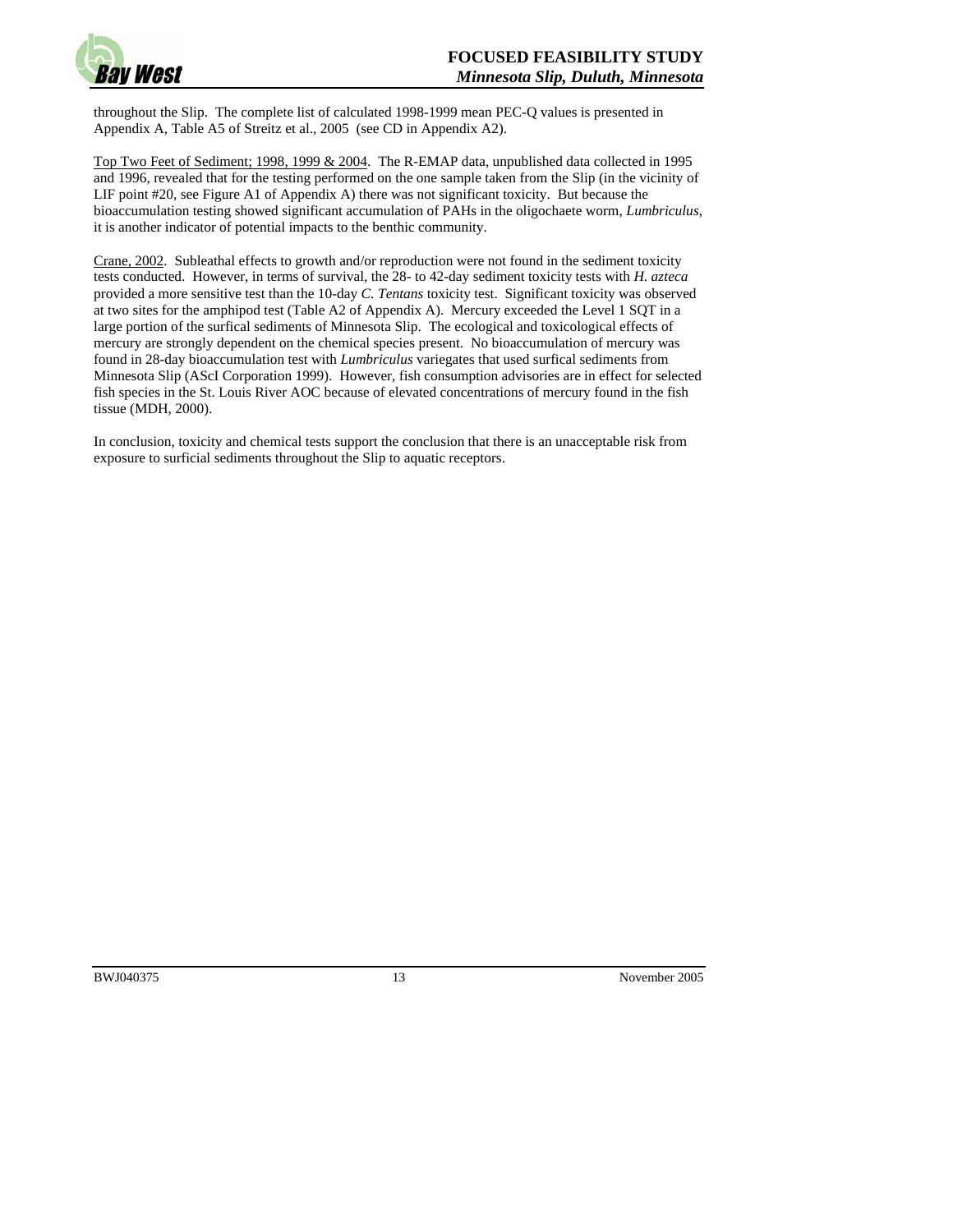<span id="page-20-0"></span>

# **2.0 APPLICABLE OR RELEVANT AND APPROPRIATE REQUIREMENTS AND PRELIMINARY REMEDIATION GOALS**

Remedial actions for releases and threatened releases of hazardous substances, and pollutants or contaminants, must be selected and carried out in compliance with State and Federal legal requirements. These requirements are called ARARs.

This section presents the preliminary ARARs and Preliminary Remediation Goals (PRGs) to be used in the development of this FFS. The final ARARs and Site-Specific Response Action Objectives (RAOs) and Cleanup Levels will be developed in the remedy decision document for the Site.

## **2.1 ARARS**

ARARs are classified into three types: chemical-specific, action-specific, and location-specific requirements. The following paragraphs describe the three types of ARARs.

Chemical-specific ARARs are usually health or risk -based numerical values or methodologies which, when applied to site-specific conditions, result in the establishment of an acceptable amount or concentration of a chemical that may be found in, or discharged to, the ambient environment. These requirements provide protective Site remediation levels for the COCs in the designated media.

Location-specific ARARs are "restrictions placed on the concentration of hazardous substances or the conduct of activities solely because they are in specific locations."

Action-specific ARARs are "usually technology- or activity- based requirements or limitations on actions taken with respect to hazardous wastes. These requirements are triggered by the particular remedial activities that are selected to accomplish the remedy. Action-specific requirements do not themselves determine the cleanup alternative, but define how the chosen cleanup alternative should be achieved."

The preliminary ARARs for this Site are outlined in Appendix D

## **2.2 PRELIMINARY REMEDIATION GOALS**

This PRGs developed by the MPCA for the Minnesota Slip are:

- Minimize or remove exposure to sediment contaminants that bioaccumulate in the food chain and contribute to fish consumption advisories.
- Minimize or remove exposure of the benthic organisms to contaminated sediments.
- Preserve surface water quality during remedy construction.
- Protect and restore aquatic habitat.

The following subsections present preliminary cleanup levels developed to achieve these PRGs.

#### **2.2.1 Preliminary Sediment Cleanup Levels**

To achieve protection and restoration of habitat, minimize exposure of the benthic organisms to contaminated sediments and movement of contaminants up the food chain the remedy should meet the Preliminary Sediment Cleanup Levels. Table 5 presents the Preliminary Sediment Cleanup Levels that were calculated to assist in evaluating potential impacts to the environment, calculating the volume and depth of contamination (see Section 1.4.4.3), and developing and evaluating remedial alternatives for this FFS.

BWJ040375 14 November 2005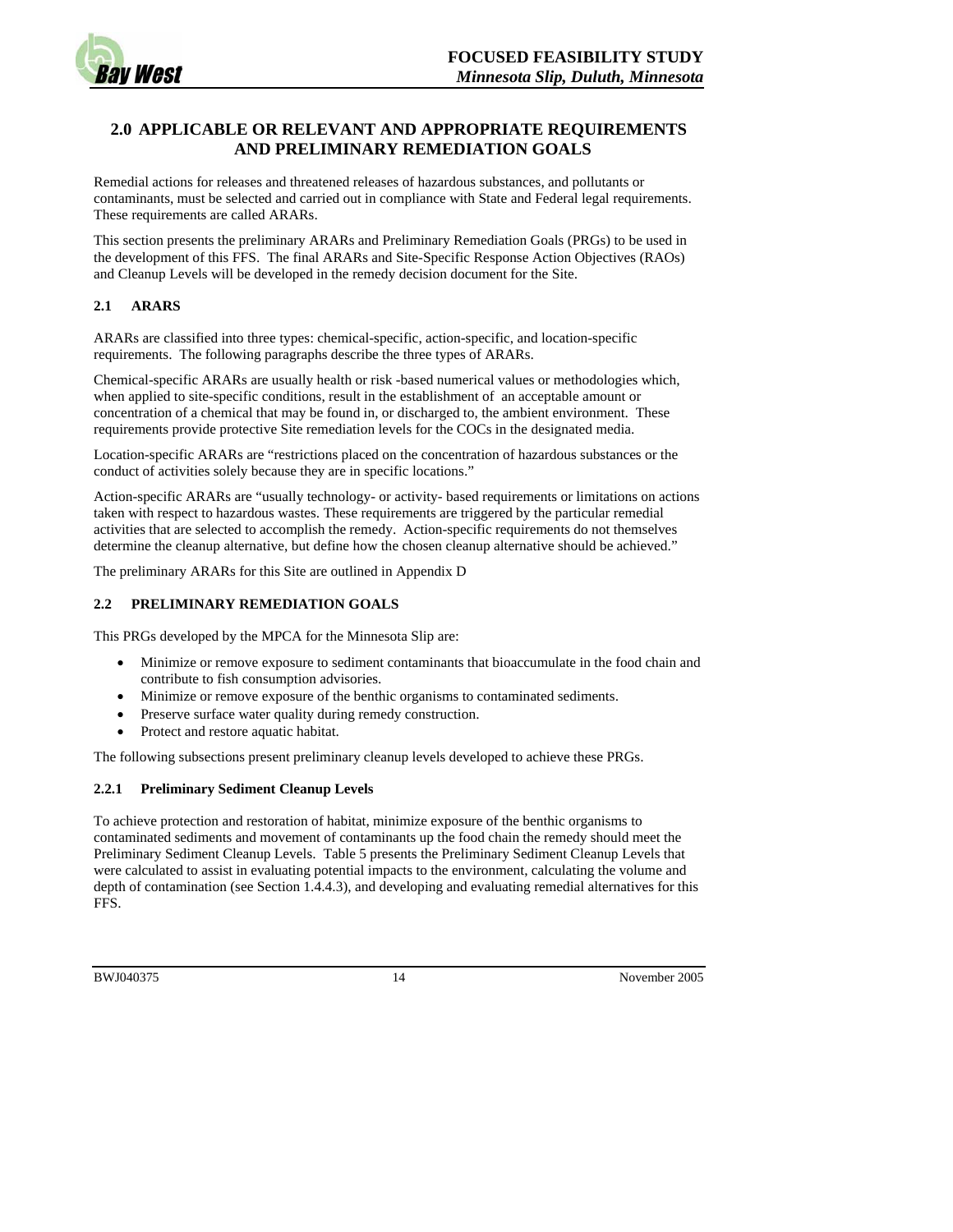<span id="page-21-0"></span>

| <b>TABLE 5. Preliminary Sediment Cleanup Levels</b>                                                                                                                                                                                                                                                                      |       |            |                    |             |                              |  |  |  |
|--------------------------------------------------------------------------------------------------------------------------------------------------------------------------------------------------------------------------------------------------------------------------------------------------------------------------|-------|------------|--------------------|-------------|------------------------------|--|--|--|
|                                                                                                                                                                                                                                                                                                                          |       | Level 1    | Level <sub>2</sub> | $0.6$ of    | <b>Maximum Concentration</b> |  |  |  |
| <b>Contaminant</b>                                                                                                                                                                                                                                                                                                       | Units | <b>SQT</b> | SQT                | Level 2 SQT | <b>Detected</b>              |  |  |  |
| Total PAHs                                                                                                                                                                                                                                                                                                               | mg/kg | 1.6        | 23                 | 13.7        | 1188(2)                      |  |  |  |
| <b>PCBs</b>                                                                                                                                                                                                                                                                                                              | µg/kg | 60         | 680                | 408         | 612(1)                       |  |  |  |
| Mercury                                                                                                                                                                                                                                                                                                                  | mg/kg | 0.18       | 1.1                | 0.3         | 3.3(3)                       |  |  |  |
| Cadmium                                                                                                                                                                                                                                                                                                                  | mg/kg | 0.99       | 5                  | 3           | 3.6(3)                       |  |  |  |
| Chromium                                                                                                                                                                                                                                                                                                                 | mg/kg | 43         | 110                | 66          | 51(2)                        |  |  |  |
| Copper                                                                                                                                                                                                                                                                                                                   | mg/kg | 32         | 150                | 90          | 99(2)                        |  |  |  |
| Lead                                                                                                                                                                                                                                                                                                                     | mg/kg | 36         | 130                | 78          | 544 (3)                      |  |  |  |
| Zinc                                                                                                                                                                                                                                                                                                                     | mg/kg | 120        | 460                | 276         | 559 (3)                      |  |  |  |
| <b>DRO</b>                                                                                                                                                                                                                                                                                                               | mg/kg |            |                    |             | 230(3)                       |  |  |  |
| Summary of previous sampling presented in Table 2, Crane et al., 2002<br>(1)<br>Crane et al., 2002<br>(2)<br>(3)<br>Streitz et al., 2005<br>$\mu$ g/kg = micrograms per kilogram<br>$mg/kg =$ milligrams per kilogram<br>$SQT = Sediment$ Quality Target<br>DRO = No SQTs are available for DRO. SQT for PAH will apply. |       |            |                    |             |                              |  |  |  |

Metals (cadmium, chromium, copper, lead, and zinc) are 0.6 times the mPEC-Q based on Level 2 SQTs; and mercury is 0.3 mg/kg, the MPCA calculated upper limit ambient concentration in the St. Louis River estuary. PCBs are 0.6 times the mPEC-Q based on Level 2 SQTs.

MacDonald and others have found that 0.6 of the mean Probable Effects Concentration Quotient (mPEC-Q) approximates a 20% probability of observing sediment toxicity and it is proposed as a potentially acceptable (as a "Level 2 Sediment Quality Target") sediment quality target (SQT) (Macfarlane and MacDonald, 2002; MacDonald and Ingersoll, 2002; Crane et al., 2000). The mPEC-Q is calculated by averaging the ratios of the individual COCs to their Probable Effects Concentration (PEC) values. The PEC is a concentration at which significant toxic effects are predicted to occur. Table 5 presents Preliminary Sediment Cleanup Levels for each COCs based on 0.6 of the Level 2 SQT.

As stated previously, there is no SQT value available for DRO. However in the Detailed Investigation, DRO correlates above 0.96 with the total PAH concentrations in the back of the Slip, so areas identified by total PAH concentrations above Level 2 SQT should also cover corresponding DRO concentrations.

The vertical limits of contamination were estimated based on LIF data (Streitz et al., 2005) that will achieve the Total PAH Cleanup Level of 13.7 mg/Kg. Sediments above these criteria within the Site, not exceeding this 13.7 mg/kg Total PAH level, are also included in the contaminant volumes since other studies indicated the presence of contaminants in the surficial sediments throughout the Slip (see Section 1.4.4.3). For evaluating alternatives in this FFS, these sediments would need to be addressed by the selected remedy. Section 2.2.1 presents a discussion of sediment areas exceeding theses criteria. Cross Sections A-A' through G-G' show sediment areas exceeding these criteria.

#### **2.2.2 Preliminary Surface Water Quality Standards**

Preliminary surface water quality standards for the maintenance and preservation of surface water quality during remedy construction are based on surface water quality standards that currently apply to the St. Louis River.

During remediation, the MPCA would consider the areas in which work is performed as "treatment/work zones" to which the surface water quality standards normally applicable to the St. Louis River would temporarily not apply. These treatment/work zones would be physically separated from adjacent waters through the use of engineering controls such as single or multiple silt curtains, inflatable dams, sheet piling, or other measures. During construction of the remedy, any discharges occurring within those controlled treatment/work zones, such as the discharge of capping material during capping operations, the release of contaminants during dredging operations, or runoff from activities on shore would not be subject to water quality standards. Rather, water quality standards would apply outside of the

BWJ040375 15 November 2005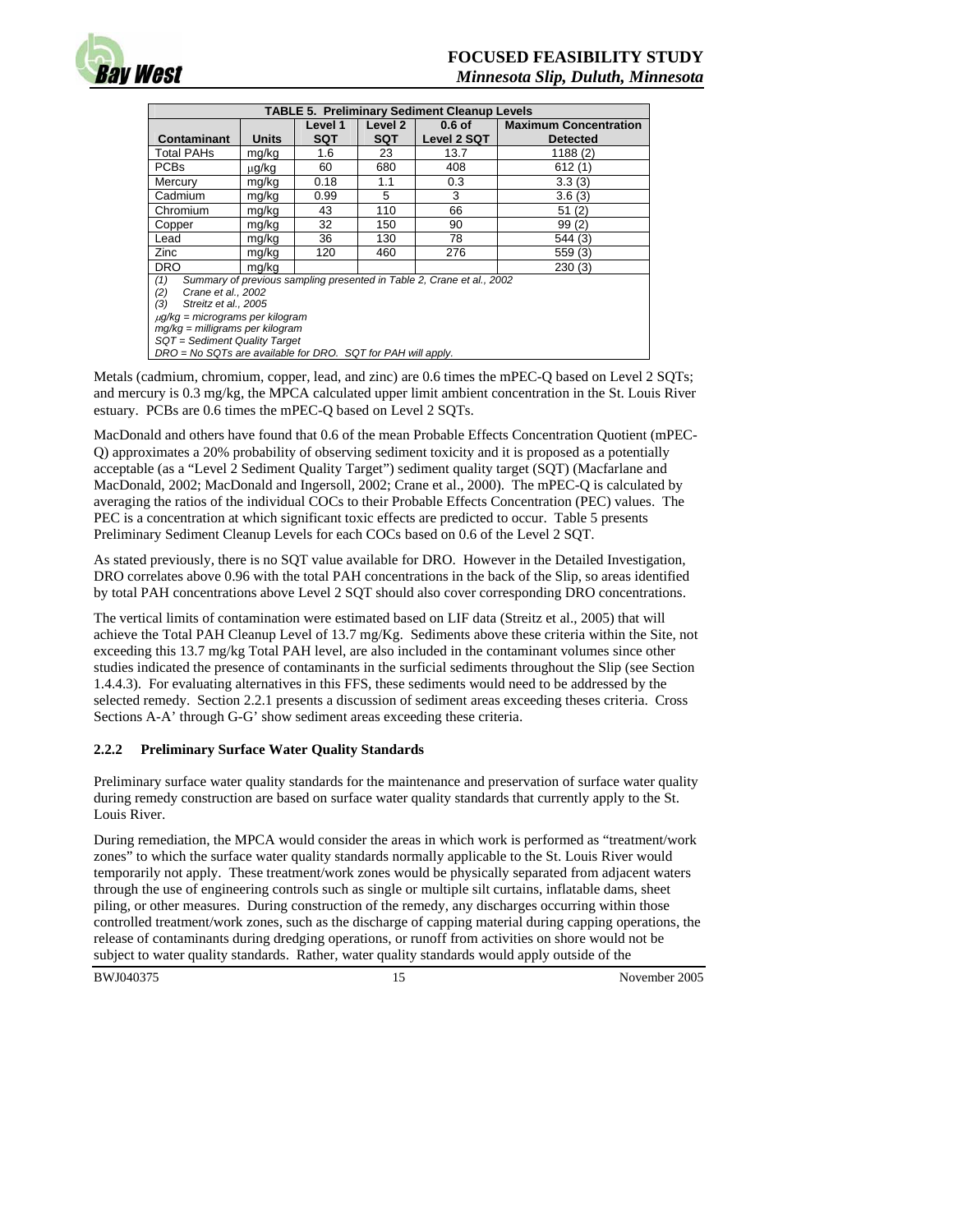

treatment/work zone, beyond the outermost engineering control structure where the water from the treatment/work zone is discharged to the river. Other discharges occurring during remedy construction to parts of the river not included in a treatment/work zone - including discharges of treated dredge water, and discharges of stormwater runoff from shoreland modifications outside of the treatment/work zones, would also be subject to regulation.

If water is discharged directly to the river, it would be treated to a level that meets applicable surface water discharge standards. The MPCA water quality standards that may apply to these discharges are set forth in Appendix D. Final standards would be determined by the MPCA prior to implementation of the remedial actions.

In general the MPCA water quality standards that would likely apply during remedy construction are as follows:

Discharges From Treatment/Work And Stormwater Runoff Zones. The MPCA would apply Final Acute Values (FAV) for aquatic life established by Minn. Rules, chs. 7050 and 7052, adjusted, as appropriate, to account for significant differences between FAVs and chronic standards (see Minn. Rules, Part 7050.0222, subp. 7(E)) and to account for the hardness of the water. To account for the dissolved fraction see Minn. Rules, Part 7052.0360.

Treated Water Discharge Directly To Surface Water. The MPCA would require the use of Best Technology in Process and Treatment (BT/PT) for discharge of treated dredge water where treatment technology can reduce the concentration of most compounds below their FAVs. In addition to the Appendix D requirements, discharges of mercury and PCBs at the Site would also be subject ordinarily to Minn. Rules, Part 7052.0310, subp.2, which regulates new or expanded discharges of bioaccumulative substances of immediate concern (BSICs) and bioaccumulative chemicals of concern (BCC) such as mercury and PCBs. (Under this rule, discharges of mercury would be required to meet the chronic standard of 0.0013 μg/L, and discharges of PCBs would be required to meet the chronic standard of 122 picograms per Liter (pg/L). The chronic standard, rather than the maximum standard or FAV, would apply, because Minn. Rule, Part 7052.0210, subp. 3 prohibits mixing zones for BCCs. However, Minn. Rules, Part 7052.0310, subp. 7, provides an exemption from the requirements of Part 7052.0310 for remedial actions taken pursuant to MERLA.

In the event that a standard is exceeded, further management practices would likely be required during remedy construction to reduce the amount of suspended contaminants escaping the treatment/work zone.

BWJ040375 16 November 2005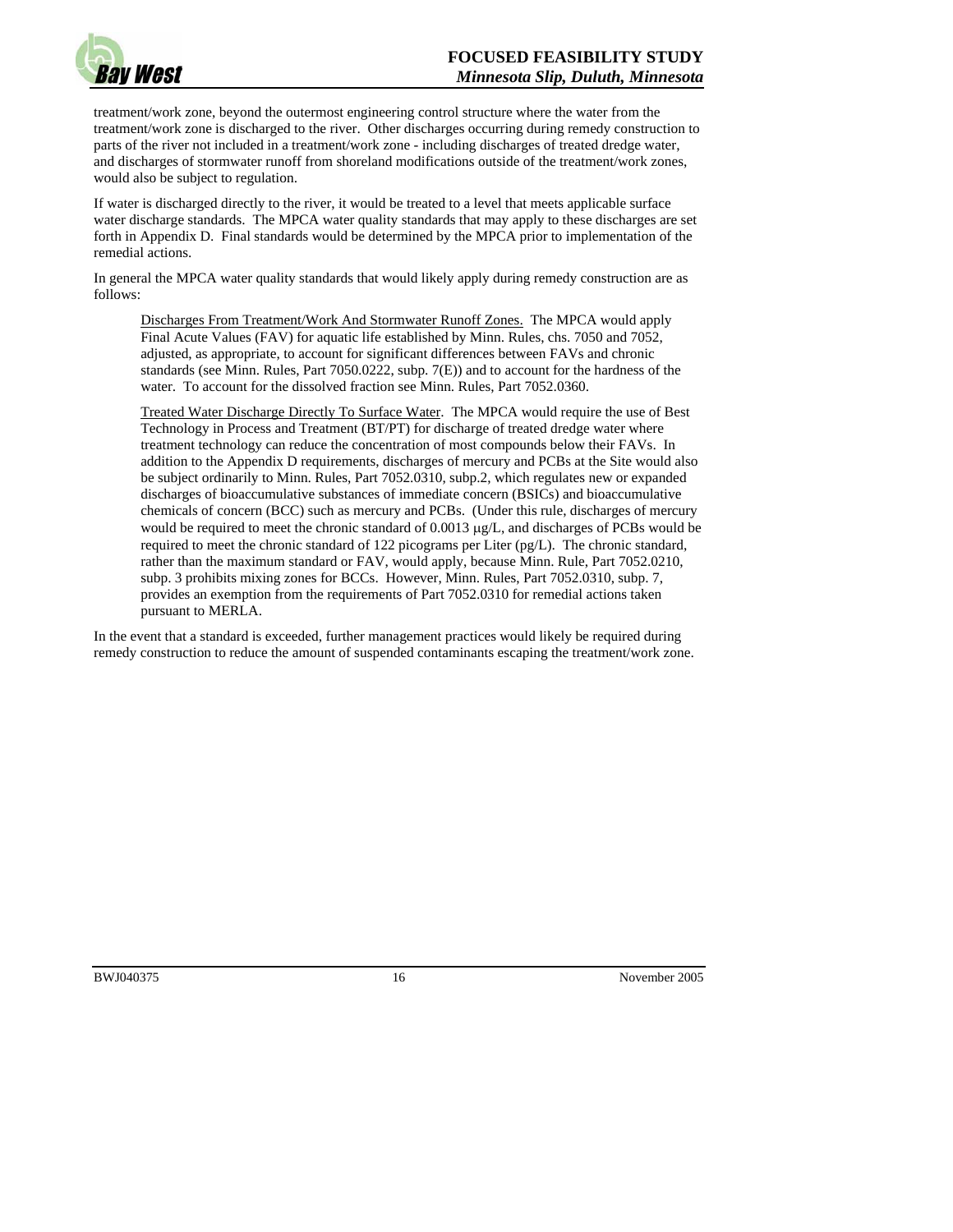<span id="page-23-0"></span>

# **3.0 POTENTIAL REMEDIAL ALTERNATIVES**

This section describes the Alternatives evaluated for the Site. The alternatives were originally developed and screened in the Technologies and Response Action Components prepared by Bay West under Task 2 of the SOW/CE (Appendix C). The Alternatives were further refined in the September 2005, draft FFS. Additional supporting documentation on alternative components can be found in the Technical Analysis Memorandums presented in Appendix E.

## **3.1 ALTERNATIVE 1: NO ACTION**

Based on current analytical data, the No Action Alternative is not protective of aquatic receptors and would not meet applicable or relevant and appropriate requirements. However, the No Action Alternative will be retained for a baseline comparison. The No Action Alternative does not include any treatment or engineering controls. The No Action Alternative does include long-term monitoring and institutional controls.

Current EPA guidance (EPA, 2000) does not recommend the "blanket use of a 30-year period of analysis" for long term operation and maintenance costs. For long-term projects (e.g., project duration exceeding 30 years), it is recommended that a present value analysis include a "no discounting" scenario. Because contaminated sediments would remain indefinitely, a 100-year monitoring period was used to evaluate long-term monitoring costs. For cost estimating purposes under the No Action Alternative, physical monitoring and reporting would be conducted annually for the first 30 years then every 5 years thereafter.

Institutional controls are legally enforceable restrictions, conditions or controls on the use of property, ground water or surface water at a contaminated site that are reasonably required to assure the protectiveness of a remedy or other response actions taken at the Site. If contaminated sediments remain in place after remedial actions are taken the Site would be subject to institutional controls (such as easements and restrictive covenants) which are legally binding on current and future owners of the property to assure ongoing protection from disturbance of or exposure to the contamination. Because no actions would be taken institutional controls would be necessary to minimize exposure to contaminants. Institutional controls may include restrictions on boat depths, parameters restricting boat use that may erode sediments and anchoring.

The estimated total present value cost for Alternative 1 is approximately \$524,525. Table F1 of Appendix F presents a detailed breakdown of the estimated costs associated with Alternative 1.

#### **3.2 ALTERNATIVE 2: PARTIAL DREDGING WITH IN-SITU CAPPING**

In-Situ Capping alone could provide protection of human health and the environment if completed properly. However, capping would not allow the current and proposed use of Minnesota Slip to be maintained because it would not preserve the water depth necessary for navigation. Therefore, this alternative includes partial dredging prior to cap placement. Major components of this remedy are described below.

Dredging. Mechanical dredging with debris removal would be conducted to remove contaminated sediment prior to cap placement. Elevation 585 above MSL is the approximate current sediment elevation at the mouth of Minnesota Slip (see Figure 4). This elevation would allow for current and future navigation uses to remain the same. Therefore, this elevation was used to establish the dredging depth.

For protection of the benthic community, an isolation zone (IZ) of 1 foot would be necessary on top of the contaminated sediments and below a 0.5 meter cap for the Bioactive Zone (BAZ). The IZ and BAZ are further described in the In-situ Cap subheading below. A six inch over dredge will also be included.

BWJ040375 17 November 2005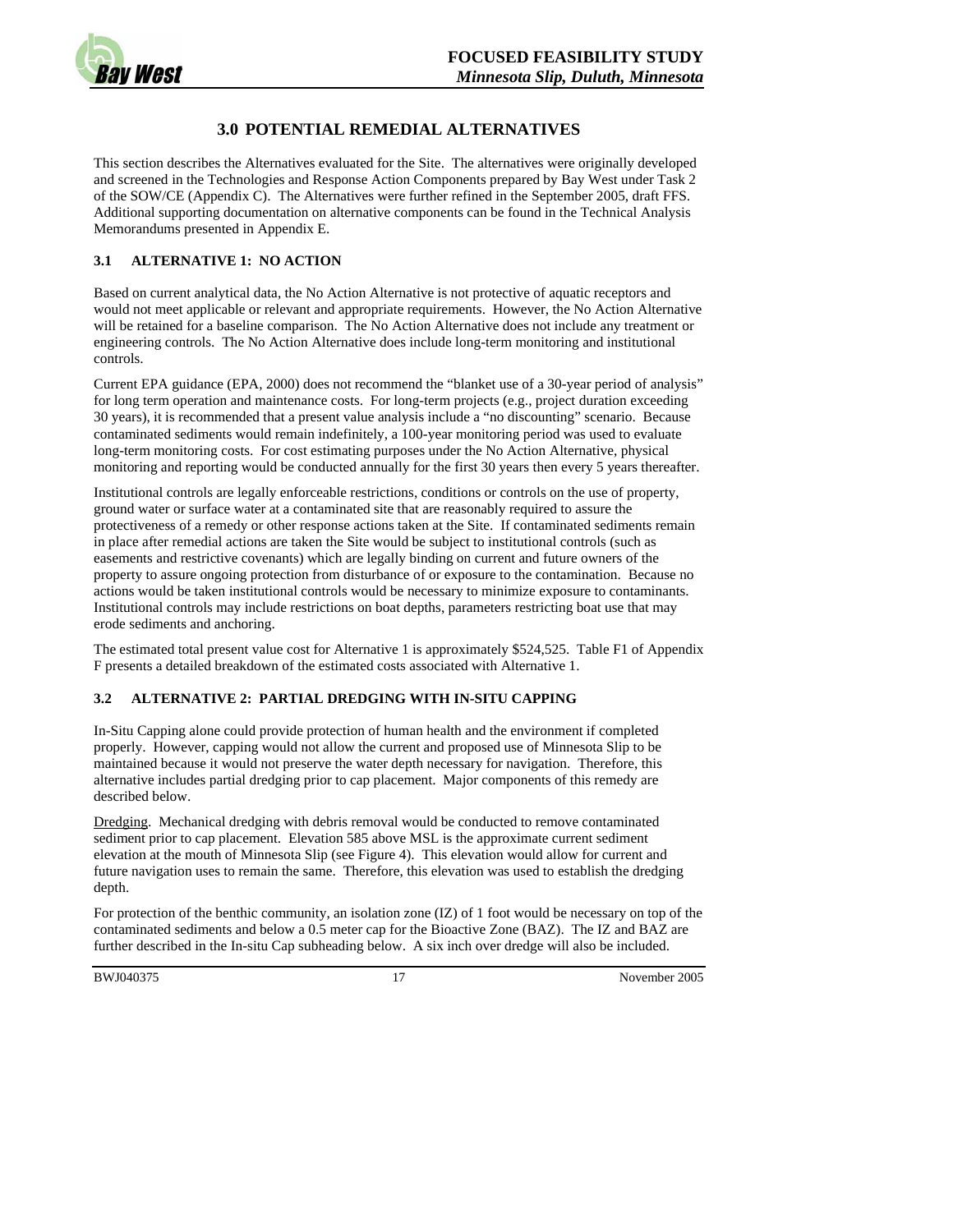

Therefore, the total cap thickness is estimated to be 3 feet thick. Based on this thickness, the target depth for removal of contaminated sediments would be 582 above MSL. Approximately 16,000 cubic yards of contaminated sediment would be removed and approximately 14,600 cubic yards of capping material would be brought in to cap the remaining sediments in place.

There are three general types of dredges that could be used to mechanically excavate contaminated sediments: conventional clamshell, enclosed bucket, articulated mechanical. According to the MPCA, there is a significant amount of debris present in Minnesota Slip. Therefore, a conventional clamshell bucket would perform the best in this environment. Debris removal would be performed in the barge, prior to transportation to Erie Pier. Debris removal would be conducted through mechanical screening of the sediment as it is loaded into the barge. Debris would be stockpiled on City or DECC property then transported and disposed of at a landfill. Appendix E1 presents a Technical Analysis that provides additional detail and assumptions used to evaluate mechanical dredging options and dredging productivity and equipment. There are some concerns with the stability of the dock walls during dredging activities (see Appendix G1 and Other Logistical Issues at the end of this section).

Sediment transportation and staging. Sediments would initially be transported by barge to Erie Pier for either disposal or staging prior to transporting to an off-site landfill. Because there is no available land area to stage sediments at the Site, if sediment is disposed at an off-site landfill, it would be staged at Erie Pier prior to transportation. Stabilizing agents would be added to the barge at Erie Pier. Stabilized sediments would be directly moved from the barge to the containment cell or offloaded to a gravel pad prior to transportation to an off-site landfill. Appendix E2 presents a Technical Analysis that provides additional detail and assumptions used to evaluate sediment transportation and staging.

Sediment disposal at Erie Pier or an off-site landfill. There are two disposal options for dredged sediment that were evaluated in this FFS, Erie Pier and an off-site landfill. The off-site facility used in this cost estimate was Allied Waste in Sarona, Wisconsin. The cost estimate assumed the sediment would be used for daily cover material.

Several factors were incorporated in the sediment removal/volume calculations for the cost estimate. These factors are presented in Table F6 of Appendix F and described briefly below:

In place sediment volume (neet excavation line) Six inch overdredge Removal of oversize debris (5%) Bulking Factor (10%) Stabilization Agents (15%)

Unless otherwise noted, in place sediment volumes are discussed in the text. Approximately 21,300 cubic yards of stabilized and bulked sediment would need to be disposed of under Alternative 2. Estimated cost for off-site landfill disposal also includes TCLP testing for metals and PAHs (1 test for every 2500 cubic yards). Appendix E2 presents a Technical Analysis that provides additional detail on the disposal options and the assumptions used to evaluate sediment disposal.

Disposal of sediments at Erie Pier would require:

- Removal and off-site transportation of in place navigational dredge material to create space for the containment cell. Dewatering and compaction of the subsurface sediment at Erie Pier may also be necessary prior to construction of the containment cell. However, costs for subsurface preparation were not included in the cost estimate.
- Construction of a gravel covered area for stockpiling stabilizing agents and other equipment.
- Construction of a containment cell. For cost estimating purposes, the MPCA has directed Bay West to include the following cell construction costs:

BWJ040375 18 November 2005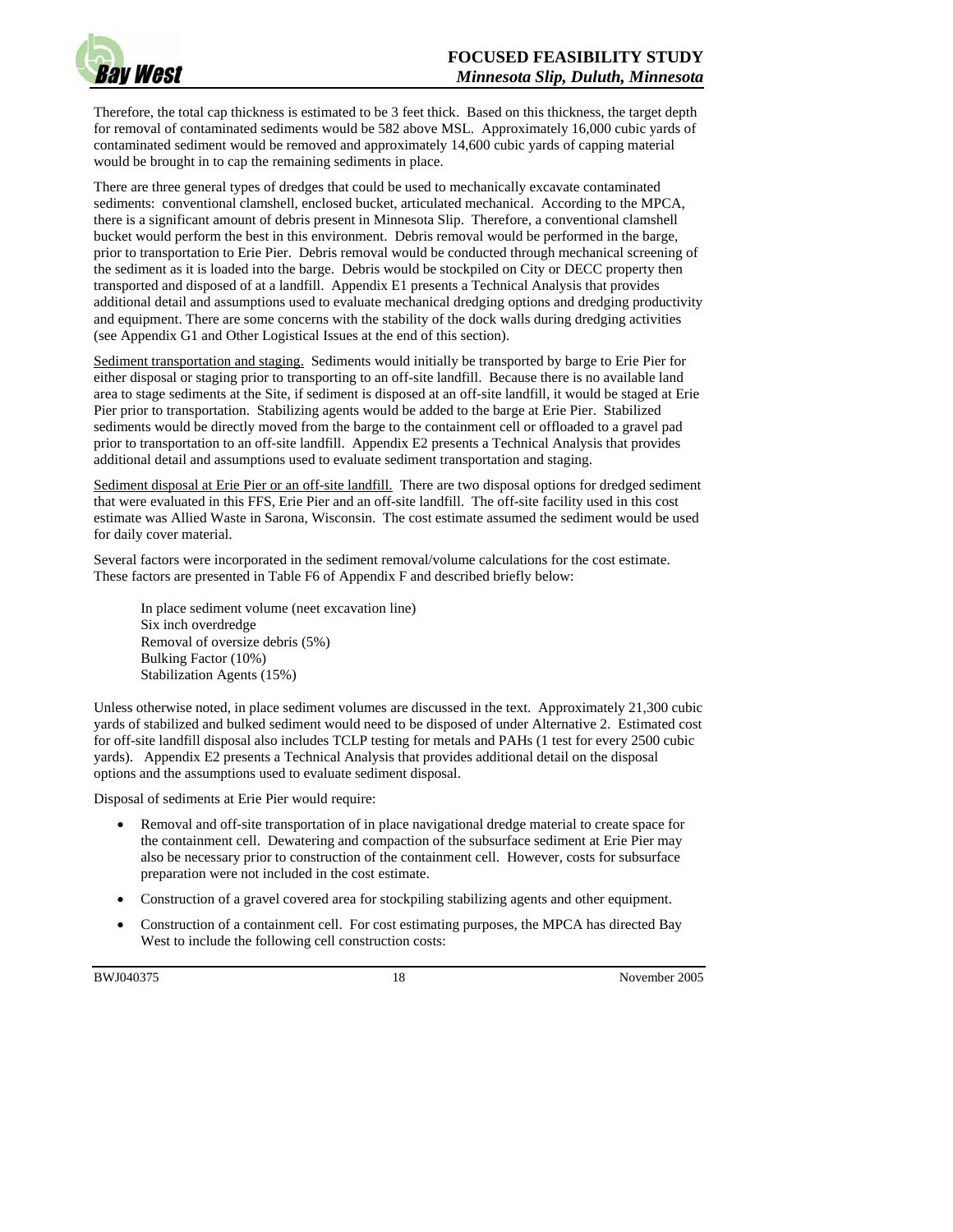

40 ml liner below and above the sediment 12 inch <3/8 inch drainage layer 12 inch top soil 1% slope with a small sump for backup (no water collection costs)

• Off-loading of stabilized/solidified sediments from the barge to the containment cell by truck.

In-Situ Cap. Because this alternative includes capping any potential dredge residue that may create an exposure to aquatic organisms would be minimized. Capping material must provide a suitable substrate for the benthic community and enhance natural biodegradation. For this FFS, the cover thickness will be roughly equal to the thickness that is removed by dredging and the upper-most layer will be composed of loosely consolidated organic-rich material to enhance aquatic habitat. Approximately 14,600 cubic yards of capping material will be needed. Appendix E3 presents a Technical Analysis that provides additional detail and assumptions used to evaluate capping productivity and equipment requirements.

The in-situ cap would consist of an IZ and a BAZ. The IZ is the portion of the cap that is applied directly over the contaminated sediments and is designed to isolate and attenuate the Site contaminants that could potentially be transported upward into the BAZ at concentrations above the PRGs by diffusion or advection transport mechanisms. The BAZ is the area within the cap above the IZ where significant biological activity may potentially be present. The thickness and material specifications for the IZ are usually determined based on pore water transport and attenuation modeling and would be approved in the remedial design document. In general, the IZ would be constructed with a sandy material and is expected to be approximately one-foot thick.

The BAZ portion of the cap would become the new benthic substrate for the restored aquatic ecosystem. Therefore, contaminant levels should not exceed the PRGs for the COCs throughout the entire thickness of the BAZ. The BAZ material specifications should be based on hydrogeologic properties to allow appropriate advective pore water flow, settling characteristics, and substrate requirements. In general, the BAZ would consist of sandy material with the uppermost portion containing more fine grained material and organic matter for substrate enhancement. Final specifications would be approved in the remedial design document. The preliminary BAZ thickness established by the MPCA for this Site is 0.5 meters below the sediment surface. The BAZ thickness is based on the depth at which light penetration would likely limit plant growth (approximately 8 feet). The rational for establishing the BAZ thicknesses is detailed in the August 2004, MPCA St. Louis River/Interlake/Duluth Tar Record of Decision (MPCA, 2004).

For cost estimating purposes, this alternative includes a 3-foot cap (1-foot IZ and 2-foot BAZ). The IZ would be constructed with sandy material and would be approximately one-foot thick. The cap material would be obtained from an off-site source and transported by barge from Erie Pier.

Other factors, such as propeller wash and navigational dredging in and adjacent to the slip, would also need to be included in the evaluation of the cap to ensure the cap integrity is maintained.

Surface water control during remedy implementation. Surface water control structures (i.e., silt curtains, water filled dam, sheet piling) would be necessary during dredging and capping. Appendix E4 presents a Technical Analysis that provides additional detail and assumptions used to evaluate water quality control during remedy implementation. In summary, surface water control structures evaluated for this FFS include the use of two sets of non-structural barriers with each set consisting of an oil absorbent boom and a "full height" turbidity/silt curtain anchored to the bed with a permeable fabric at the top five feet to accommodate flow across the curtain. The first turbidity barrier would be placed within approximately 15 feet of the dredge on the entrance side of the slip and would be periodically moved as the dredge works from the northern end of the slip to the south towards the slip entrance. The second turbidity barrier would be placed near the "mouth" of the slip and would require a modified installation to allow rapid deployment for the hopper barges and other required on-water access. If water quality standards are exceeded outside of the work area, additional BMPs, including increased turbidity controls (i.e., turbidity curtains) would likely be necessary.

BWJ040375 19 November 2005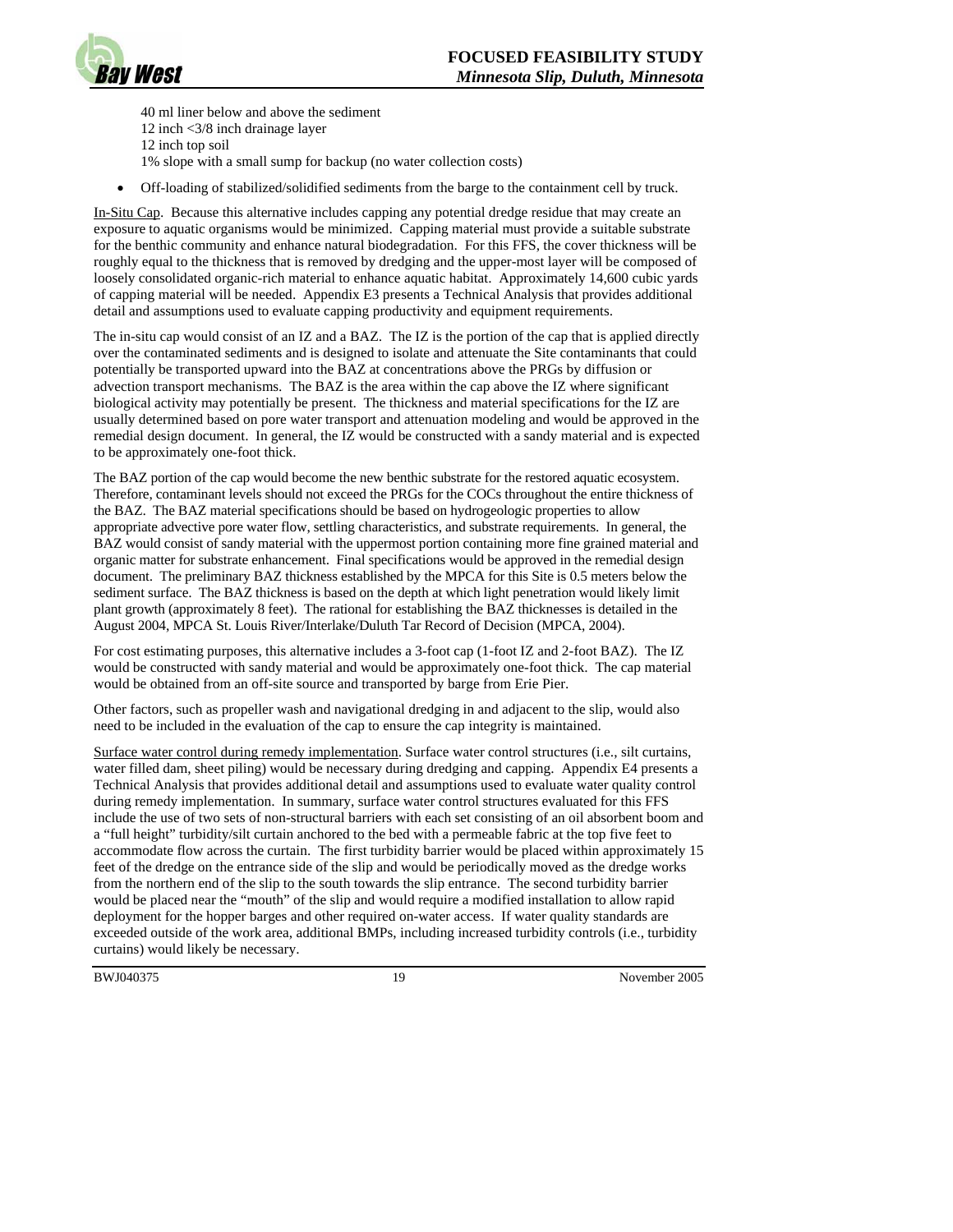

Environmental and physical monitoring during remedy implementation. Environmental and physical monitoring would be necessary during remedial actions. Types of monitoring may include: bathymetry, borrow material, air quality, dredge water, surface water, and cap thickness. The types of monitoring would be specified in the design documents.

Long-term Operation, Maintenance, and Monitoring. Because contaminated sediments would remain in place long-term operation, maintenance and monitoring of the cap and the BAZ would be necessary.

Potential maintenance costs include cap repair and replacement. For cost estimating purposes it is assumed that repairs will be necessary due to potential erosion of caps material. Therefore, Cap repair would be estimated for every 10 years.

Because contaminated sediments would remain indefinitely, a 100-year monitoring period was used to evaluate long-term monitoring costs. Physical monitoring would be performed indirectly from the surface through overlapping echo sounding or with a high resolution multibeam system, producing a detailed bathymetric surface of the Slip water/sediment interface. Chemical monitoring would be performed by insertion of a LIF probe through the BAZ cap, to the top of the isolation zone.

For cost estimating purposes, monitoring and reporting would be as follows:

- physical (bathymetry) monitoring would be required annually for the first 10 years then every 5 years thereafter; and
- chemical screening monitoring (LIF and x-ray florescence or XRF) are estimated for years 2, 5 and 10, and then again only if the physical structure is compromised (one round is included for cost estimating purposes).

Additional monitoring and maintenance costs may also be necessary in the first few years after remedy completion to repair sink holes that may form on the land surface resulting from dredging activities. Therefore, costs for maintenance will be included annually for the first 3 years after remedy completion.

The MPCA has stated that biota and fish tissue sampling will not be conducted as part of this remedy since the site is very small and not likely a primary habitat of fish. In addition, there is very limited biota due to overall depth of the sediment and if fish tissue samples taken from fish in the Slip detect contaminants, the major source of fish tissue contamination would not be from this Site.

Institutional Controls. Because contaminated sediments would remain in place under both scenarios, institutional controls would be necessary to maintain the cap integrity. Institutional controls may include restrictions on dredging, boat depths, parameters restricting boat use that may erode cap materials and anchoring.

Habitat Restoration. Although there is limited habitat due to the depth of the slip, it would be necessary to design the cap to create/restore habitat for the existing aquatic community.

Cost. The estimated total present value cost for Alternative 2A, Erie Pier Disposal is \$5,182,200 and for Alternative 2B, Off-Site Landfill is \$4,902,500. Tables F2 and F3 of Appendix F presents a breakdown of the estimated costs associated with the disposal options under Alternative 2. Preparation of the subsurface sediment at Erie Pier and repairs to the dock walls, if necessary, could add a significant increase to the overall project costs.

Other Logistical Issues. Additional logistical issues that may affect dredging and off-loading operations include:

Construction Window: Because the slip is actively used (see Section 1.2) in the spring, summer and fall, there is a small window of opportunity for remedial actions to take place without having an affect on local commerce. Two opportunities, early spring (mid-March to mid-May) and late fall (October to November) are likely timeframes for a remedial project that doesn't overly intrude on the tourist and commerce seasons. The harbor ice is usually cleared for shipping

BWJ040375 20 November 2005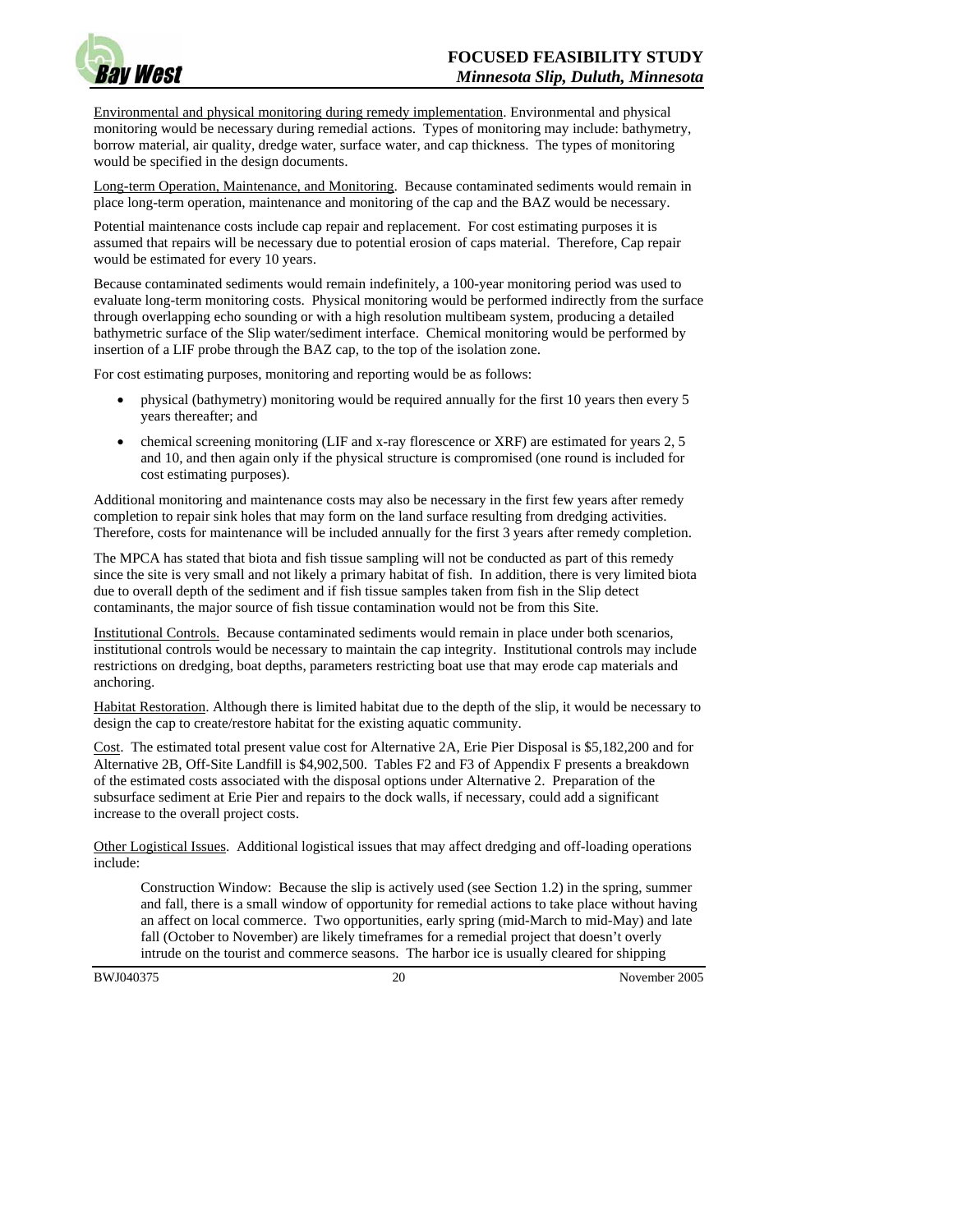<span id="page-27-0"></span>

around March 15. The commercial fishing boats docks are in place and are active during the trout fishing season from mid-May until September 30. The harbor is closed for ship movement from January until mid-March.

Irvin Museum Boat: If feasible, it is recommended that the Irvin be temporarily removed from the Slip to the DECC dock during dredging and capping/cover operations. However, if it cannot be removed, it will need to be moved back/forth, side-to-side during dredging and capping/cover operations.

Lift Bridge: Bay West has been informed that the small lift bridge at the mouth of the Minnesota Slip will not operate below 45 degrees but could possibly left open during the project.

Staging Areas: Although it is understood that there is insufficient room for staging of contaminated sediments adjacent to Minnesota Slip, staging of some equipment and debris will likely be necessary. Potential staging areas are a City parking lot at the head of the Slip and DECC parking areas (See Figures 1 and 2).

Stability of Seawalls: There are some concerns with the stability of the dock walls during dredging activities (see Appendix G1). Therefore, this Alternative includes \$10,000 for inspection of the dock walls prior to implementing remedial actions. However, there are no costs for repair of damaged dock walls or repairing of sink holes around the perimeter of the Slip, if needed. Measures that may minimize potential stress on the dock walls during remedial actions should be investigated, including staging the dredging and capping so that the stress on dock walls is kept to a minimum.

## **3.3 ALTERNATIVE 3: TOTAL DREDGING WITH TWO FOOT COVER**

This alternative includes dredging all of the contaminated sediments exceeding the criteria or depth specified by the MPCA, transporting, dewatering, and placing the sediments in an off-site containment facility. To isolate any potential dredge residual and provide a protective aquatic substrate two feet of environmental medium will be placed over the dredged areas. Dredging and off-site containment of contaminated sediments would provide protection of human health and the environment in the long term. It would also provide unlimited use of the Slip. Because contaminated sediments would be removed, long-term operation, maintenance and monitoring and institutional controls would not be necessary. Major components of this remedy are described below.

Dredging. Mechanical dredging with debris removal would be conducted to remove all of the contaminated sediment prior to cap placement. The depth, thickness and volume of contaminated sediment to be removed is presented in Section 1.4.4.3. In summary, contaminated sediment volumes have been estimated at approximately 33,000 cubic yards. Dredging and debris removal would be conducted as described in Alternative 2. Appendix E1 presents a Technical Analysis that provides additional detail and assumptions used to evaluate mechanical dredging options and dredging productivity and equipment.

There are some concerns with the stability of the dock walls during dredging activities (see Appendix G1 and Other Logistical Issues at the end of this section).

Sediment transportation and staging. Sediments would initially be transported by barge to Erie Pier for either disposal or staging prior to transporting to an off-site landfill as described in Alternative 2.

Sediment disposal at Erie Pier or an off-site landfill. There are two disposal options for dredged sediment that will be evaluated in this FFS, Erie Pier or an off-site landfill (Allied Waste in Sarona, Wisconsin). Sediment transportation and staging would be conducted as described in Alternative 2. Approximately 41,700 cubic yards of stabilized and bulked sediment would need to be disposed under Alternative 3. Appendix E2 presents a Technical Analysis that provides additional detail on the disposal options and the assumptions used to evaluate sediment disposal.

BWJ040375 21 November 2005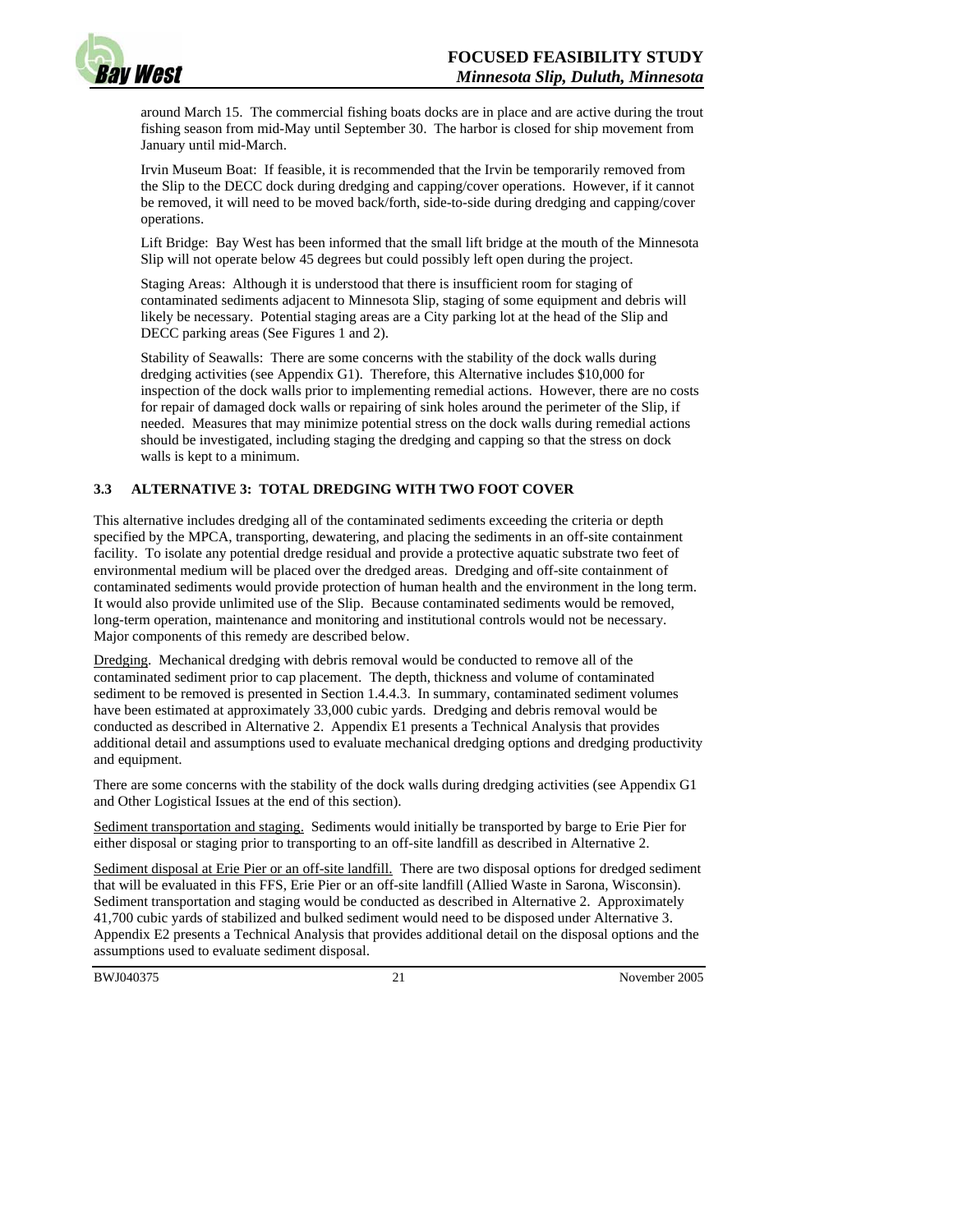

Surface water control during remedy implementation. Surface water control structures would be necessary during dredging and backfilling. Surface water control structures would be conducted as described in Alternative 2. Appendix E4 presents a Technical Analysis that provides additional detail and assumptions used to evaluate water quality control during remedy implementation.

Environmental and physical monitoring during remedy implementation. Environmental and physical monitoring would be necessary during remedial actions. Types of monitoring may include: bathymetry, borrow material, air quality, dredge water, and surface water. The types of monitoring would be specified in the design documents.

Dredging Residuals and Two Foot Cover. Dredging is expected to leave some residual contaminated sediment. The residue is the result of resuspension and settlement of fine grained contaminated sediment from dredging activities and sloughing of soft high water content sediment along the edges of dredge cuts. In addition, contaminated sediment exceeding Level 1 SQT may remain after dredging is complete. The thickness of residue and the concentration of contaminants in the residue are very difficult to accurately predict. Therefore, this alternative includes two feet of cover with an environmental medium that would provide protection to the aquatic environment from dredge residuals. Over time, the Minnesota Slip is expected to fill in through natural processes. Cover material must provide a suitable substrate for the benthic community and enhance natural biodegradation. Approximately 9,782 cubic yards of cover material would be needed under Alternative 3. Appendix E3 presents a Technical Analysis that provides additional detail and assumptions used to evaluate cover productivity and equipment requirements.

One round of environmental monitoring after remedy implementation and maintenance. Post Dredge verification sampling would be required in areas where contaminated sediment has been dredged to assure removal of contaminated sediment in accordance with the approved design documents. The sampling would identify contaminated sediment, other than normal dredge residual that should have been removed by dredging. Only one round of environmental monitoring would be required to confirm removal activities met the established criteria.

Additional monitoring and maintenance costs may also be necessary in the first few years after remedy completion to repair sink holes that may form on the land surface resulting from dredging activities. Therefore, costs for maintenance will be included annually for the first 3 years after remedy completion.

Institutional controls. Contaminated sediments exceeding the Tier 1 SQTs may remain in place beneath the backfill material. Therefore, institutional controls could be required to maintain the integrity of the cover material. Institutional controls may include restrictions on dredging in Minnesota Slip. Because it is unlikely that future dredging will occur below the proposed dredging depth, institutional controls were not included in Alternative 3.

Habitat Restoration. Although there is limited habitat due to the depth of the slip, it would be necessary to design the cover to create/restore habitat for the existing aquatic community.

Cost. The estimated total present worth cost for Alternative 3A, Erie Pier disposal is approximately \$7,016,500 and for Alternative 3B, Off-Site Landfill disposal is \$7,132,500. Tables F4 and F5 of Appendix F presents a breakdown of the estimated costs associated with Alternative 3. Preparation of the subsurface sediment at Erie Pier and repairs to the dock walls could add a significant increase to the overall project costs.

Other Logistical Issues. Additional logistical issues that may affect dredging and off-loading operations are similar to those described in Alternative 2. In addition, there would likely be a need to repair sink holes and a higher risk to the stability of the dock walls under a total removal scenario. Therefore, this alternative includes \$20,000 for maintenance for three years after remedy completion. However, costs associated with dock wall repair have not been included.

BWJ040375 22 November 2005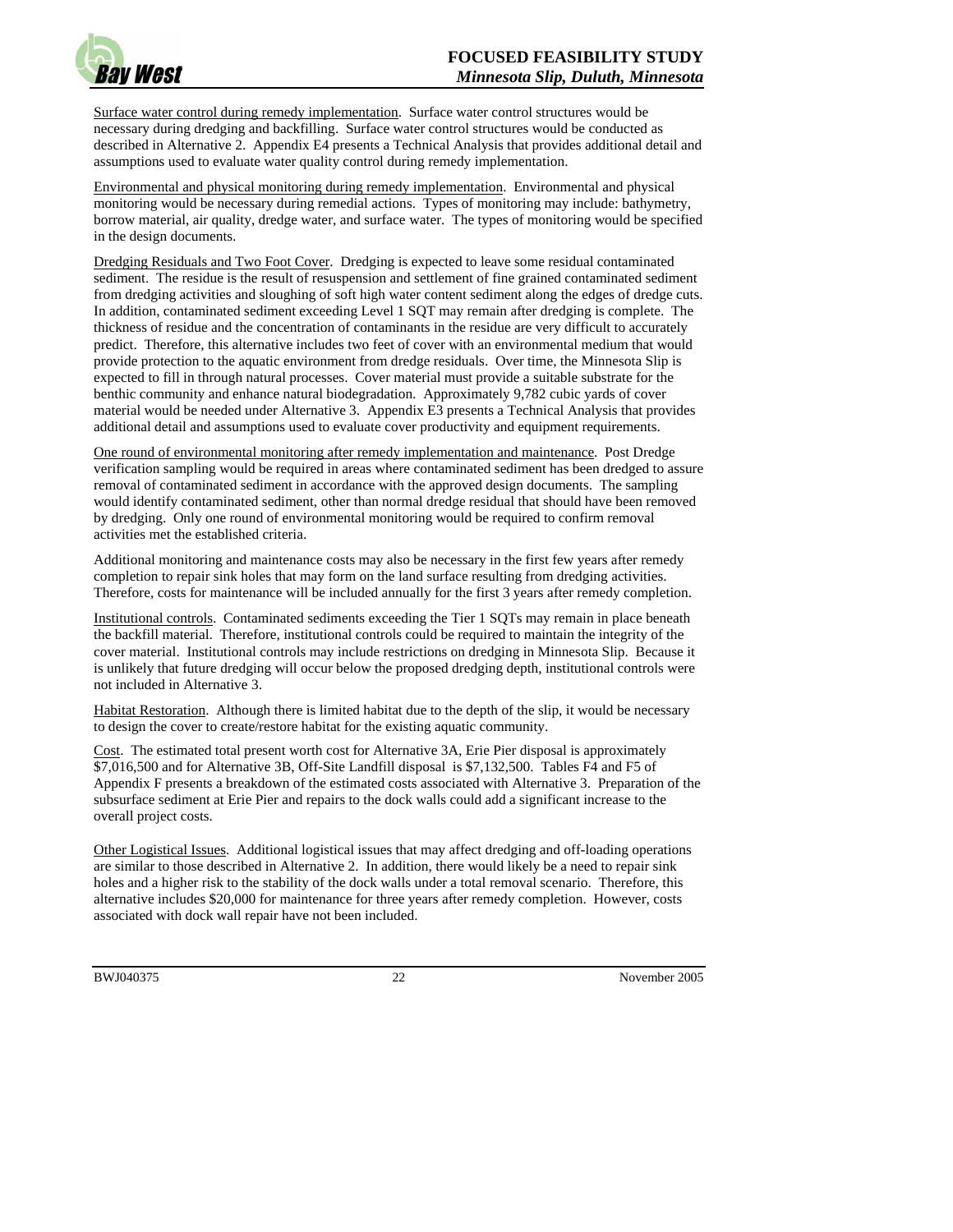<span id="page-29-0"></span>

# **4.0 REMEDY SELECTION CRITERIA**

The alternatives were evaluated and compared to one another in Section 5.0 using the NCP remedy selection criteria outlined below and in general accordance with EPA guidelines for feasibility studies (EPA, 1990). The NCP remedy selection criteria are divided into three groups based on the function of the criteria in remedy selection. The NCP definitions of each criterion are included below. Additional detail may be added from MPCA and/or EPA guidance where appropriate.

## **4.1 THRESHOLD CRITERIA**

The Threshold Criteria relate to statutory requirements that each alternative must satisfy in order to be eligible for selection and include:

**Overall Protection of Human Health and the Environment**. Alternatives shall be assessed to determine whether they can adequately protect human health and the environment, in both the short- and long-term, from unacceptable risks posed by hazardous substances, pollutants, or contaminants present at the site by eliminating, reducing, or controlling exposures to levels established during development of remediation goals. Overall protection of human health and the environment draws on the assessment of other evaluation criteria, especially long-term effectiveness and permanence, short-term effectiveness, and compliance with ARARs.

**Compliance with Applicable or Relevant and Appropriate Requirements.** The alternatives shall be assessed to determine whether they attain applicable or relevant and appropriate requirements under federal environmental laws and state environmental or facility citing laws or provide grounds for invoking a waiver.

#### **4.2 PRIMARY BALANCING CRITERIA**

The Primary Balancing Criteria are the technical criteria upon which the detailed analysis is primarily based and include:

**Long-term Effectiveness and Permanence.** Alternatives shall be assessed for the long-term effectiveness and permanence they afford, along with the degree of certainty that the alternative will prove successful. Factors that shall be considered, as appropriate, include the following:

- 1. Magnitude of residual risk remaining from untreated waste or treatment residuals remaining at the conclusion of the remedial activities. The characteristics of the residual should be considered to the degree that they remain hazardous, taking into account their volume, toxicity, mobility, and propensity to bioaccumulate.
- 2. Adequacy and reliability of controls such as containment systems and institutional controls that are necessary to manage treatment residuals and untreated waste. This factor addresses in particular the uncertainties associated with land disposal for providing long-term protection from residuals; the assessment of the potential need to replace technical components of the alternative, such as a cap, a slurry wall, or a treatment system; and the potential exposure pathways and risks posted should the remedial action need replacement.

**Reduction of Toxicity, Mobility, or Volume Through Treatment.** The degree to which alternatives employ recycling or treatment that reduces toxicity, mobility, or volume shall be assessed, including how treatment is used to address the principal threats posed by the site. Factors that shall be considered, as appropriate, include the following:

1. The treatment or recycling processes the alternatives employ and materials they will treat;

BWJ040375 23 November 2005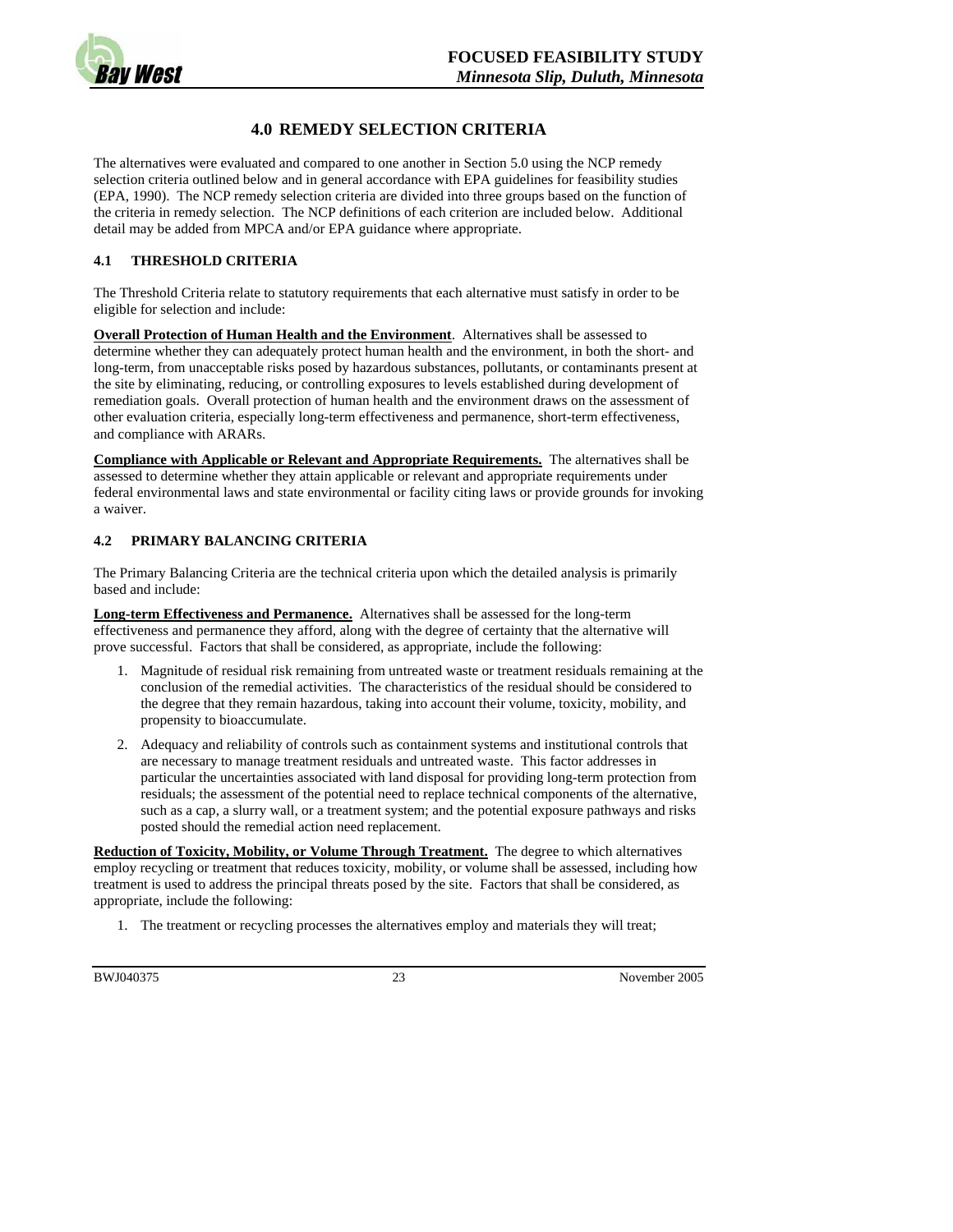<span id="page-30-0"></span>

- 2. The amount of hazardous substances, pollutants, or contaminants that will be destroyed, treated or recycled;
- 3. The degree of expected reduction in toxicity, mobility, or volume of the waste due to treatment or recycling and the specification of which reductions(s) are occurring;
- 4. The degree to which the treatment is irreversible;
- 5. The type and quantity of residuals that will remain following treatment, considering the persistence, toxicity, mobility, and propensity to bioaccumulate of such hazardous substances and their constituents; and
- 6. The degree to which treatment reduces the inherent hazards posed by principal threats at the site.

**Short-term Effectiveness.** The short-term impacts of alternatives shall be assessed considering the following:

- 1. Short-term risks that might be posed to the community during implementation of an alternative;
- 2. Potential impacts on workers during remedial action and the effectiveness and reliability of protective measures;
- 3. Potential environmental impacts of the remedial action and the effectiveness and reliability of mitigative measures during implementation; and
- 4. Time until protection is achieved.

**Implementability.** The ease or difficulty of implementing the alternatives shall be assessed by considering the following types of factors as appropriate:

- 1. Technical feasibility, including technical difficulties and unknowns associated with the construction and operation of a technology, the reliability of the technology, ease of undertaking additional remedial actions, and the ability to monitor the effectiveness of the remedy;
- 2. Administrative feasibility, including activities needed to coordinate with other offices and agencies and the ability and time required to obtain any necessary approvals and permits from other agencies (for off-site actions);
- 3. Availability of services and materials, including the availability of adequate off-site treatment, storage capacity, and disposal capacity and services; the availability of necessary equipment and specialists, and provisions to ensure any necessary additional resources; the availability of services and materials; and the availability of prospective technologies.

**Costs.** They types of costs that shall be assessed include the following:

- 1. Capital costs, including both direct and indirect costs;
- 2. Annual operation and maintenance costs; and
- 3. Net present value of capital and O&M costs.

The EPA guidance document "*A Guide to Developing and Documenting Cost Estimates During the Feasibility Study*" (EPA, 2000) was used to develop cost estimates presented in this FFS. The cost estimates developed for this FFS are primarily for the purpose of comparing remedial alternatives during the remedy selection process, not for establishing project budgets.

## **4.3 MODIFYING CRITERIA**

The third group is made up of the Modifying Criteria specified below. These last two criteria are assessed formally after the public comment period, although to the extent that they are known they will be factored into the identification of the preferred alternative.

BWJ040375 24 November 2005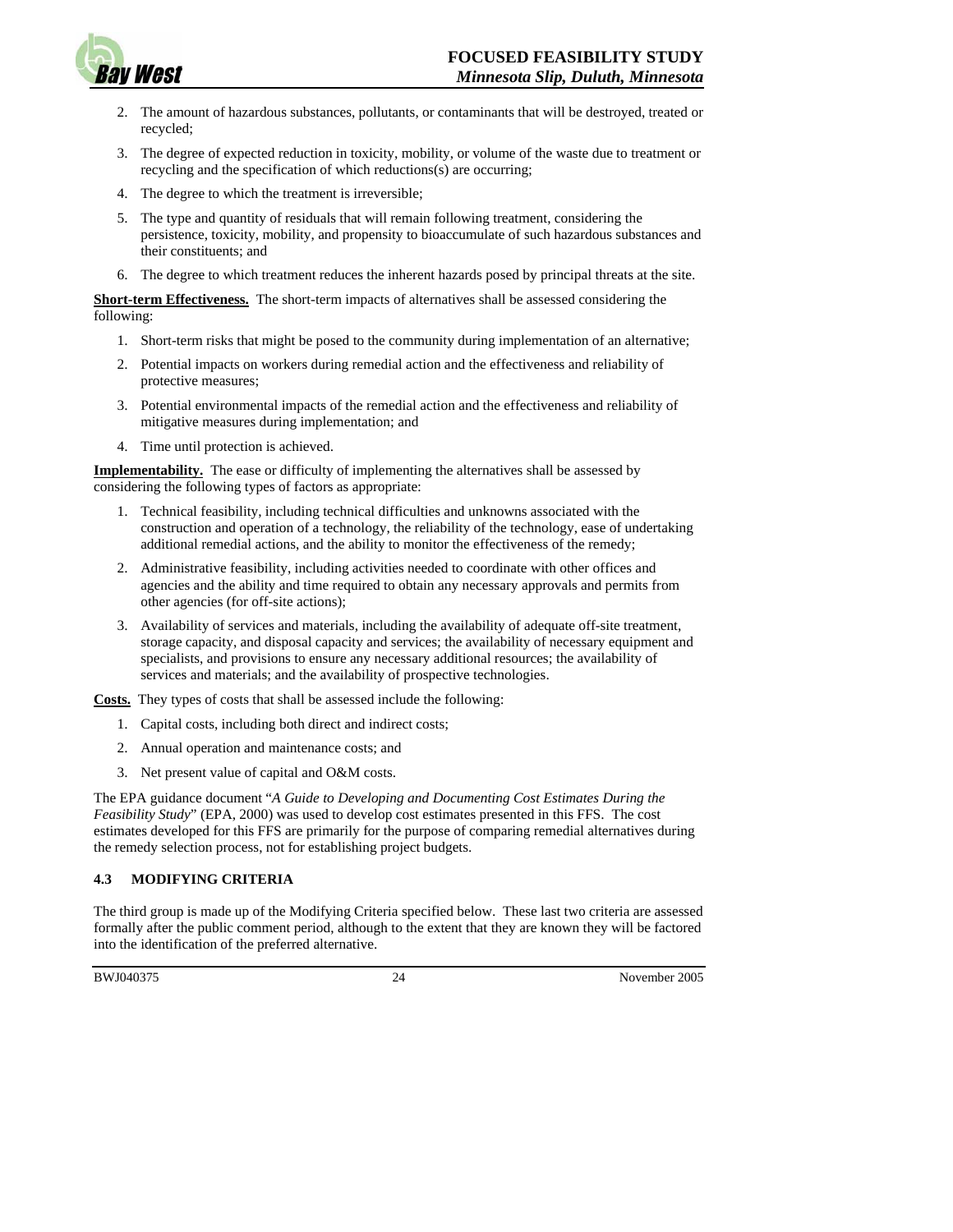

**State/Support Agency Acceptance.** Assessment of state/agency concerns may not be completed until comments on the RI/FFS are received but may be discussed, to the extent possible, in the proposed plan issued for public comment. The state/agency concerns shall be assessed include the following:

- 1. The state's/agency's position and key concerns related to the preferred alternative and other alternatives; and
- 2. State/agency comments on ARARs or the proposed use of waivers.

**Community Acceptance.** This assessment includes determining which components of the alternatives interested persons in the community support, have reservations about, or oppose. This assessment may not be completed until comments on the proposed plan are received.

BWJ040375 25 November 2005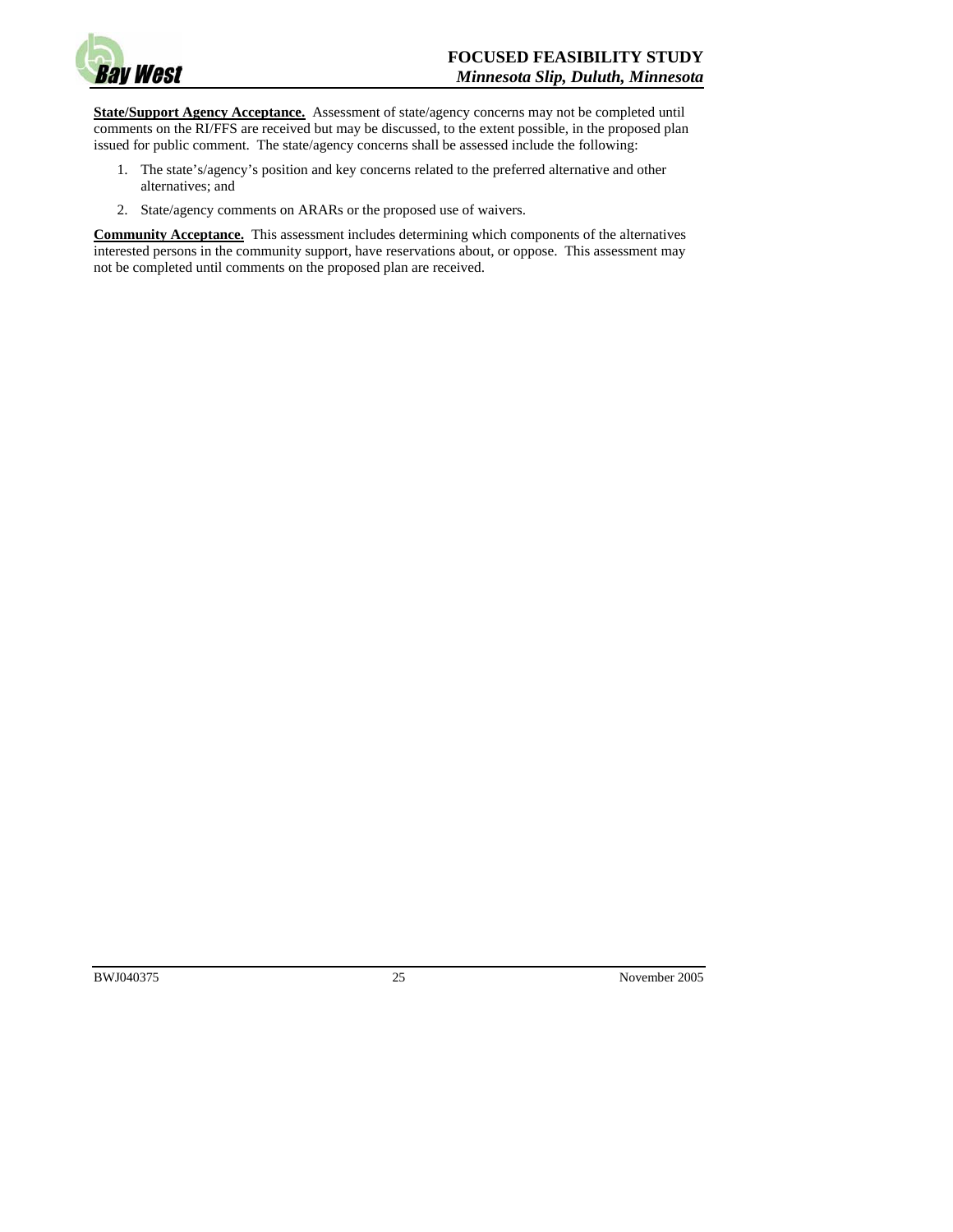<span id="page-32-0"></span>

# **5.0 COMPARATIVE ANALYSIS OF ALTERNATIVES**

The purpose of the comparative analysis is to identify and compare advantages and disadvantages of each evaluated alternative relative to one another with respect to remedy selection criteria presented in Section 4.0 in order to determine which of the alternatives best meets those criteria. The comparative analysis is documented in this section and summarized in Table 6. Table 7 presents a numerical comparison of the evaluated alternatives.

BWJ040375 26 November 2005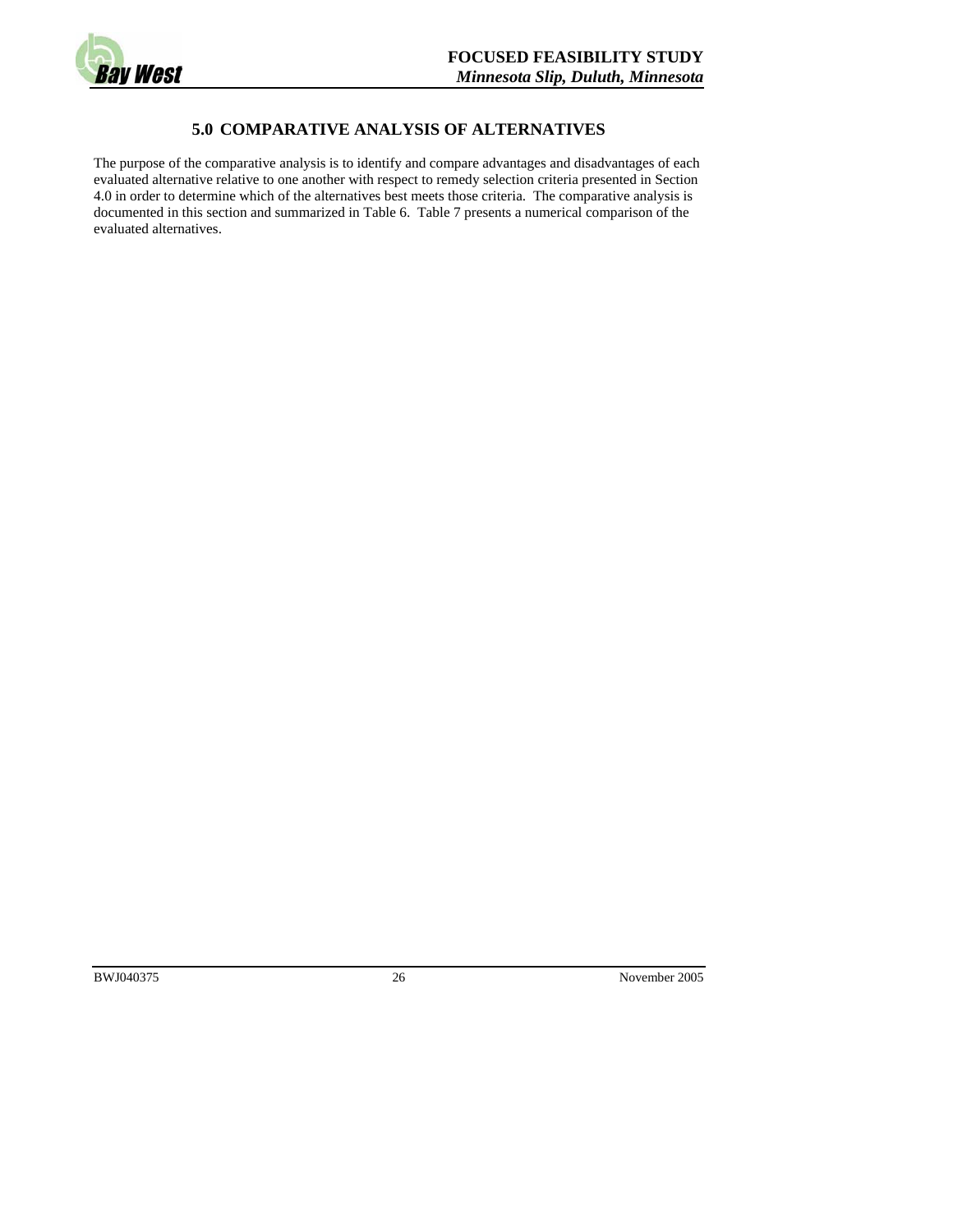

|                                                                                                          | <b>TABLE 6. Summary of Comparison of Analysis of Alternatives</b>                                                                                                                                              |                                                                                                                                       |                                                                                                                                                                                                                                                    |                                                                                                                                                                                                                                                                                                                  |                                                                                                                                                                                                                                                           |                                                                                                                                                                                               |  |  |  |
|----------------------------------------------------------------------------------------------------------|----------------------------------------------------------------------------------------------------------------------------------------------------------------------------------------------------------------|---------------------------------------------------------------------------------------------------------------------------------------|----------------------------------------------------------------------------------------------------------------------------------------------------------------------------------------------------------------------------------------------------|------------------------------------------------------------------------------------------------------------------------------------------------------------------------------------------------------------------------------------------------------------------------------------------------------------------|-----------------------------------------------------------------------------------------------------------------------------------------------------------------------------------------------------------------------------------------------------------|-----------------------------------------------------------------------------------------------------------------------------------------------------------------------------------------------|--|--|--|
|                                                                                                          |                                                                                                                                                                                                                | <b>Threshold Criterion</b>                                                                                                            | <b>Balancing Criteria</b>                                                                                                                                                                                                                          |                                                                                                                                                                                                                                                                                                                  |                                                                                                                                                                                                                                                           |                                                                                                                                                                                               |  |  |  |
| <b>Alternative</b><br>Alternative 1. No                                                                  | <b>Overall Protection</b><br>of Human Health<br>& Environment<br>Not protective of                                                                                                                             | <b>ARARS</b>                                                                                                                          | Long-term<br><b>Effectiveness and</b><br>Permanence                                                                                                                                                                                                | Reduction of Toxicity,<br><b>Mobility or Volume</b><br>through Treatment                                                                                                                                                                                                                                         | Short-term effectiveness                                                                                                                                                                                                                                  | Implementa                                                                                                                                                                                    |  |  |  |
| Action                                                                                                   | the<br>environment(1)                                                                                                                                                                                          |                                                                                                                                       |                                                                                                                                                                                                                                                    |                                                                                                                                                                                                                                                                                                                  |                                                                                                                                                                                                                                                           |                                                                                                                                                                                               |  |  |  |
| Alternative 2A.<br>Partial Dredging<br>with In-situ<br>Capping (3-foot<br>cap and Erie Pier<br>Disposal) | Provides a high<br>achievement of<br>protection of<br>Human Health<br>and the<br>Environment.<br>However.<br>approximately one<br>half of the volume<br>of contaminated<br>sediments would<br>remain in place. | Provides a high<br>achievement of<br>ARARs if<br>implemented<br>properly.<br>Contaminants above<br>the PRGs would<br>remain in place. | This Alternative<br>would be protective<br>in the long term but<br>scored lowest in<br>achievement of<br>criteria because a<br>majority of<br>contaminants remain<br>in place under a 3-<br>foot cap and long-<br>term maintenance is<br>required. | This alternative would<br>provide a moderate<br>achievement of this<br>criterion because<br>approximately oe half of<br>the volume of<br>contaminated sediment<br>would be removed from<br>the aquatic environment<br>above the PRGs, and the<br>removed sediments<br>would be treated through<br>stabilization. | This Alternative is<br>predicted to have the<br>highest achievement of<br>this criterion since it<br>would take the shortest<br>amount of time to<br>implement on-site<br>(approximately 6.6<br>weeks) and thus the<br>least amount of aquatic<br>impact. | This Alternativ<br>would provide<br>to moderate<br>achievement o<br>criterion since<br>requires the le<br>amount of drec<br>but would requ<br>significant age<br>coordination fc<br>disposal. |  |  |  |
| Alternative 2B,<br>Partial Dredging<br>with In-situ<br>Capping (3-foot<br>cap and off-site<br>Disposal)  | Same as 2A                                                                                                                                                                                                     | Same as 2A                                                                                                                            | Same as 2A                                                                                                                                                                                                                                         | Same as 2A                                                                                                                                                                                                                                                                                                       | Although this Alternative<br>is similar to 1A, off-site<br>disposal would have a<br>slightly lower<br>achievement of short-<br>term effectiveness due to<br>a slight increase in short-<br>term risks from truck<br>traffic to an off-site<br>landfill.   | This Alternativ<br>would provide<br>highest achiev<br>of this criterion<br>it requires less<br>dredging and I<br>overall agency<br>coordination.                                              |  |  |  |
| Alternative 3A.<br><b>Total Dredging</b><br>with Two Foot<br>Cover (Erie Pier<br>Disposal)               | Provides a high<br>achievement of<br>protection of<br>Human Health<br>and the<br>Environment.                                                                                                                  | Provides a high<br>achievement of<br>ARARs if<br>implemented<br>properly. All<br>contaminants above<br>the PRGs would be<br>removed.  | Provides a moderate<br>to high achievement<br>of long term<br>protectiveness and<br>permanence<br>because it removes<br>contaminated<br>sediments from the<br>aquatic environment.                                                                 | This alternative would<br>provide high<br>achievement of this<br>criterion by removing all<br>of the contaminated<br>sediment in the aquatic<br>environment above the<br>PRGs, and treating the<br>largest volume of                                                                                             | This Alternative would<br>provide the low to<br>moderate achievement of<br>this criterion since it<br>would take approximately<br>10.3 weeks to implement<br>on-site and affect the<br>aquatic habitat longer.                                            | This Alternativ<br>would provide<br>lowest achieve<br>of this criterion<br>it requires the<br>dredging and<br>greatest overa<br>agency coordir                                                |  |  |  |

BWJ040375 27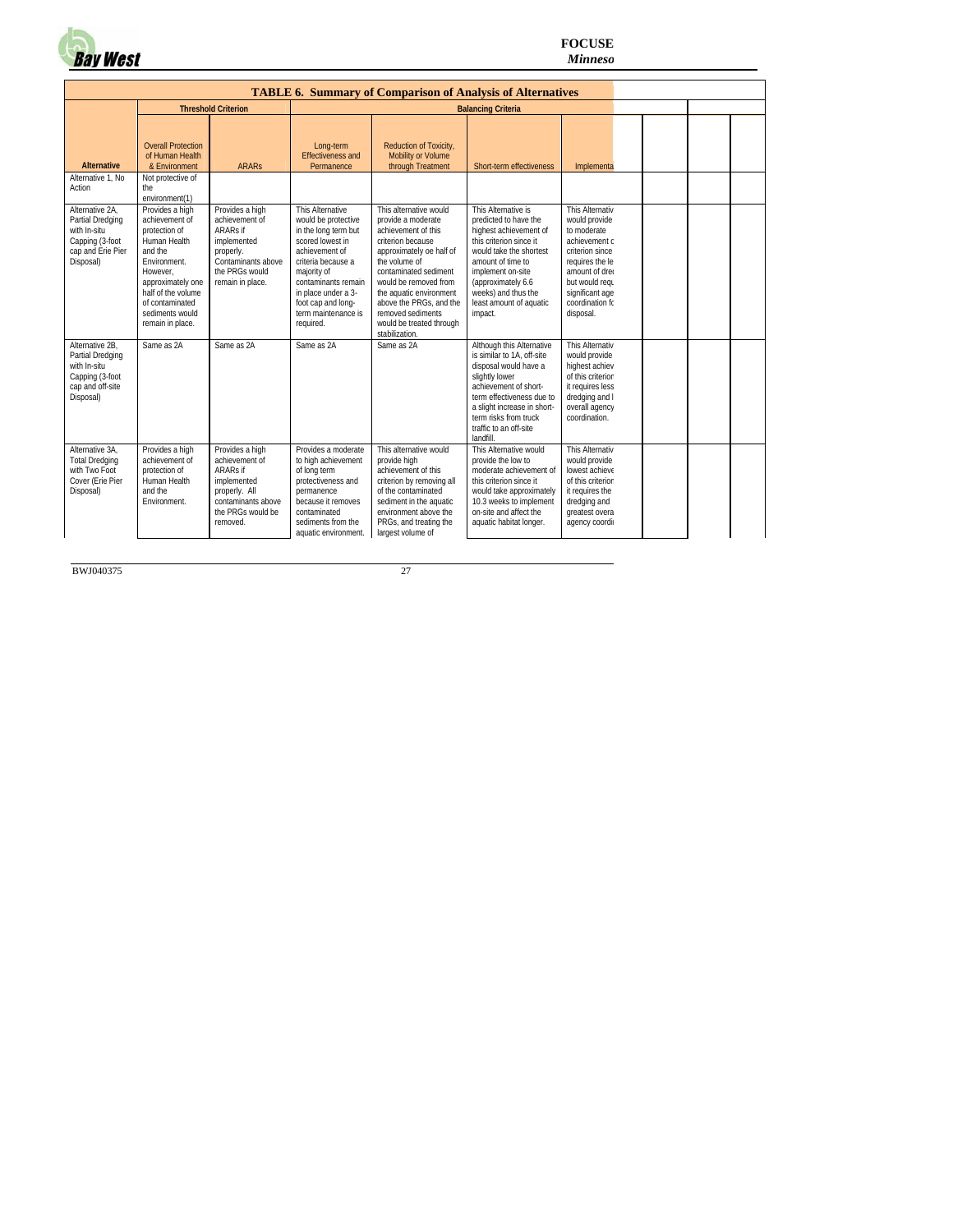

|                                                                                            | <b>TABLE 6. Summary of Comparison of Analysis of Alternatives</b> |                                                                                |                                                                                                     |                                                                          |                                                                                                                                                                                                                                           |                                                                                                                                                            |  |  |  |
|--------------------------------------------------------------------------------------------|-------------------------------------------------------------------|--------------------------------------------------------------------------------|-----------------------------------------------------------------------------------------------------|--------------------------------------------------------------------------|-------------------------------------------------------------------------------------------------------------------------------------------------------------------------------------------------------------------------------------------|------------------------------------------------------------------------------------------------------------------------------------------------------------|--|--|--|
|                                                                                            | <b>Threshold Criterion</b>                                        |                                                                                |                                                                                                     |                                                                          | <b>Balancing Criteria</b>                                                                                                                                                                                                                 |                                                                                                                                                            |  |  |  |
| Alternative                                                                                | <b>Overall Protection</b><br>of Human Health<br>& Environment     | <b>ARARS</b>                                                                   | Long-term<br><b>Effectiveness and</b><br>Permanence                                                 | Reduction of Toxicity,<br><b>Mobility or Volume</b><br>through Treatment | Short-term effectiveness                                                                                                                                                                                                                  | Implementa                                                                                                                                                 |  |  |  |
|                                                                                            |                                                                   |                                                                                | Contaminated<br>sediments would be<br>placed in a disposal<br>facility requiring long-<br>term O&M. | sediment.                                                                |                                                                                                                                                                                                                                           |                                                                                                                                                            |  |  |  |
| Alternative 3B,<br><b>Total Dredging</b><br>with Two Foot<br>Cover (Off-Site<br>Disposal)  | Same as 3A                                                        | Same as 3A                                                                     | Same as 3A                                                                                          | Same as 3A                                                               | Although this Alternative<br>is similar to 3A, off-site<br>disposal would have a<br>lower achievement of<br>short-term effectiveness<br>due to a slight increase<br>in short-term risks from<br>truck traffic to an off-site<br>landfill. | This Alternativ<br>would provide<br>moderate<br>achievement o<br>criterion since<br>requires a larg<br>amount of drec<br>but less overal<br>agency coordir |  |  |  |
| A = Erie Pier Disposal<br>B = Off-site Disposal<br>$M =$ Million<br>TBD = To Be Determined |                                                                   | (1) Alternative 1 does not meet the Threshold criteria so it is not evaluated. |                                                                                                     |                                                                          |                                                                                                                                                                                                                                           |                                                                                                                                                            |  |  |  |

BWJ040375 28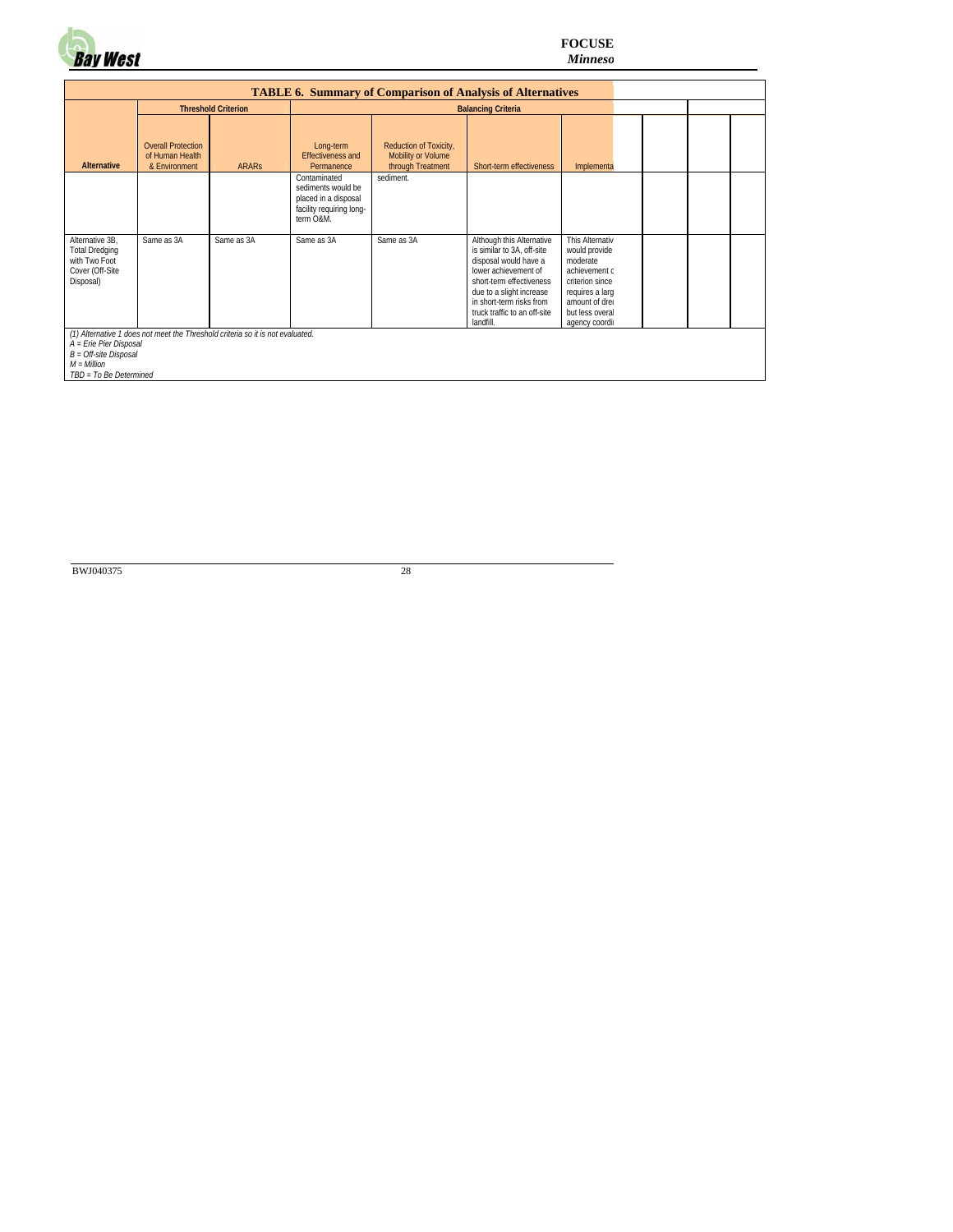<span id="page-35-0"></span>

## **FOCUSED FEASIBILITY STUDY**  *Minnesota Slip, Duluth, Minnesota*

|                                 | <b>TABLE 7. Numerical Comparison of Analysis of Alternatives</b> |                           |                                                                         |                                                                            |                                 |                            |      |                |
|---------------------------------|------------------------------------------------------------------|---------------------------|-------------------------------------------------------------------------|----------------------------------------------------------------------------|---------------------------------|----------------------------|------|----------------|
|                                 | <b>Threshold Criterion</b>                                       | <b>Balancing Criteria</b> |                                                                         |                                                                            |                                 |                            |      |                |
| <b>Alternative</b>              | Overall<br>Protection of<br>Human<br>Health &<br>Environment     | <b>ARAR</b>               | Long-term<br><b>Effectiveness</b><br>& Permanence                       | Reduction<br>of Toxicity,<br>Mobility or<br>Volume<br>through<br>Treatment | Short-term<br>effectiven<br>ess | Implem-<br>entabi-<br>lity | Cost | Total<br>Score |
| Alternative 1,<br>No Action (1) |                                                                  |                           |                                                                         |                                                                            |                                 |                            |      |                |
| Alternative 2A                  | 2.5                                                              | 3                         | 1.5                                                                     | 2                                                                          | 3                               | 1.5                        | 2    | 13.5           |
| Alternative 2B                  | 2.5                                                              | 3                         | 1.5                                                                     | 2                                                                          | 2.5                             | 3                          | 2.5  | 16.5           |
| Alternative 3A                  | 3                                                                | 3                         | 2.5                                                                     | 3                                                                          | 1.5                             | 1                          |      | 15             |
| Alternative 3B                  | 3                                                                | 3                         | 2.5                                                                     | 3                                                                          | 4                               | 2                          |      | 15.5           |
|                                 |                                                                  |                           | (1) Alternative 1 does not meet the Threshold criteria so is not scored |                                                                            |                                 |                            |      |                |

*Alternative 2 = Partial Dredging* 

*Alternative 3 = Total Dredging* 

*A = Erie Pier Disposal* 

*B = Off-site Disposal* 

*Ratings are based on achievement of criterion: low achievement; moderate achievement; and high achievement* 

*Scores are based on 1 = low achievement; 2 = moderate achievement; and 3 = high achievement* 

*Scoring for cost are based on the following cost breakpoints: > \$ 6 million = low achievement; \$4 - \$6 Million = moderate achievement; and < \$4 million = high achievement.* 

*See Table 6 for a discussion of each criterion* 

## **5.1 THRESHOLD CRITERIA**

Only those Alternatives that would meet the Threshold Criterion of providing overall protection of human health and the environment and whether they would attain compliance with ARARs were evaluated under the Balancing Criteria and carried forward for comparative analysis. Therefore, Alternative 1, No Action, was not carried forward because it is not protective of the environment. Alternative 2 and Alternative 3 are predicted to achieve protection of human health and the environment and attain ARARs.

Both Alternative 2 and Alternative 3 would achieve the Threshold Criterion because they would adequately protect human health and the environment, in both the short- and long-term, from unacceptable risks posed by hazardous substances, pollutants, or contaminants present at the Site. Both Alternative 2 and Alternative 3 would eliminate, reduce, or control exposure to contaminated sediment. However, contaminated sediment would remain in place under Alternative 2, requiring monitoring to assure long-term effectiveness. Alternative 3 would provide the highest achievement of protection since contaminated sediments would be removed from the aquatic environment. Both Alternative 2 and Alternative 3 require varying amounts of dredging that may impacts short-term effectiveness. The potential short-term risks increase as the volume of contaminated sediment to be dredged increases.

## **5.2 BALANCING CRITERIA**

#### **5.2.1 Long-Term Effectiveness and Permanence**

Both Alternative 2 and Alternative 3 are predicted to be effective in the long-term. However, contaminated sediment would remain in place under Alternative 2, requiring long-term operation and maintenance and institutional controls to assure long-term effectiveness. Disposal of sediment in a containment cell at Erie Pier or an off-site landfill would be equally effective in the long-term. Since all contaminated sediments would be removed under Alternative 3, Alternative 3 would provide a higher degree of permanence. However, contaminants would not be permanently destroyed requiring some type of long-term monitoring and maintenance at the disposal facility. Over the long term there may be

BWJ040375 29 November 2005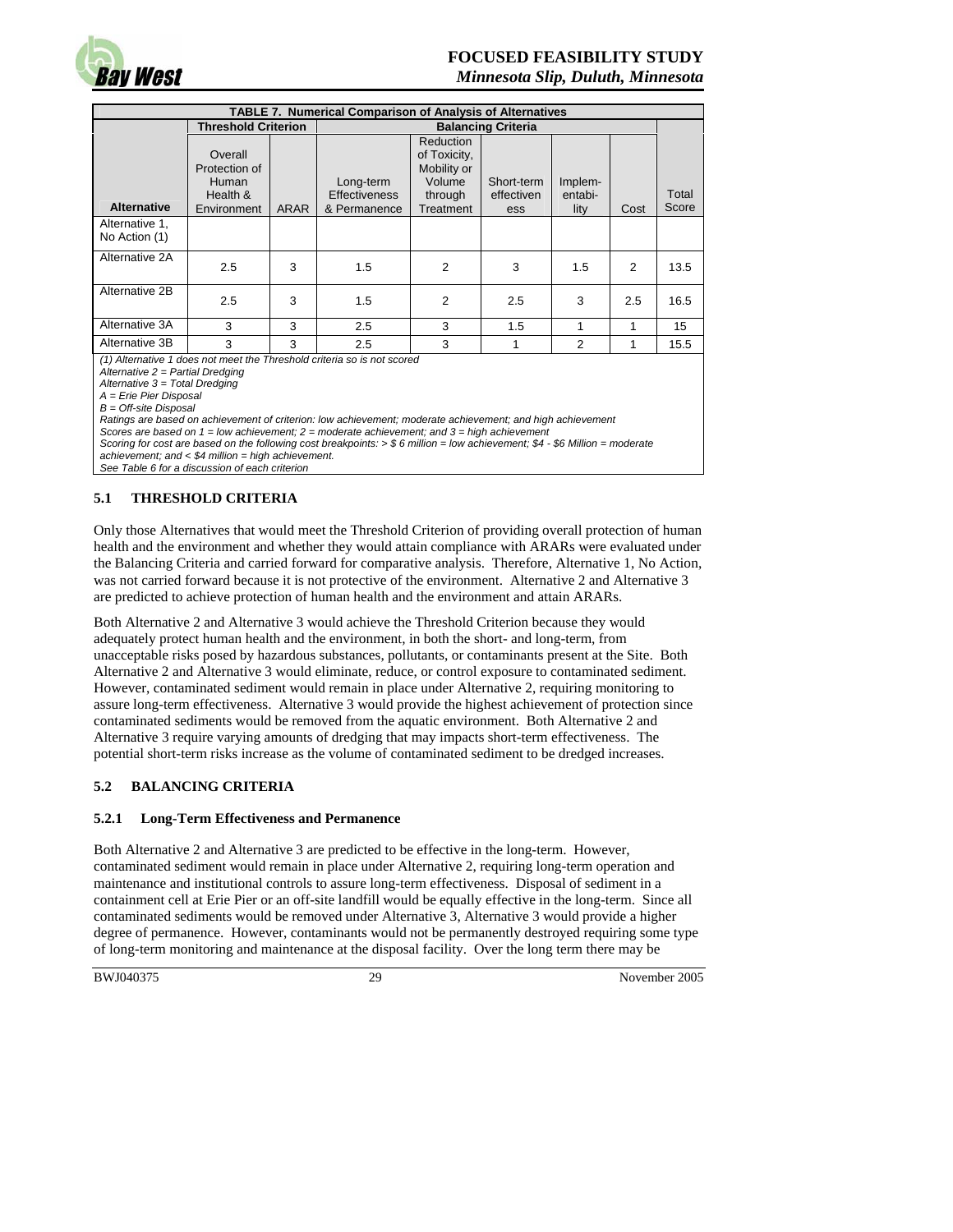<span id="page-36-0"></span>

additional concerns with containment of contaminated sediments and long term maintenance of the Erie Pier facility.

In summary, Alternative 3 is predicted to provide a moderate to high achievement of this criterion by removing all of the contaminated sediment in the aquatic environment above the PRGs. Alternative 2 is predicted to provide a low to moderate achievement of this criterion since approximately one half of the contaminated sediment would remain in the aquatic environment underneath a 3-foot cap.

#### **5.2.2 Reduction of Toxicity, Mobility, or Volume Through Treatment**

Treatment of contaminants sediments to reduce toxicity, mobility or volume is not a major component of any of the evaluated alternatives. However, addition of a solidification agent to dredged sediment is proposed as a means to bind excess free water. Addition of the solidification agent would indirectly reduce the toxicity and mobility of sediment disposed of in at an Erie Pier containment cell or off-site landfill.

The amount of dredged sediment to be removed from the environment and stabilized along is included in Table 8.

| <b>TABLE 8. Volume Estimates for Treated</b><br><b>Sediment</b> |                                                                                           |  |  |  |  |  |
|-----------------------------------------------------------------|-------------------------------------------------------------------------------------------|--|--|--|--|--|
| <b>Alternative</b>                                              | Approximate<br>Sediment to be<br><b>Dredged and</b><br><b>Stabilized</b><br>(cubic yards) |  |  |  |  |  |
| Alternative 2A, Partial<br>Dredging and Capping                 | 16.000                                                                                    |  |  |  |  |  |
| Alternative 2B, Partial<br>Dredging and Capping                 | 16,000                                                                                    |  |  |  |  |  |
| Alternative 3A, Total Dredging<br>and Bathymetry Restoration    | 33,000                                                                                    |  |  |  |  |  |
| Alternative 3B, Dredging and<br><b>Bathymetry Restoration</b>   | 33,000                                                                                    |  |  |  |  |  |
| $A = E$ rie Pier Disposal<br>$B =$ Off-site Disposal            |                                                                                           |  |  |  |  |  |

Therefore, removal of contaminants from the aquatic environment and treatment of the sediments would provide a reduction in toxicity, and mobility of contaminants. Removal and treatment of the contaminants would be considered permanent.

In summary, Alternative 3 is predicted to provide the highest achievement of this criterion by removing all of the contaminated sediment in the aquatic environment above the PRGs. Alternative 2 is predicted to provide a moderate achievement of this criterion since approximately one half of the contaminated sediment would remain in the aquatic environment underneath a 3-foot cap.

#### **5.2.3 Short-Term Effectiveness**

All alternatives would have some short-term risks during implementation of the remedy. The potential short-term risks to the community and workers are associated with increase boat/barge traffic, safety, noise and related impacts due to working in the Duluth Harbor. There are also potential short term risks to workers from dust created from stabilization agents stockpiled and mixed at Erie Pier. Truck transportation of dredged sediments from Erie Pier to an off-site landfill would have an increase in the short-term risks to the community and workers.

Short-term adverse effects to aquatic habitat and biota would be similar among the alternatives being compared, and would include displacement of fish, and smothering of benthic organisms. These effects

BWJ040375 30 November 2005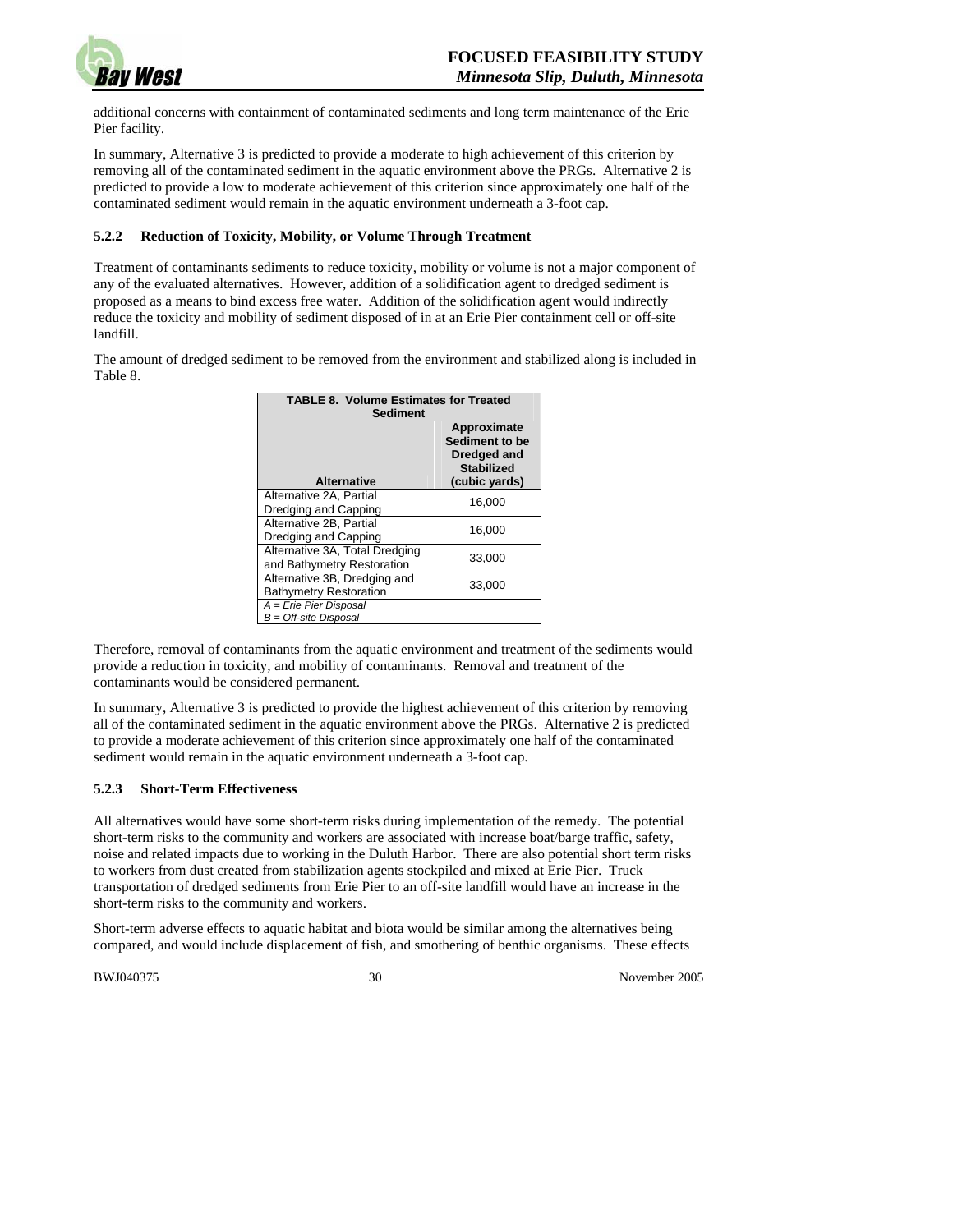<span id="page-37-0"></span>

would occur during remedy construction and during the recovery period thereafter. Benthic organisms would be expected to be re-established for all alternatives within several growing seasons.

Short-term adverse effects to surface water may also occur during dredging and capping/habitat restoration activities. Surface water control structures have shown that they are reliable in minimizing these short-term adverse effects.

Short-term risks with dock wall stability during dredging operations are also a concern and increase significantly with the total dredging option.

Table 8 presents the estimated time for construction completion at the Site. The time frame estimates do not include additional construction time that would be required at Erie Pier including: excavation and transportation of sediment for a containment cell under Alternatives 2A and 3A, construction of a containment cell (Alternatives 2A and 3A), construction of a gravel staging pad, stabilization, and/or offsite transportation to a landfill (Alternatives 2B and 3B).

| <b>TABLE 9. Estimated Time for Construction Completion on Site</b> |                            |                                           |                                                                                         |
|--------------------------------------------------------------------|----------------------------|-------------------------------------------|-----------------------------------------------------------------------------------------|
| <b>Alternative</b>                                                 | <b>Dredging</b><br>(Weeks) | <b>Restoration/</b><br>Capping<br>(Weeks) | <b>Total Time for</b><br>On-Site<br><b>Construction</b><br><b>Completion</b><br>(Weeks) |
| Alternative 2A, Partial<br>Dredging and Capping                    | 5.0                        | 1.6                                       | 6.6                                                                                     |
| Alternative 2B, Partial<br>Dredging and Capping                    | 5.0                        | 1.6                                       | 6.6                                                                                     |
| Alternative 3A, Total Dredging<br>and Bathymetry Restoration       | 9.2                        | 1.1                                       | 10.3                                                                                    |
| Alternative 3B, Total Dredging<br>and Bathymetry Restoration       | 9.2                        | 1.1                                       | 10.3                                                                                    |
| $A = E$ rie Pier Disposal<br>$B =$ Off-site Disposal               |                            |                                           |                                                                                         |

Overall, Alternative 2A would be predicted to have the highest achievement of the short-term effectiveness criterion. The off-site disposal options (Alternatives 2B and 3B) would have a slightly lower achievement of short-term effectiveness due to an increase in short-term risks from truck traffic to an off-site landfill. Alternative 3B would be predicted to have the lowest achievement of the short-term effectiveness criterion.

#### **5.2.4 Implementability**

Dredging, capping and/or restoration, surface water control structures, as well as monitoring and operation and maintenance that would be required under Alternative 2 and Alternative 3 are all technically feasible and implementable from an engineering perspective. These technologies have been implemented successfully at other sediment sites and could be readily implemented at the Site. Services and materials are available for implementing each component of the remedy.

Dredging contaminated sediment with significant debris may pose additional but not insurmountable difficulties. In addition, there are concerns with the stability of the dock walls during dredging activities (see Appendix G1). Dock wall inspection is included in the cost estimates. However, structural repairs are not included in the cost estimate but may be necessary prior to dredging if significant damage is observed. There would be a higher risk to the stability of the dock walls under a total removal scenario (Alternatives 3A and 3B). Therefore, the total removal scenarios would likely provide a lower achievement of the implementability criterion.

Weather could significantly impact productivity, particularly if done in the early spring or late fall. High winds in the late fall produce rough seas that could hamper productivity. Barge traffic would be

BWJ040375 31 November 2005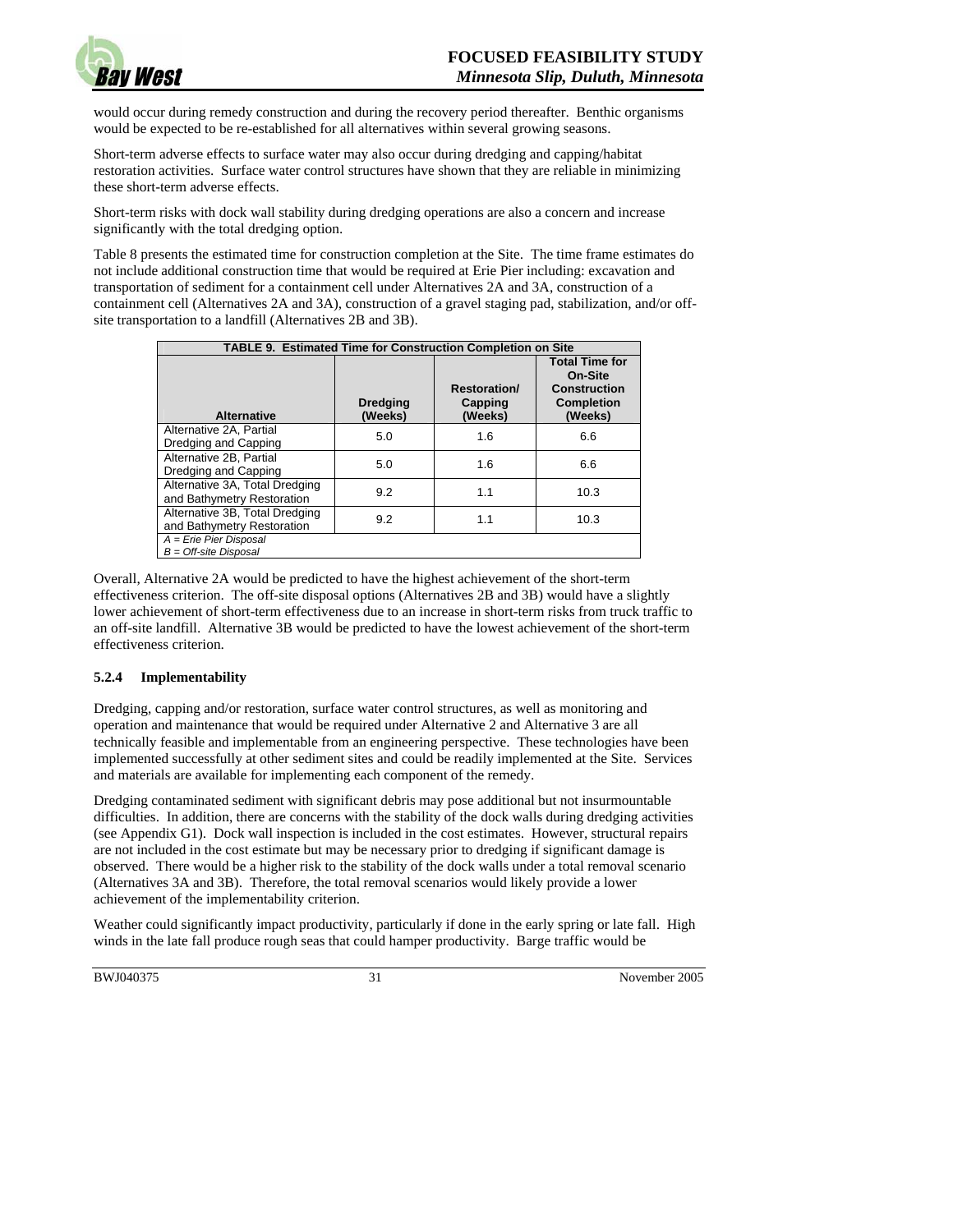<span id="page-38-0"></span>

postponed in the spring until ice breaking. Winter or freezing conditions in the fall could also impact productivity.

Monitoring can be completed to evaluate the effectiveness of each component of the remedy. Because dredging and capping will be conducted under water, monitoring the effectiveness of the remedy could be more challenging but specialized equipment is available.

Some Erie Pier site work would be necessary to accommodate a selected remedy, including timing with COE disposal operations. Erie Pier does not have adequate disposal capacity so previously placed navigational sediment would need to be excavated to create a containment cell.

Implementability also includes administrative feasibility of the remedy. As with most sediment remediation activities, multiple state and federal agencies and other stakeholders input is required, providing a lower achievement of administrative feasibility of implementing a remedy. Both Alternatives 2 and 3 will require coordination with other offices and agencies. Additional time will be required to obtain any necessary approvals and permits from other agencies. Alternative 2A and 3A include construction of a containment cell and disposal of sediments at Erie Pier requiring significantly more coordination than disposal at an off-site landfill.

In summary, Alternative 2B would be predicted to provide the greatest achievement of the implementability criterion since it requires less dredging and less overall agency coordination. In contrast, Alternative 3A would be predicted to provide the lowest achievement of the implementability criterion. Table 7 presents a numerical score that provides a scale to compare all scenarios under Alternatives 2 and 3.

#### **5.2.5 Cost**

Cost estimates developed for each alternative are included in Appendix F and summarized below in Table 10. The cost estimates include: capital costs, including both direct and indirect costs; annual operation and maintenance costs; and net present value of capital and O&M costs.

| <b>TABLE 10. Summary of Cost Estimates for Alternatives</b> |             |  |  |
|-------------------------------------------------------------|-------------|--|--|
| <b>Alternative</b>                                          |             |  |  |
| Alternative 1, No Action (1)                                | \$524,525   |  |  |
| Alternative 2A, Partial Dredging and Capping                | \$5,182,200 |  |  |
| Alternative 2B, Partial Dredging and Capping                | \$4,902,500 |  |  |
| Alternative 3A, Total Dredging and Bathymetry Restoration   | \$7,016,500 |  |  |
| Alternative 3B, Total Dredging and Bathymetry Restoration   | \$7,132,500 |  |  |
| $A = E$ rie Pier Disposal                                   |             |  |  |
| $B =$ Off-site Disposal                                     |             |  |  |

(1) The cost for the No Action Alternative was provided for comparison purposes.

Transportation to an off-site landfill under Alternative 2B would be a more cost effective option. However, once the volume of contaminated sediment removal increases (under Alternative 3), disposal at Erie Pier (Alternative 3A) becomes more cost effective for the total removal options. The cost estimate for Erie Pier disposal (Alternatives 2A and 3A) incorporates disposal of Erie Pier sediments at Veit. However, the regulators may choose to beneficially reuse the sediments in mine land reclamation where there is a potential to produce greater beneficial results especially if a larger volume of sediment is removed (See Attachment E2a, Ecosystem Restoration of Mined Lands Using Dredged Material, USACE.).

Other potential factors that could affect cost but are not included in the estimated cost are repair of dock walls, if necessary, prior to implementation of the remedial actions. There would be a higher risk to the stability of the dock walls under a total removal scenario (Alternatives 3A and 3B). In addition, dewatering and compaction of the subsurface sediment may also be necessary prior to construction of the

BWJ040375 32 November 2005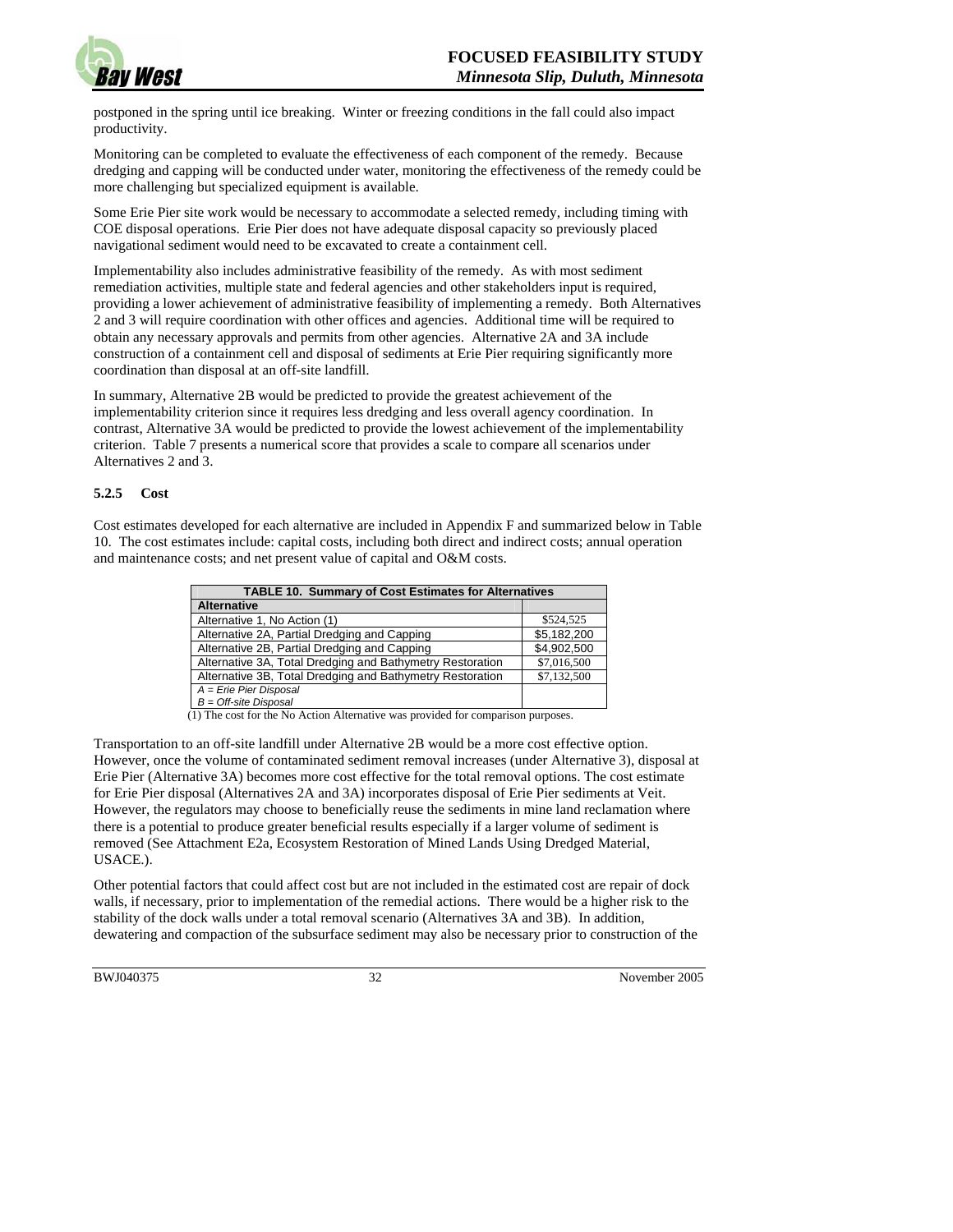<span id="page-39-0"></span>

containment cell at Erie Pier. However, costs for subsurface preparation were not included in the cost estimate (Alternatives 2A and 3A).

In summary, Alternatives 3A and 3B are all similar in costs and would provide the lowest achievement of the cost criterion because they are the most costly to implement. Alternatives 2A and 2B would provide the highest achievement of cost criterion because they are the least costly to implement, with Alternative 2B being slightly more cost effective. However, Alternatives 2A and 2B only received a moderate rating because of their high relative cost. Table 7 presents a numerical score that compares the cost for all scenarios and options under Alternative 2 and Alternative 3.

## **5.3 MODIFYING CRITERIA**

The modifying criteria, State/support agency acceptance and community acceptance are assessed formally after the public comment period, although to the extent that they are known they will be factored into the identification of the preferred alternative.

In recent correspondence between the MPCA and the City of Duluth on August 08, 2005, the City stated that "At this point in time I think you should assume that the Minnesota Slip will continue to operate as it has in the last fourteen years since the Pedestrian Bridge began operations." (See Appendix G2.)

Because the Slip is home to floating museums that provide daily tours in the summer months and it is also occupied by charter fishing boats and docks and a harbor tour boat, the MPCA has indicated that remediation work performed on the Site would need to be coordinated with the tourism season. The tourism season lasts from May through September. As shown in Table 9, the total estimated time needed for on-site construction is 6.6 weeks for Alternative 2 and 10.3 weeks for Alternative 3. Based on the estimated time needed for on-site construction, it would be very difficult to complete Alternative 3 before or after tourism season without running into severe weather, including a frozen navigational channel for transportation of sediment to Erie Pier.

BWJ040375 33 November 2005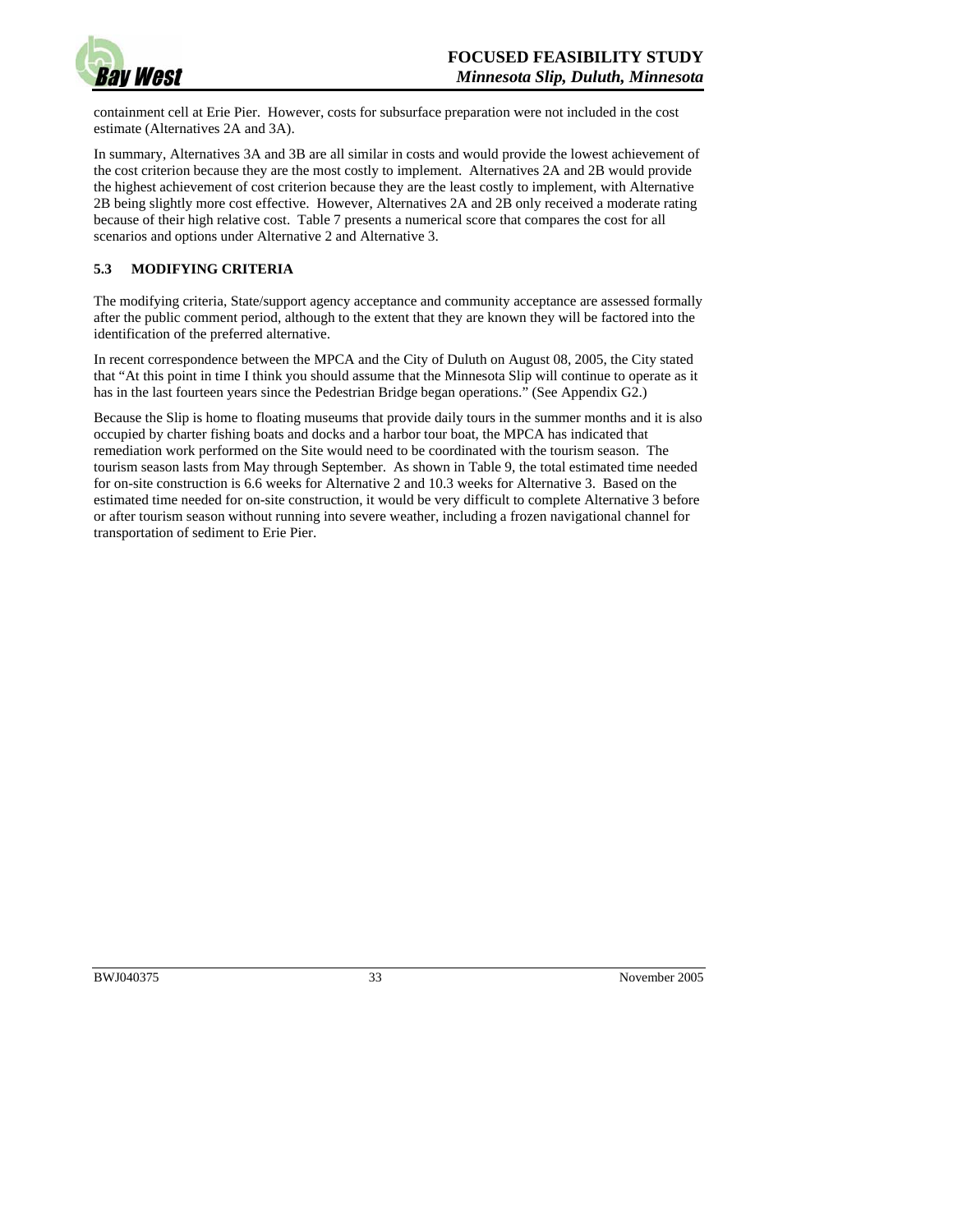<span id="page-40-0"></span>

# **6.0 RECOMMENDED RESPONSE ACTION ALTERNATIVE**

The comparative analysis of Alternatives presented in Section 5, identified Alternative 2B as receiving the highest overall scoring (See Table 7). Based on this scoring, the recommended alternative is Alternative 2B, Partial Dredging with In-Situ Capping (3-foot cap with off-site disposal). The major components of Alternative 2B, Partial Dredging with In-Situ Capping (3-foot cap with off-site disposal) are:

Dredging. Mechanical dredging with debris removal using a clamshell bucket would be conducted to remove contaminated sediment prior down to an approximate elevation of 582 above MSL. Approximately 16,000 cubic yards of contaminated sediment would be removed

Debris removal would be performed in the barge, prior to transportation to Erie Pier. Debris removal would be conducted through mechanical screening of the sediment as it is loaded into the barge. Debris would stockpiled on City or DECC property then transported by truck and disposed of at a landfill.

Sediment transportation and staging. Sediments would initially be transported by barge to Erie Pier for staging prior to transporting to an off-site landfill. Stabilizing agents would be added to the barge at Erie Pier. Stabilized sediments would be offloaded to a gravel pad for staging prior to transportation by truck to an off-site landfill.

Sediment disposal at off-site landfill. Stabilized sediments would trucked to an off-site landfill for disposal. The landfill facility used in this cost estimate was Allied Waste in Sarona, Wisconsin. The cost estimate assumed the sediment would be used for daily cover material.

In-Situ Cap. Because this alternative includes capping any potential dredge residue that may create an exposure to aquatic organisms would be minimized. Capping material must provide a suitable substrate for the benthic community and enhance natural biodegradation. For this FFS, the cover thickness will be roughly equal to the thickness that is removed by dredging and the upper-most layer will be composed of loosely consolidated organic-rich material to enhance aquatic habitat. Approximately 14,600 cubic yards of capping material will be needed.

Cost. The estimated total present value cost for Alternative 2B, Off-Site Landfill is \$4,902,500. Table F3 of Appendix F presents a breakdown of the estimated costs.

Section 3.2 presents additional details on Alternative 2B, including the following:

- Surface water control during remedy implementation.
- Environmental and physical monitoring during remedy implementation. Long-term Operation, Maintenance, and Monitoring.
- Institutional Controls. Restricting boat use that may erode cap materials and anchoring.
- Habitat Restoration.
- Other Logistical Issues.

The modifying criteria, State/support agency acceptance and community acceptance are assessed formally after the public comment period. Stakeholder and community input may also provide valuable insight in the implementation of the selected response action.

BWJ040375 34 November 2005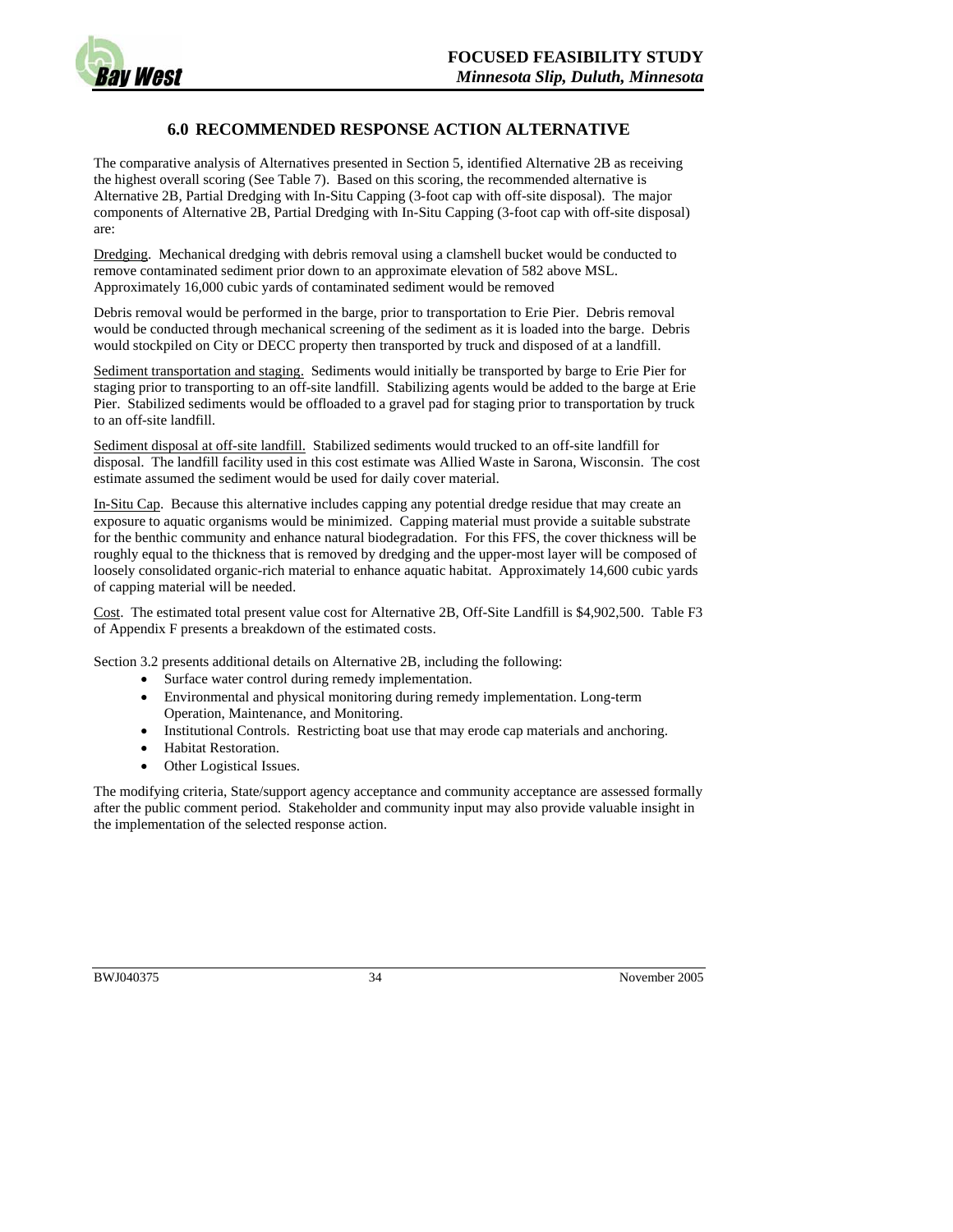<span id="page-41-0"></span>

## **7.0 REFERENCES**

AScI Corporation. 1999. Summary of test results determining potential mercury, PAH and PCB bioaccumulation by *Lumbriculus variegates* exposed to St. Louis Bay sediment samples. AScI Corporation, Duluth, MN.

Breneman, D., C. Richards and S. Lozano. 2000. Environmental influences on benthic community structure in a Great Lakes embayment. J. Great Lakes Res. 26:287-304.

Crane, J.L., M. Schubauer-Berigan, and K. Schmude. 1997. "Sediment Assessment of Hotspot Areas in the Duluth/Superior Harbor"; U.S. Environmental Protection Agency, Great Lakes National Program Office, Chicago, IL. EPA-905-R97-020.

Crane, J.L., D.D. MacDonald, C.G. Ingersoll, D.E. Smorong, R.A. Lindskoog, C.G. Severn, T.A. Berger, and L.J. Field. 2000. Development of a Framework for Evaluating Numerical Sediment Quality Targets and Sediment Contamination in the St. Louis River Area of Concern. Great Lakes National Program Office, Chicago, IL. EPA 905/R-00/008.

Crane, J.L., D.E. Smorong, D.A. Pillard, and D.D. MacDonald*.* 2002. "Sediment Remediation Scoping Project in Minnesota Slip, Duluth Harbor"; U.S. Environmental Protection Agency, Great Lakes National Program Office, Chicago, IL. EPA 905-R-02-002.

Duluth Streams. 2005. "An Introduction to the Geology of the North Shore"; Jim Miller, University of Minnesota, Duluth.

U.S. Environmental Protection Agency (EPA). 1990. The Feasibility Study: Detailed Analysis of Remedial Action Alternatives. OSWER Directive 9955.3-01FS4, March 1990.

EPA. 2000. A Guide to Developing and Documenting Cost Estimates During Feasibility Studies, EPA-540-R-00-002, July.

EPA. 2005. Triad Approach to Site Investigation.

The Great Lakes Information Network (GLIN). 2004. The GLIN in conjunction with National Oceanic & Atmospheric Administration (NOAA); Surface water elevations for Lake Superior.

Gupta, R.S. 2001. "Hydrology and Hydraulic Systems,  $2<sup>nd</sup> Edition$ ", pp 267 – 273, Ram S. Gupta; Waveland Press, Inc. Prospect Heights, Illinois. 2001.

MDH. 2000. Minnesota fish consumption advisory. Health Risk Assessment Unit, MDH, St. Paul, MN.

MPCA. 1995. "Draft Work Plan, Sediment Operable Unit Supplemental Remedial Investigation And Feasibility Study Reports SLRIDT Site, Duluth MN"; November 1995.

MPCA. 1996. Draft Site Screening Evaluation Guidelines (Working Draft) April.

MPCA. 1997. Interim Changes to Working Draft (April 26, 1997) Site Screening Evaluation Guidelines, October.

MPCA. 1998. Risk Based Site Evaluation Manual with Revisions, September.

MPCA. 2004. Personal email from Bill Meierhoff, President Marine Iron & Ship Building Company, to MPCA employee Judy Crane; April 2, 2002.

MPCA. 2005. MPCA Environmental Bulletin Article, "Comparison of Surficial Sediment Quality in the St. Louis River Area of Concern, MN/WI, with Other North American Sites".

Plass, K. 2002. "Historic Reconstruction of Property Ownership and Land Uses along the Lower St. Louis River", January 2000; St. Louis River Citizens Action Committee.

**BWJ040375** November 2005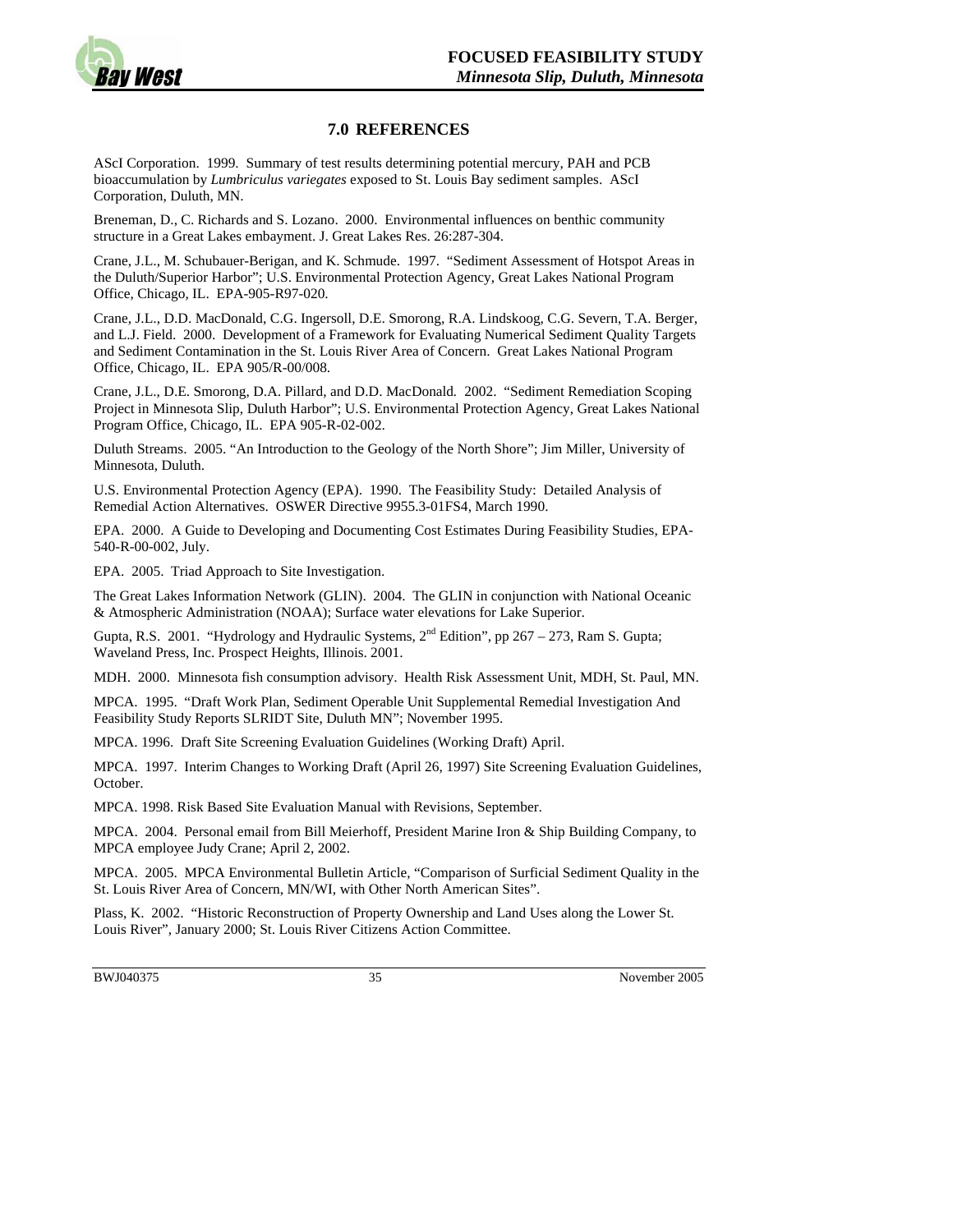

Schubauer-Berigan, M., and J.L. Crane. 1997. "Survey of Sediment Quality in the Duluth/Superior Harbor: 1993 Sample Results"; U.S. Environmental Protection Agency, Great Lakes National Program Office; Chicago, IL. EPA 905-R97-005.

St. Germain, R. 2002. "In-situ LIF System for PAH Contaminated Sediments", Randy St. Germain, Dakota Technologies, Inc.2201-A 12<sup>th</sup> St. N.Fargo, ND 58102; July 2002.

Streitz, A., Johnson, S. 2005. Detailed Investigation of the Minnesota Slip, MPCA Duluth, MN. http://www.pca.state.mn.us/water/sediments/studies-stlouis.html#hotspot

USACE. 2002. Evaluation of Electrochemical Geo-Oxidation as a means to treat sediments contaminated with Polycyclic Aromatic Hydrocarbons (PAHs).

University of Minnesota Sea Grant. 2004. Online Glossary. Available at <http://www.seagrant.umn.edu/pubs/ggl/s.html#S20>. Accessed on February 23, 2005.

West Central Environmental Consultants. 2004. Minnesota Slip Site Sediment Sampling and Analysis Plan.

**BWJ040375** November 2005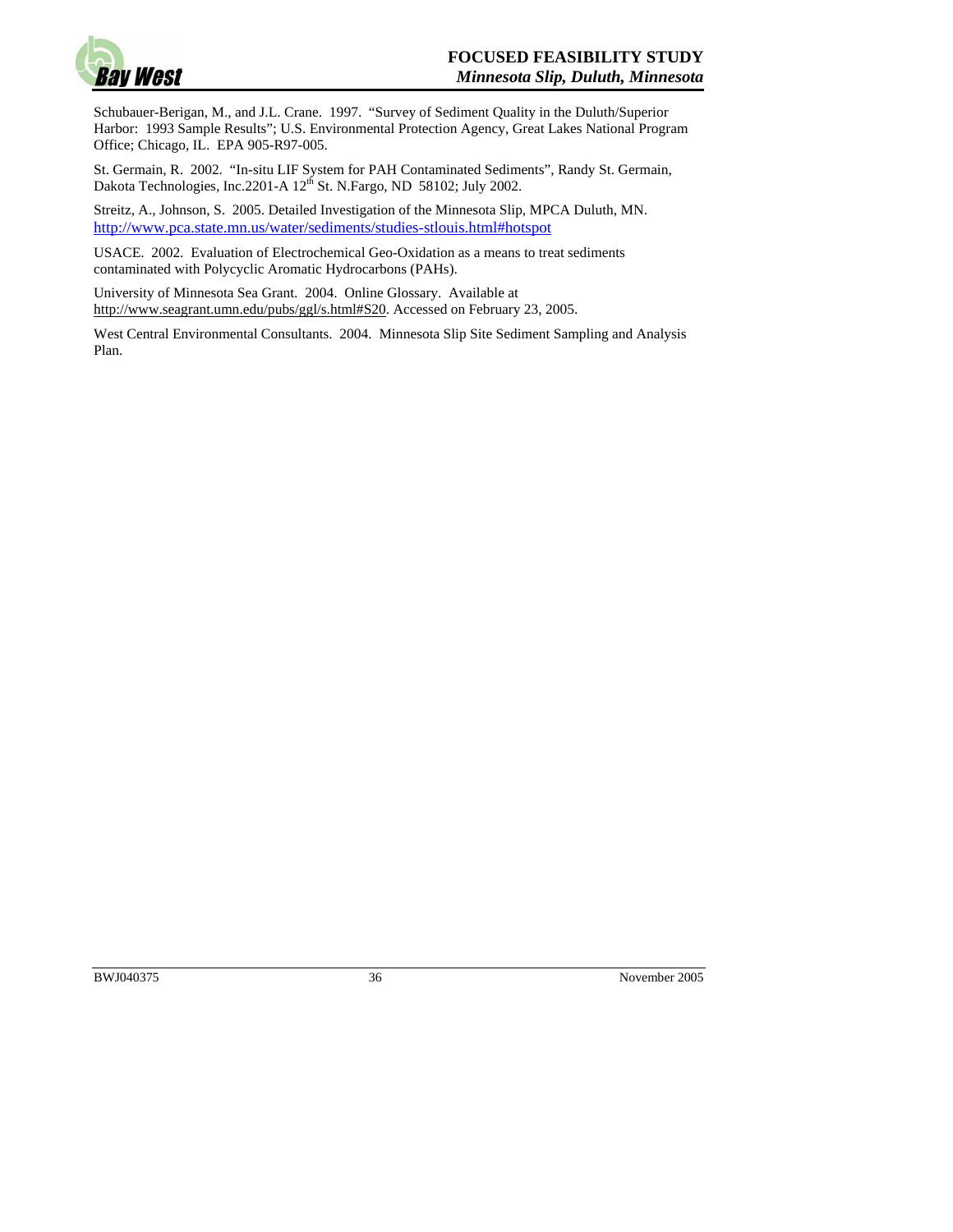

BWJ040375 37 November 2005